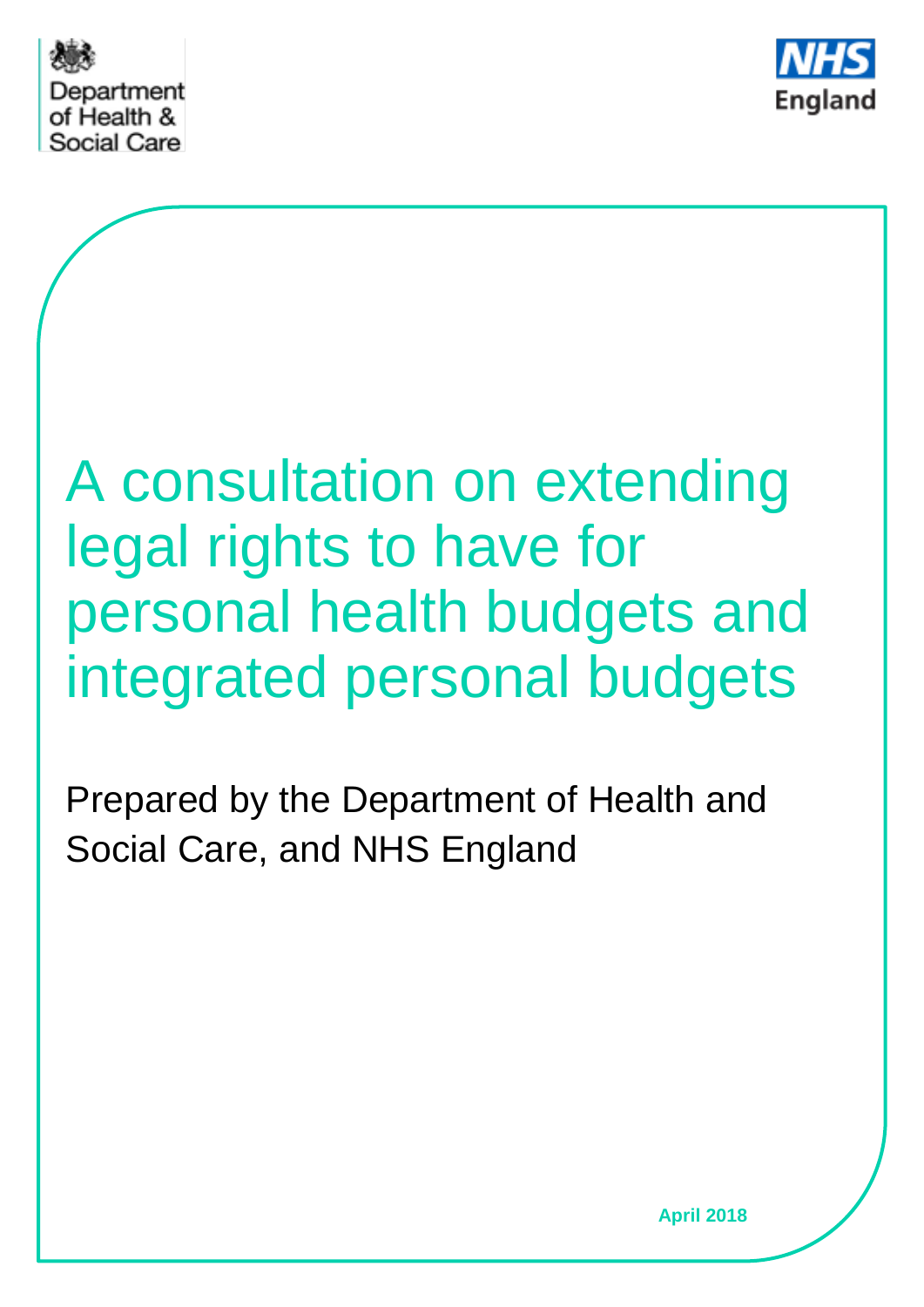#### **DHSC INFORMATION READER BOX**

**Title**: A consultation on extending legal rights to have for personal health budgets and integrated personal budgets

**Author**: NHS England and the Department of Health and Social Care– Commissioning, Integration & Transformation Unit.

**Document Purpose**: Consultation

**Publication date: 6<sup>th</sup> April 2018** 

**Target audience**: Patients and the public, NHS staff, healthcare providers and commissioners, armed forces, voluntary sector.

**Description**: This consultation makes proposals, and seeks comments on, extending individual's legal rights to have for personal health budgets and/or integrated personal budgets

**Action required**: Views and comments are invited by **8th June 2018**

#### **NHS England Publications Gateway Reference** 07877

#### **Contact details**:

Commissioning Team Third Floor

39 Victoria Street

London

SW1H 0EU

Email: **[phbrightstohave@dh.gsi.gov.uk](mailto:phbrightstohave@dh.gsi.gov.uk)**

You may re-use the text of this document (not including logos) free of charge in any format or medium, under the terms of the Open Government Licence. To view this licence, visit [www.nationalarchives.gov.uk/doc/open-government-licence/](http://www.nationalarchives.gov.uk/doc/open-government-licence/)

© Crown copyright

Published to gov.uk, in PDF format only.

[www.gov.uk/dh](http://www.gov.uk/dh)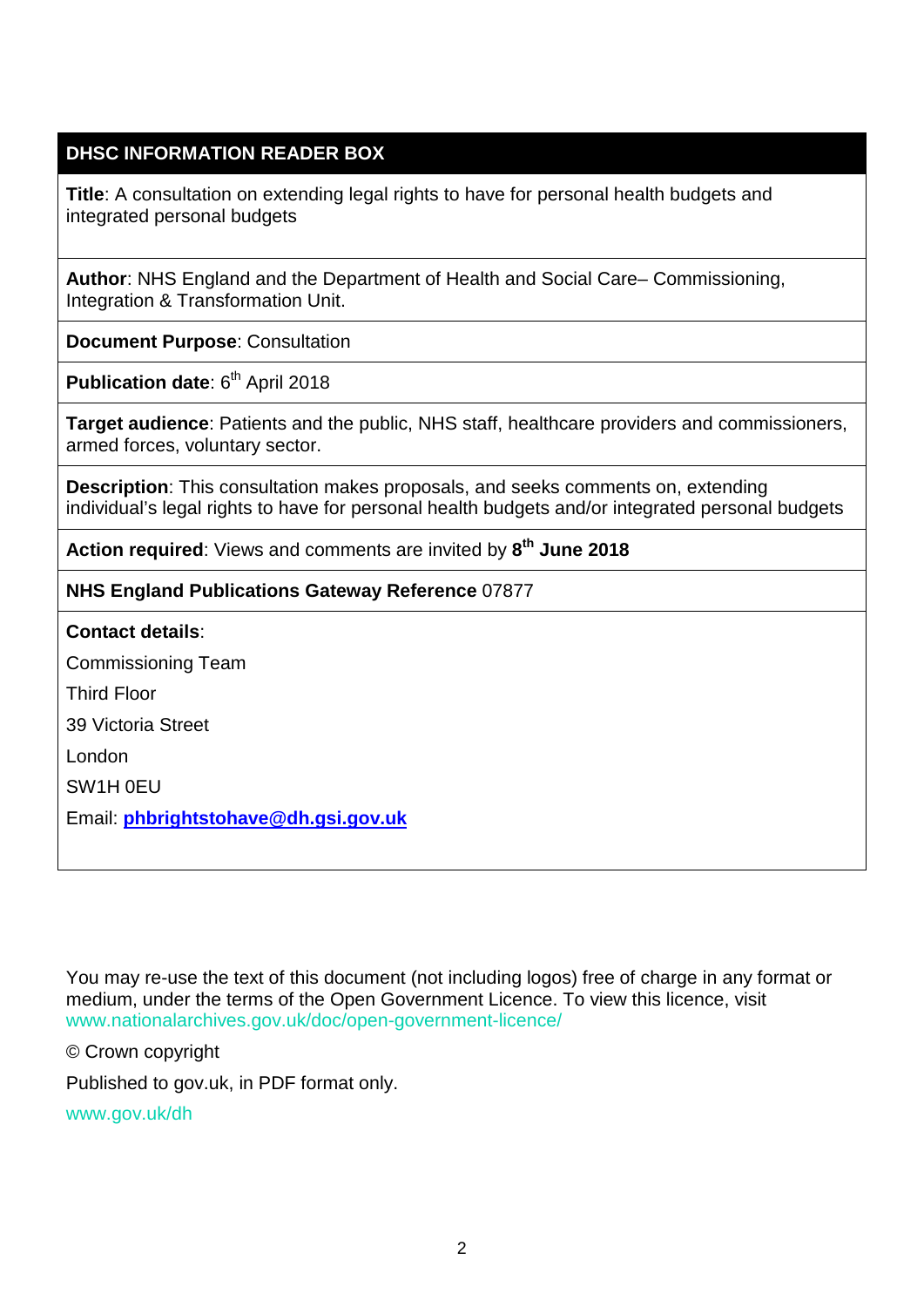A consultation on extending legal rights to have for personal health budgets and integrated personal budgets

Prepared by the Department of Health and Social Care, and NHS England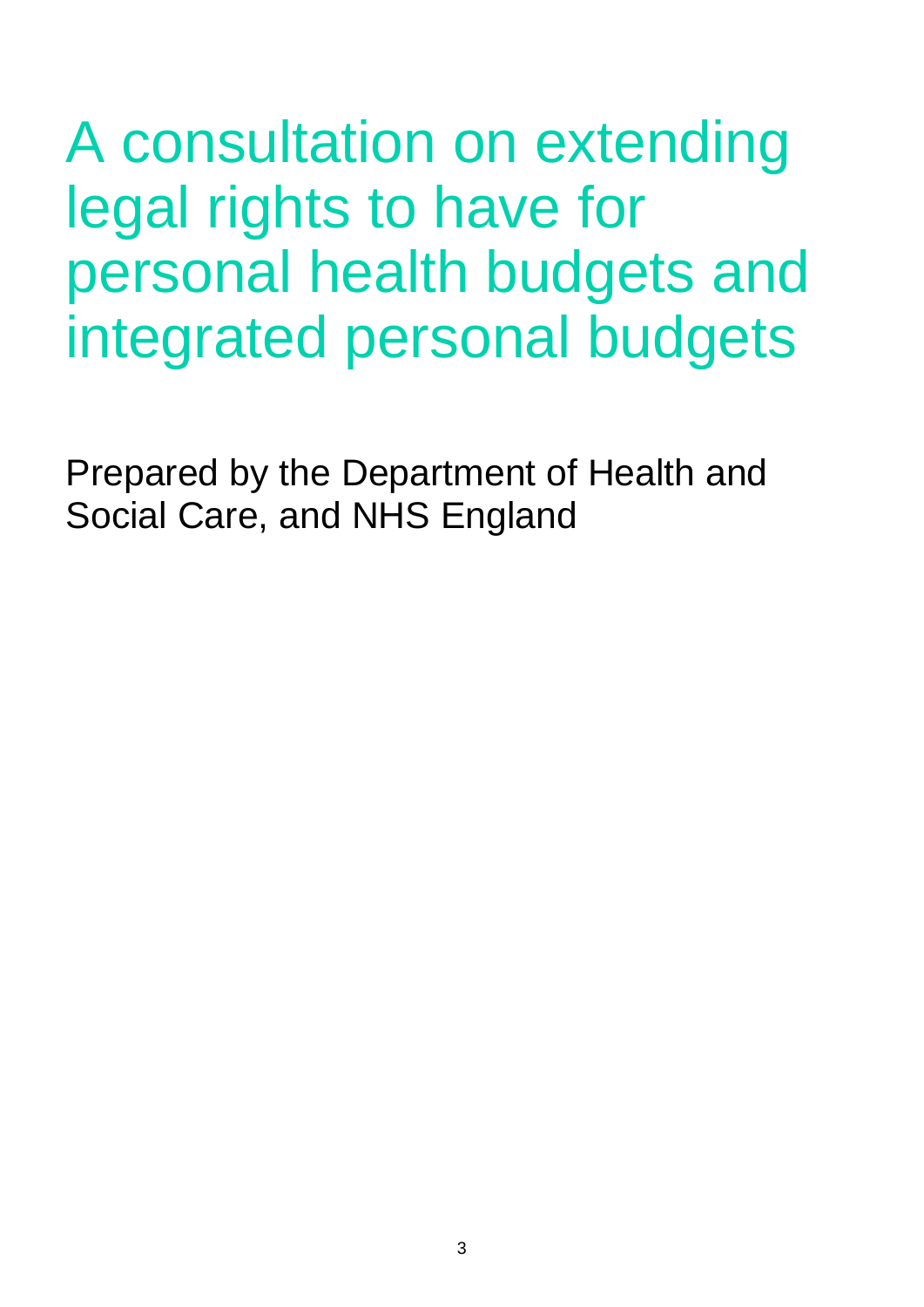## Table of Contents

| What is the evidence that a personal health budget can be beneficial? 11                                                                                                             |  |
|--------------------------------------------------------------------------------------------------------------------------------------------------------------------------------------|--|
| Movement towards integrated personal commissioning and integrated personal budgets 12                                                                                                |  |
|                                                                                                                                                                                      |  |
|                                                                                                                                                                                      |  |
|                                                                                                                                                                                      |  |
| People with ongoing social care needs, who also make regular and ongoing use of relevant                                                                                             |  |
| People eligible for Section 117 aftercare services, and people of all ages with ongoing mental<br>health needs who make regular and ongoing use of community based NHS mental health |  |
| People leaving the Armed Forces, who are eligible for ongoing NHS services 24                                                                                                        |  |
| People with a learning disability, autism or both, who are eligible for ongoing NHS care27                                                                                           |  |
| People who access wheelchair services whose posture and mobility needs impact their wider                                                                                            |  |
|                                                                                                                                                                                      |  |
| Establishing a right to direct payments in NHS continuing healthcare funded home-care38                                                                                              |  |
|                                                                                                                                                                                      |  |
|                                                                                                                                                                                      |  |
|                                                                                                                                                                                      |  |
|                                                                                                                                                                                      |  |
|                                                                                                                                                                                      |  |
|                                                                                                                                                                                      |  |
|                                                                                                                                                                                      |  |
|                                                                                                                                                                                      |  |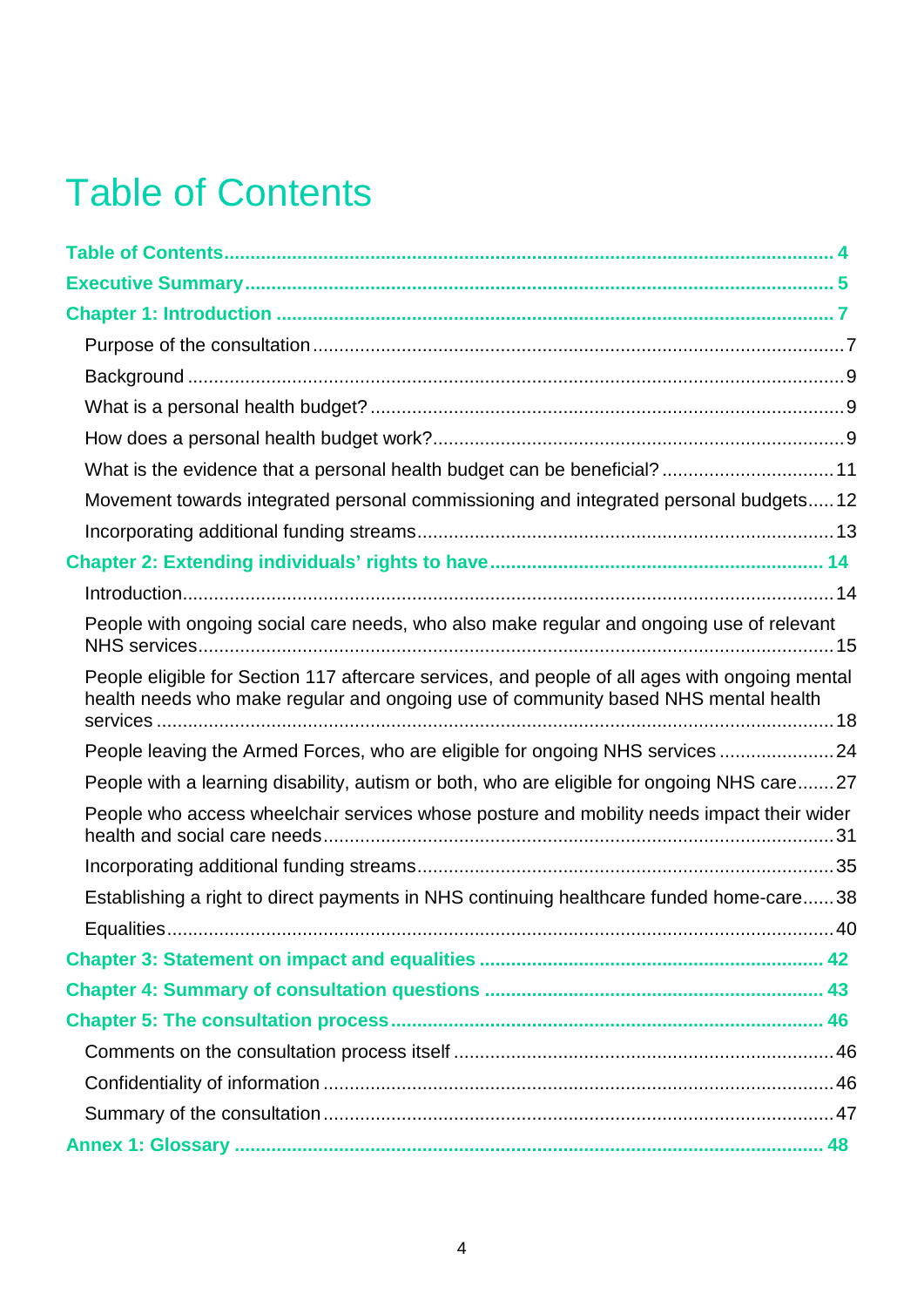## Executive Summary

Since the 1970s, there has been an ongoing drive towards personalisation of health and social care services. Personalisation allows users of NHS and social care services to access services in a way that fits them as an individual, and enables the services to be tailored to their particular needs.

Personal health budgets are one such mechanism to achieve this. The policy fits in with a number of similar initiatives in both health and social care, as well as across government, that aim to create more personalised public services, providing people with more choice and control, and improving their experience of the public services they receive. They are simply about providing individuals with a mechanism to enable them to control and tailor their own health and care, based on their own individual needs, in a manner that abides by the constitutional values of healthcare being free at the point of delivery, based on clinical need, not on ability to pay.

The evidence for personal health budgets is strong. They have been shown to improve individual outcomes and increase satisfaction, in a cost-effective manner aligned to supporting a financially sustainable NHS. They can also help to support a move from unplanned, emergency care to planned care, in a location that people want and that is best for them.

There are also multiple areas across the country looking into how personal health budgets and personal budgets in social care, can be joined together into a single integrated personal budget wrapped around the individual's health and social care needs. A person with an integrated personal budget will have all their health and social care needs considered during one, single assessment, will have a single personalised care and support plan designed with them, not for them, and one, integrated budget that meets their needs. The overall aim of the integrated personal budget is to enable the person and their carers to exercise greater choice and control over how their needs are met and achieve better outcomes, whilst avoiding the need for multiple assessments and managing separate budgets.

Currently, the only people who have a specific 'right to have' a personal health budget, are adults in receipt of NHS continuing healthcare or children receiving continuing care. Given the clear benefits, and given the work the NHS has done to date, we believe there are now a number of other groups who could benefit from this approach. We are therefore proposing to extend this right to other groups, to ensure that for people who want a personal health budget and/or an integrated personal budget to address their needs, and if deemed clinically appropriate, the system is in place to ensure they can receive one.

Within this consultation, we have therefore identified and proposed the following groups who we believe could benefit from having a 'right to have' a personal health budget, or where appropriate, an integrated personal budget: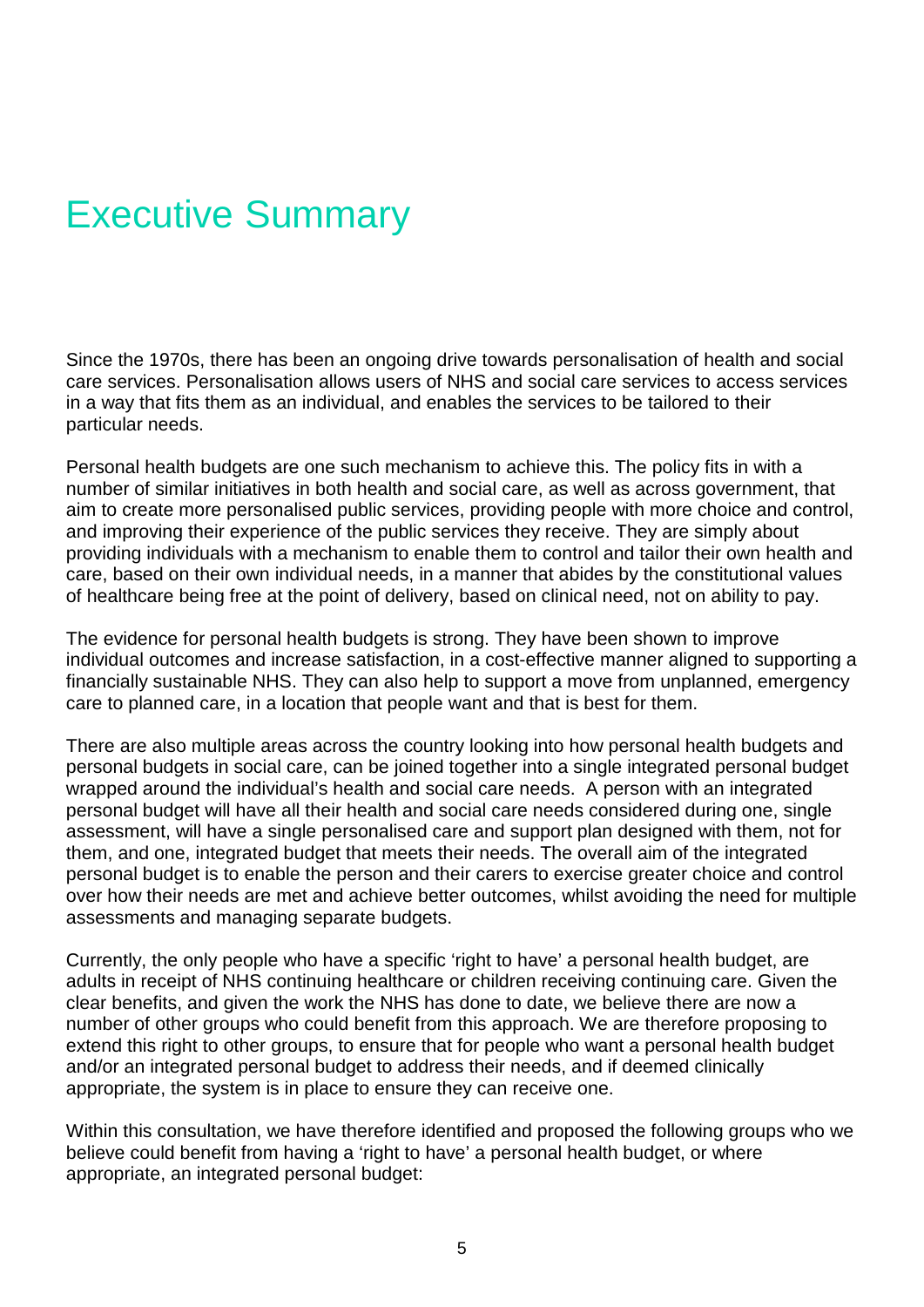- **People with ongoing social care needs, who also make regular and ongoing use of relevant NHS services.**
- **People eligible for Section 117 aftercare services, and people of all ages with ongoing mental health needs who make regular and ongoing use of community based NHS mental health services.**
- **People leaving the Armed Forces, who are eligible for ongoing NHS services.**
- **People with a learning disability, autism or both, who are eligible for ongoing NHS care.**
- **People who access wheelchair services whose posture and mobility needs impact their wider health and social care needs.**

Within this, we have also proposed where we believe an explicit right to receiving a personal health budget or integrated personal budget via a direct payment, would benefit certain groups. This does not mean the direct payment method is the only method available; rather, we want to ensure that for those groups whom we believe direct payments will benefit, the system is in place to ensure they can receive the budget in that way if they so wish.

We would welcome your views on our proposals, specifically;

- Whether you agree that the groups we have identified should be prioritised;
- Whether you believe these groups would benefit from a personal health budget and/or an integrated personal budget or not; and
- Whether there are other groups, or areas of the system that we have not identified, who you believe a personal health budget and/or an integrated personal budget could benefit.

Across Government, there is a broader effort to think differently about the links between health, work, housing and disability - including focusing more on what the individual can do, rather than what they can't. As part of this, we are trying to find solutions to the challenges faced by people with disability and health conditions, including how we can best support employment where appropriate.

It is our belief that integrated personal budgets could be used to support people to have better lives, through providing the opportunity to incorporate additional funding streams linked to health and wellbeing into the individual's budget. The budget would then be based around a single, holistic assessment and plan, focussing purely on that individual's holistic needs. We would also welcome your views therefore on whether there are other funding streams that could be incorporated into integrated personal budgets.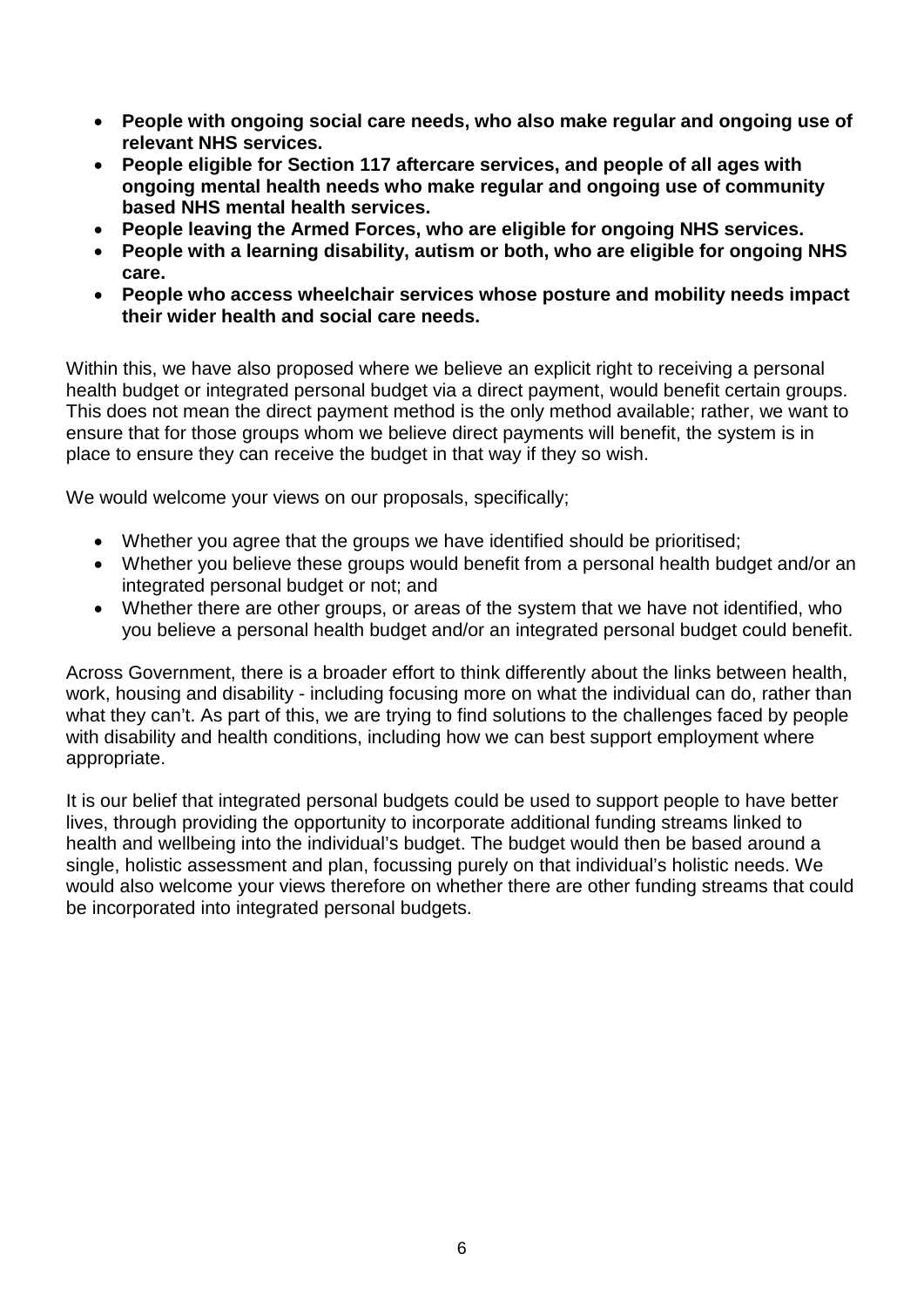## Chapter 1: Introduction

### Purpose of the consultation

- **1.** Within the NHS, there is an ever-growing shift towards personalisation of health and care. It is clear that choice and personalisation matter to people. Uptake of personalised health and care plans within the NHS has increased annually since implementation, and evidence suggests that by providing individuals with more choice and control over how their individual needs are met, outcomes often improve, satisfaction often increases, and the package of care can often be delivered in a more cost-effective manner (see <https://www.phbe.org.uk/index-phbe.php> for further information on the pilots).
- **2.** Personalisation of care also matters to the NHS. It can enable the commissioning of more appropriate services for the individual, and a better coordination of care that best meets that individuals' needs. It is clear that people with a personalised package of care value the opportunity to be involved in both the planning and implementation of their health and care.
- **3.** In the Five Year Forward View, and based on the evidence of positive outcomes, NHS England made it clear that they would increase the direct control individuals can have over their care. Personal health budgets and integrated personal commissioning are the key mechanisms for delivering this change.
- **4.** Currently, only individuals in receipt of NHS continuing healthcare, and in the case of children and young people, continuing care, have the right to have a personal health budget - although Clinical Commissioning Groups can offer personal health budgets to other groups if appropriate. The number of personal health budgets has been rising year on year; in the first nine months of 2017/18 nearly 23,000 people received one. Given the success of the policy thus far, we are proposing to extend individuals' 'right to have' personal health budgets to other groups that we believe could benefit.
- **5.** There is also ongoing work across the country, through NHS England's Integrated Personal Commissioning Programme, exploring how personal health budgets and personal budgets in social care can be joined together into a single integrated personal budget, wrapped around the individual's health, social care, and in the case of children, educational needs. A person with an integrated personal budget will have all their health and social care needs considered during one, single assessment, will have a bespoke, single personalised care and support plan, and potentially one integrated budget that meets their needs. The overall aim of the integrated personal budget is to enable the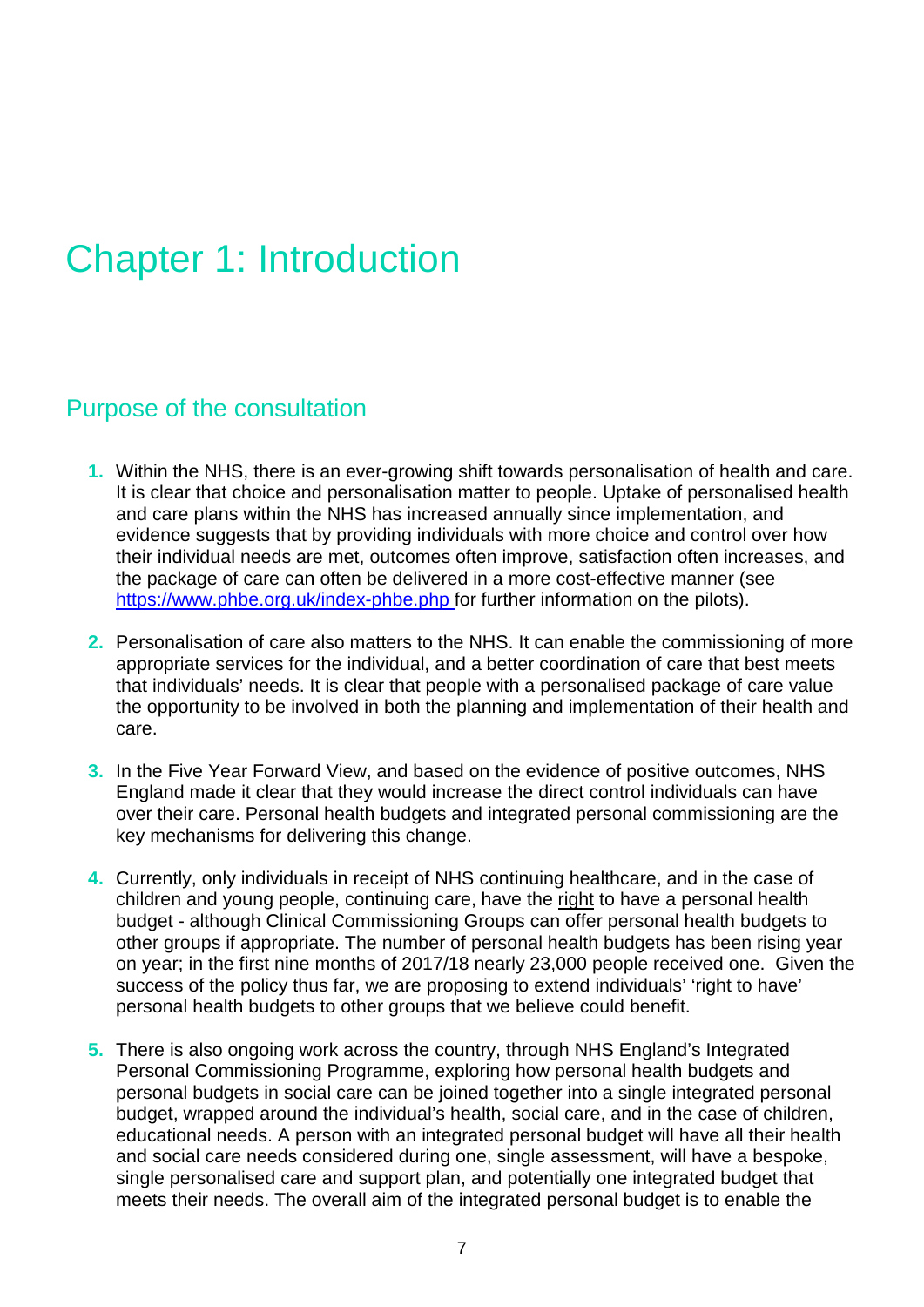person and their carers to exercise greater choice and control over how their whole needs are met, whilst preventing them needing multiple assessments and managing separate budgets.

- **6.** This consultation therefore seeks views on proposals to extend specific groups rights to a personal health budget and/or integrated personal budget. There are five specific groups that we are proposing, but would also welcome your views on any other cohorts that you believe would benefit from having a 'right to have'. The specific groups we are consulting on are:
	- **People with ongoing social care needs, who also make regular and ongoing use of relevant NHS services.**
	- **People eligible for Section 117 aftercare services, and people of all ages with ongoing mental health needs who make regular and ongoing use of community based NHS mental health services.**
	- **People leaving the Armed Forces, who are eligible for ongoing NHS services.**
	- **People with a learning disability, autism or both, who are eligible for ongoing NHS care.**
	- **People who access wheelchair services whose posture and mobility needs impact their wider health and social care needs.**
- **7.** We would also welcome your views on whether the right to have a personal health budget for NHS continuing healthcare funded home-care should be expanded to have a right to a direct payment. Currently, the 'right to have' for this group does not extend to the right to receive the personal health budget in a specific way. However, there is clear evidence that the greatest benefit to this cohort comes when the personal health budget is managed via a direct payment. We therefore want to ensure that for anybody who wishes to receive a personal health budget via a direct payment, they can.
- **8.** Within this consultation, we have also proposed where we believe an explicit right to receiving a personal health budget or integrated personal budget via a direct payment, would benefit some of the groups outlined above. This does not mean the direct payment method is the only method available; rather, we want to ensure that for those groups who we believe direct payments will benefit, the system is in place to ensure they can receive it in that way if they so wish. We would welcome your views on these proposals.
- **9.** Finally, we believe it may be possible to go even further with integrated personal budgets, and explore whether we could also integrate other funding streams into the integrated personal budget. We would also welcome your views, therefore, on whether there are other funding streams that you think could be incorporated into integrated personal budgets.
- **10.**It is important to note that the extension of the 'right to have' a personal health budgets and/or an integrated personal budget to other groups does not replace traditional routes of receiving care. Personal health budgets and integrated personal budgets are optional; the intention is to provide individuals with greater choice, flexibility and control over the health and care support they receive, if they so wish. It is also important to note that personal health budgets and integrated personal budgets will not alter the fact that healthcare is free at the point of delivery, and is based on clinical need, not ability to pay. Personal health budgets and integrated personal budgets therefore will not place any additional cost on individuals; it is simply a different way of commissioning that enables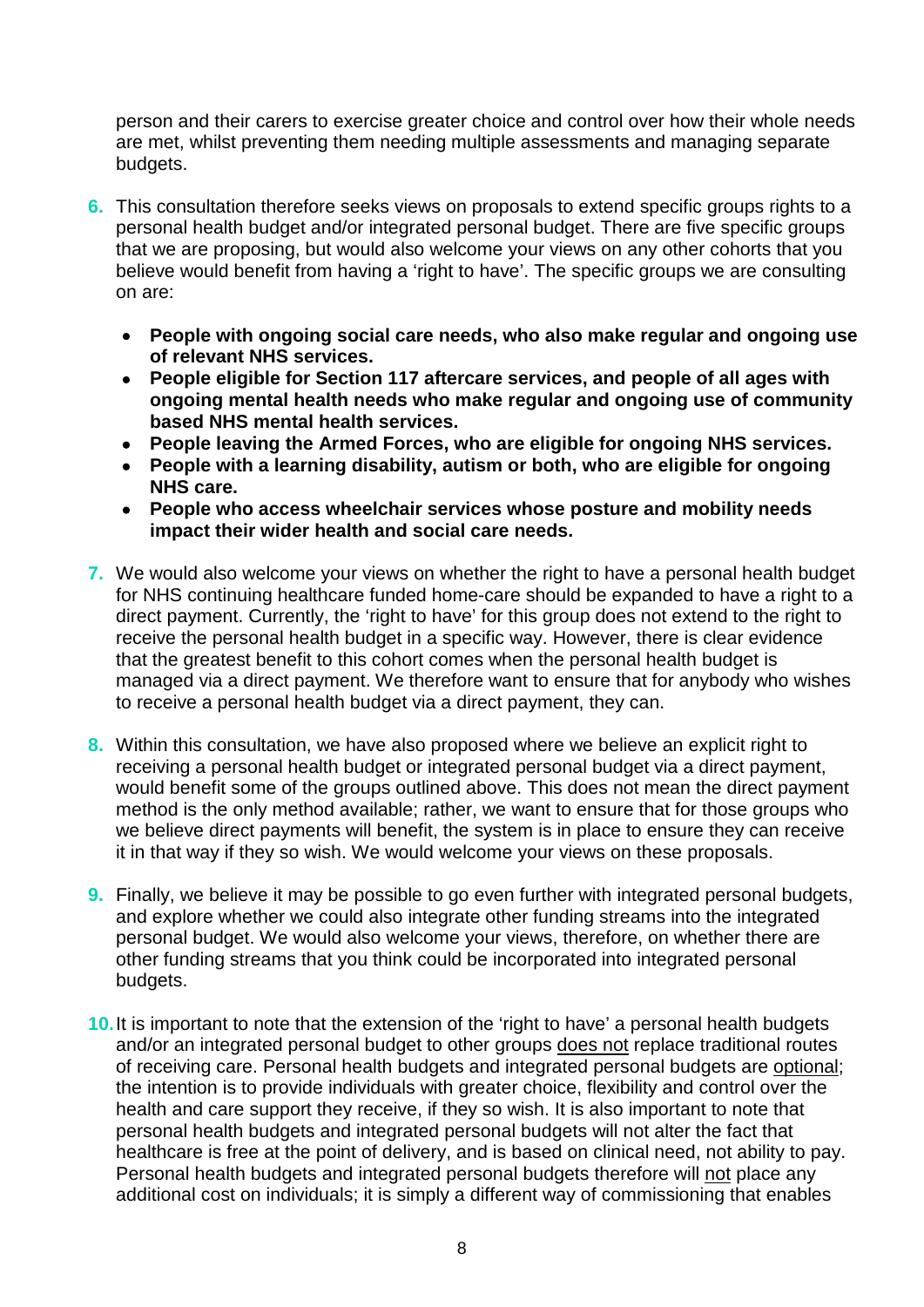the individual to have more control.

**11.**Subject to the outcome of this consultation, the Government plans to outline next steps and set the direction of travel within the forthcoming green paper on social care. We also intend to reflect the extension of the right to have in a variety of guidance, including within the *Handbook to the NHS Constitution,* which is due be updated by July 2018. At an appropriate time in the future, we will then legislate to reflect the consultation outcome, and consolidate the extended 'rights to have' in law. As part of any legislation, the Government will be conducting, and publishing, a Impact Assessment as is the statutory responsibility.

### **Background**

#### What is a personal health budget?

- **12.**A personal health budget is an amount of money and a plan to use it, agreed between an individual and their health care professional(s). It is a way of enabling disabled people and those with long-term health needs to have greater choice, flexibility and control over the health and care support they receive.
- **13.**Personalised care and support planning is at the heart of making personal health budgets work well. A personalised care and support plan helps people to identify their health and wellbeing goals, together with their local NHS team, and sets out how the budget will be spent to enable them to reach their goals and keep healthy and safe. The plan should set out the individual's needs, the amount of money available and how the money will be spent to meet those needs.
- **14.**A personal health budget can be spent on anything that is likely to meet the individual's health and wellbeing needs, with all items or services purchased being signed off by the relevant health care professional. Personal health budgets should take a holistic view of the individual's life to best address their health needs; however, there are certain areas of NHS care that it does not cover, such as GP services, unplanned hospital admission, medication or operations. There is a small list of things that are excluded completely; for example, alcohol, tobacco, gambling, debt repayment and anything that is illegal. A full set of the exclusions can be found in the regulations here; [http://www.legislation.gov.uk/uksi/2013/1617/pdfs/uksi\\_20131617\\_en.pdf.](http://www.legislation.gov.uk/uksi/2013/1617/pdfs/uksi_20131617_en.pdf)

## How does a personal health budget work?

- **15.**Personal health budgets are optional. They are intended to help people who may not always get the best out of the NHS, to get a better service. Nobody would be required to receive their healthcare in this way if they do not want to. We believe that individuals should have as much control over decisions as they want.
- **16.**If an individual does choose to receive a personal health budget, and if their clinician believes it is clinically appropriate, the individual will firstly discuss a personalised care and support plan with their local health team. This plan helps people to identify their health and wellbeing goals, and sets out how the budget will be spent to enable them to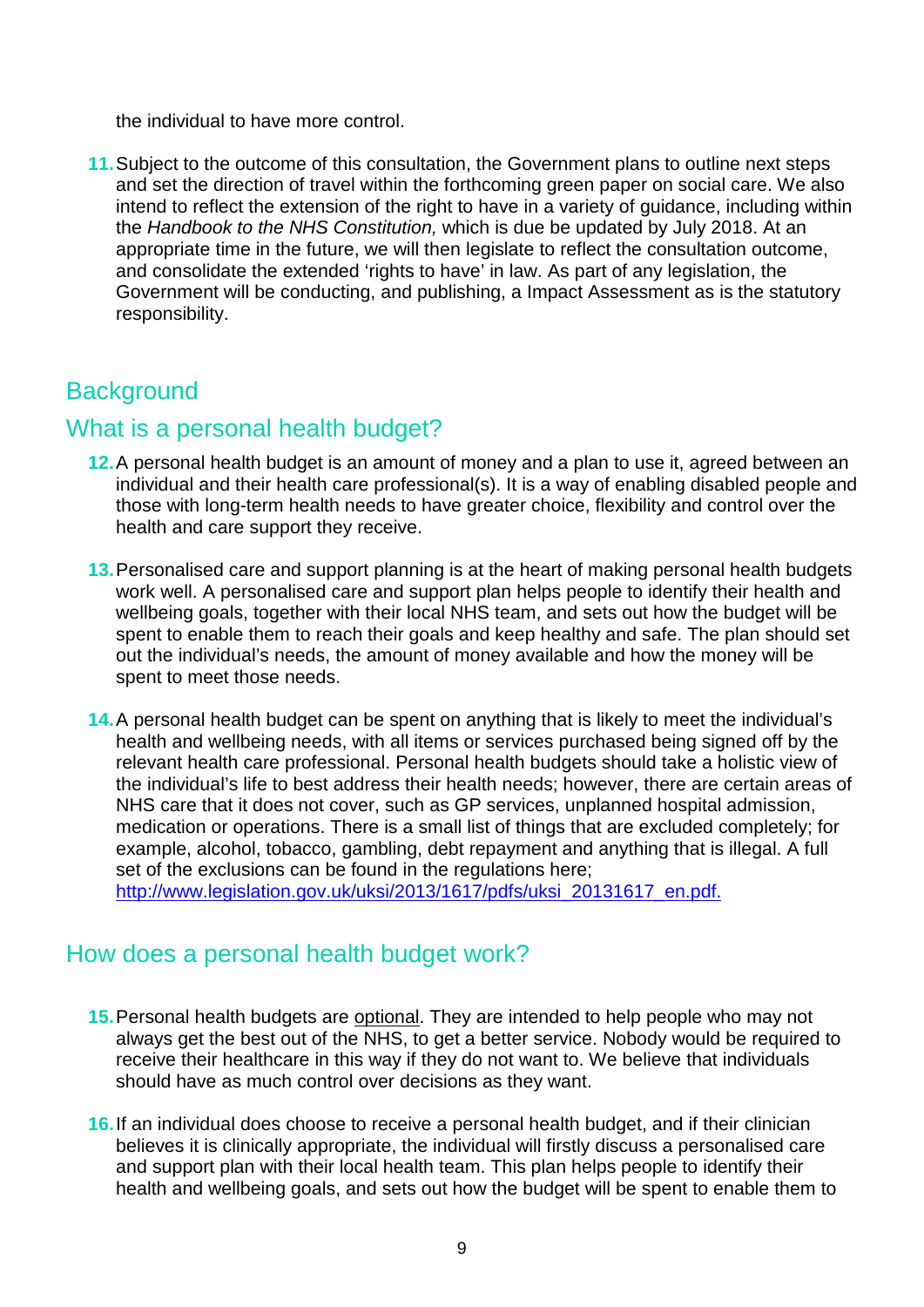reach their goals and keep healthy and safe.

- **17.**Following the agreement of the plan, the next step is for the individual (as part of the local health team) to determine how they wish to receive the personal health budget. There are three money management options available for personal health budgets or integrated personal budgets:
	- **Notional budget** the council or the NHS manages the budget and arranges care and support on behalf of the individual.
	- **Third party budget** an organisation independent of the person, the council and the NHS commissioner- for example, a charity, manages the budget and is responsible for ensuring the right care is put in place. The third party will work in partnership with the individual and their family to ensure the agreed outcomes can be achieved.
	- **Direct payment** the budget holder has the money in a bank account or an equivalent account, and takes responsibility for purchasing care and support.
- **18.**The local health team will then work with the individual to ensure that their plan remains right for them, that the budget is being used appropriately, and that the amount provided within the budget meets the agreed needs of the individual.
- **19.**Where an individual lacks capacity (as defined by the Mental Capacity Act 2005, which can be found at [http://www.legislation.gov.uk/ukpga/2005/9/contents\)](http://www.legislation.gov.uk/ukpga/2005/9/contents), or if the individual is a child, the personal health budget will be held by an Authorised Representative; for example, a parent.
- **20.**For additional information on how money provided through a personal health budget is managed, the governance and regulation of personal health budgets, and structure, please see [https://www.england.nhs.uk/personal-health-budgets/what-are-personal](https://www.england.nhs.uk/personal-health-budgets/what-are-personal-health-budgets-phbs/frequently-asked-questions-about-phbs/)[health-budgets-phbs/frequently-asked-questions-about-phbs/.](https://www.england.nhs.uk/personal-health-budgets/what-are-personal-health-budgets-phbs/frequently-asked-questions-about-phbs/)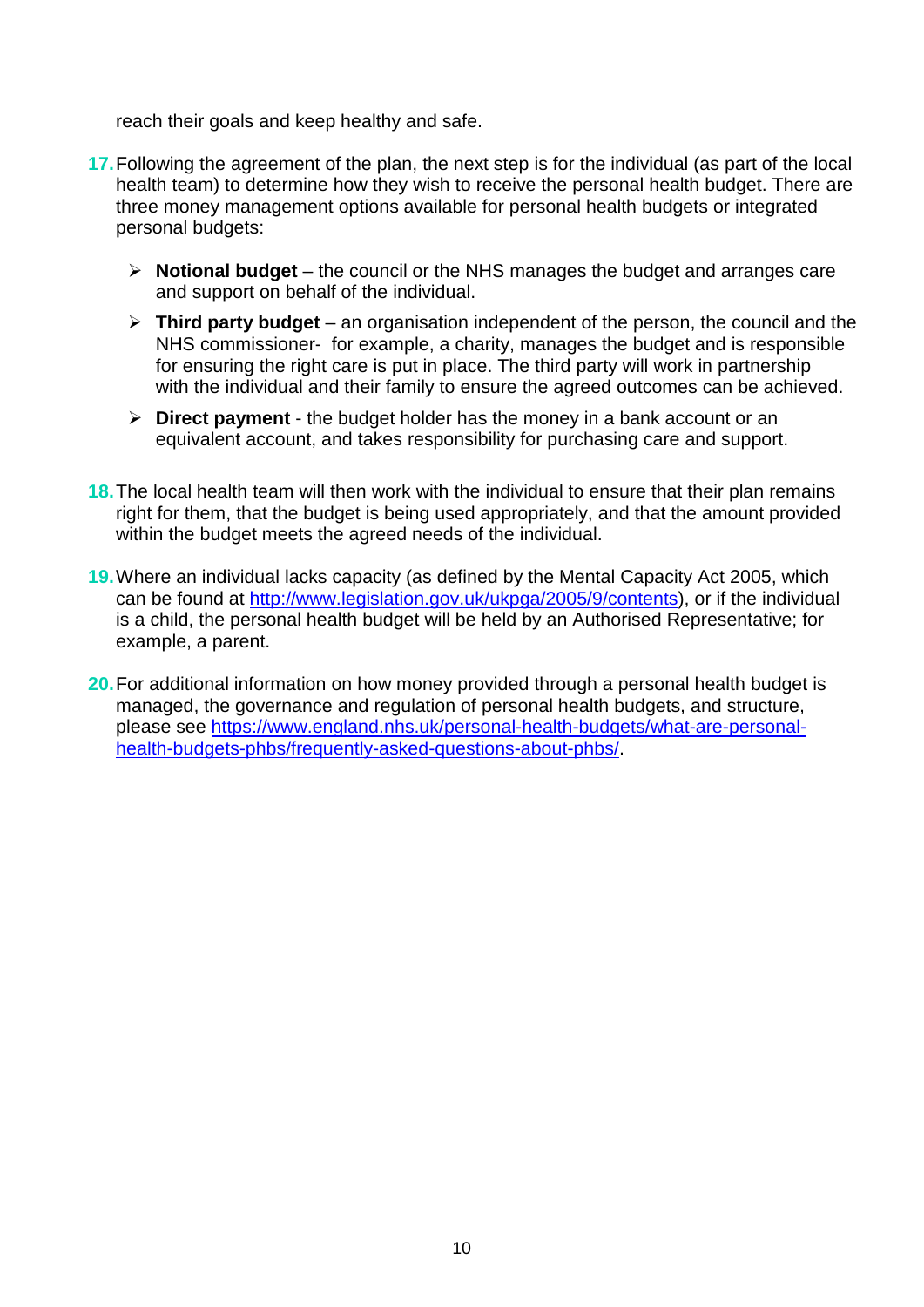### What is the evidence that a personal health budget can be beneficial?

- **21.**Evidence from the evaluation of the personal health budget pilot programme, showed that personal health budgets can support a move from unplanned, emergency care to planned care, and that they are cost effective in comparison to conventional services. It also found that people with the highest levels of need experienced similar or improved outcomes when using a personal health budget.
- **22.**The use of personal health budgets was also associated with a significant improvement in the care-related quality of life and psychological wellbeing of individual's. Additional information can be found at; [https://www.phbe.org.uk/index-phbe.php.](https://www.phbe.org.uk/index-phbe.php)
- **23.**More recent evidence gathered as part of the NHS continuing healthcare strategic improvement programme, shows that personal health budgets have reduced costs of NHS continuing healthcare home care packages by an average of 17%.
- **24.**Following the success of the pilots, adults eligible for NHS continuing healthcare and children in receipt of continuing care, a 'right to have' a personal health budget was established in October 2014.
- **25.**Given the positive outcomes shown to date, we are now proposing to extend the 'right to have' a personal health budget to other groups.

#### **How has a personal health budget helped Louise?**

**Louise**, 90, has a personal health budget which pays for personal assistants, and supports her wish to be cared for at home with family rather than in a nursing home. Louise has chronic physical health problems, has trouble communicating and also has Alzheimer's disease. A local user-led organisation provides support to Louise's family to help them recruit staff. Her budget includes money for osteopathy and has paid for a laptop for the personal assistants to input information about Louise's food and fluid intake, blood pressure and temperature. The budget also covers respite for Louise's daughter and husband. Louise has not had any emergency admissions to a nursing home or hospital since taking up the personal health budget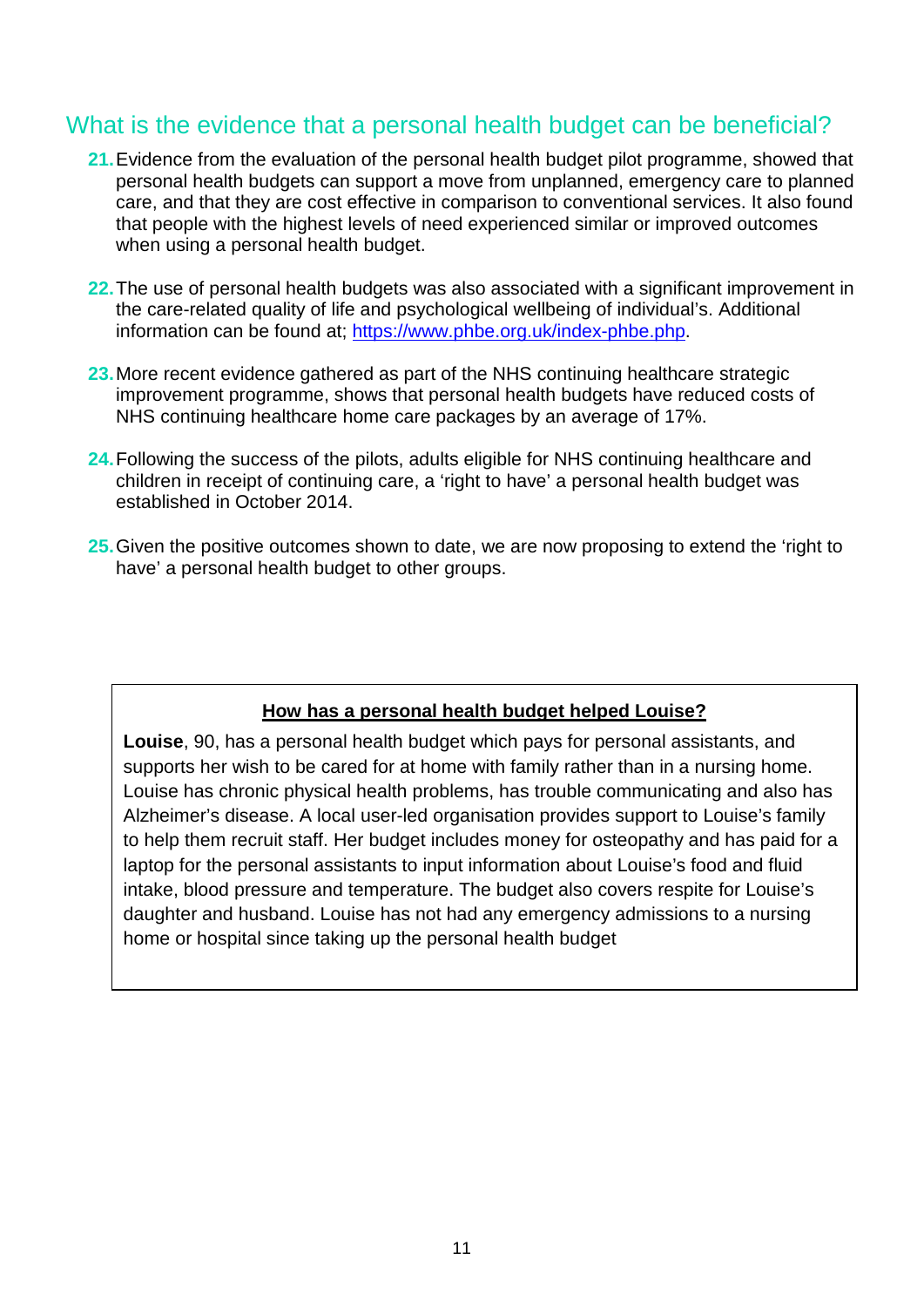### Movement towards integrated personal commissioning and integrated personal budgets

- **26.**There is a broader push across Government to integrate the way health and social care services are provided; one way this is being done is through integrated personal commissioning. Integrated personal commissioning is a nationally led, locally delivered programme delivered in partnership by NHS England and the Local Government Association, that is supporting healthcare empowerment and the better integration of services across health, social care and the voluntary and community sector.
- **27.**The programme aims to ensure that services are tailored to people's individual needs, building on learning from personal budgets in social care and the progress made with personal health budgets. Through integrated personal commissioning, people, carers and families with a range of long-term conditions and disabilities are supported to take a more active role in their health and wellbeing, with better information and access to support in their local community, and greater choice and control over their care.
- **28.**Integrated personal budgets are one way that people can experience a streamlined service. In essence, an integrated personal budget joins funding from health and social care. A person with an integrated personal budget has all their health and social care needs considered during one, single assessment, has a single personalised care and support plan designed with them, and one, integrated budget that meets their needs. The overall aim of the integrated personal budget is to enable the person and their carers to exercise greater choice and control over how their needs are met and achieve better outcomes, whilst preventing them needing multiple assessments and managing separate budgets.
- **29.**The integrated personal commissioning programme will help to drive the expansion of personalisation by creating the wider model of personalised care for people with ongoing, high support needs in England. Further information on the integrated personal commissioning programme can be found at <https://www.england.nhs.uk/ipc/>

#### **How has an integrated personal budget supported Denise?**

Rushcliffe Clinical Commissioning Group, in conjunction with the local council, are providing people with integrated personal budgets combining health and social care funding. This enabled **Denise**, 46, a lung cancer sufferer, to move from a care home to her own home with an integrated package of care, with 30% of the funding coming from NHS. Since Denise has been at home, she says her life has improved greatly. Denise is able to get more exercise, has more opportunities to take trips out, and feels part of the family again. Denise has also employed a personal assistant to work with her to meet her health and wellbeing needs. Additionally, Denise's budget saves the system £147.35 per week on the cost of the previous care home placement.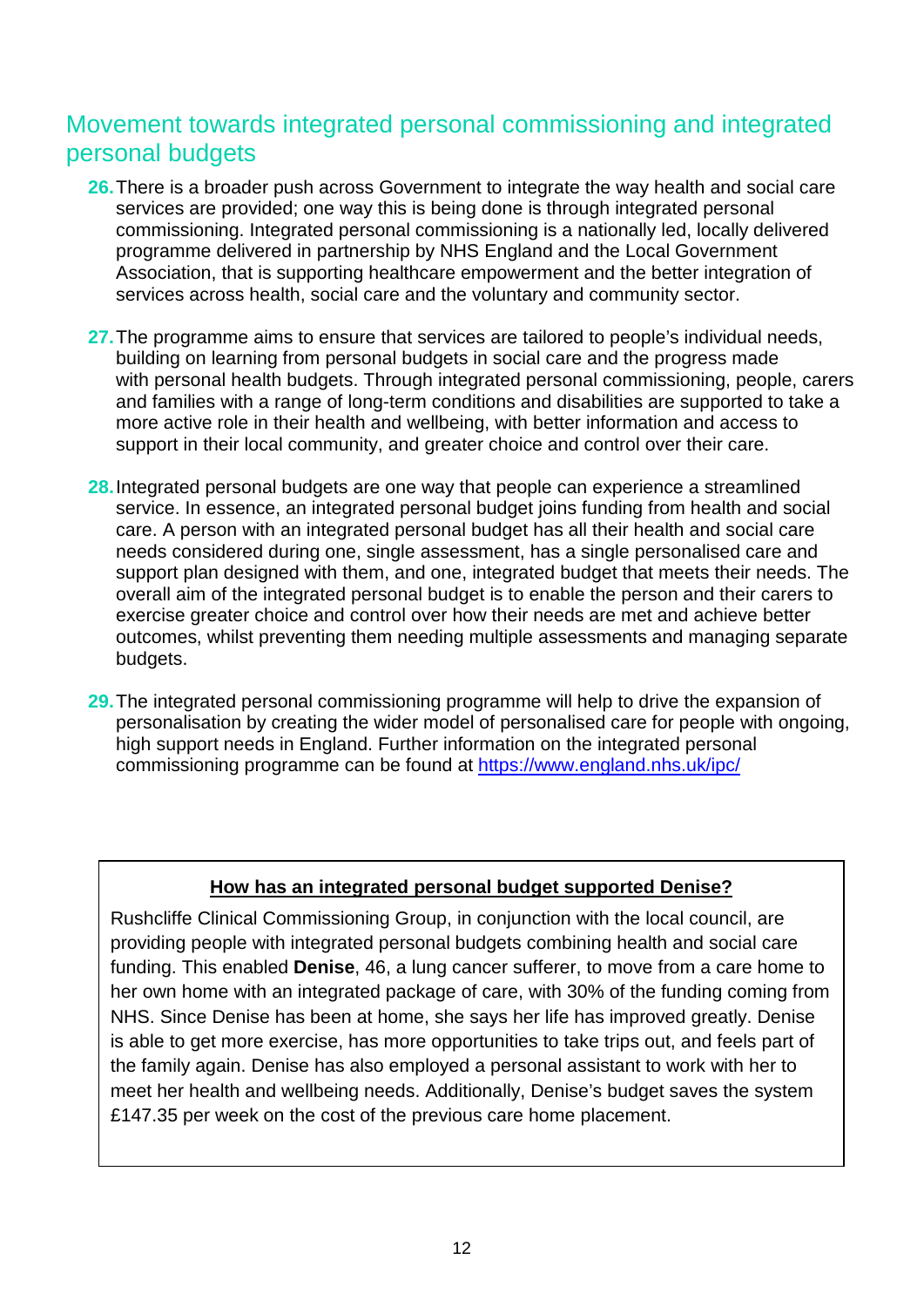### Incorporating additional funding streams

- **30.**When disabled people, and those living with long term conditions, have discussions with their health professionals about their ongoing health, we want to see them receive workrelated advice and supportive engagement as part of making work a health outcome. This is based on the understanding that good work is good for health. This is part of a broader effort to think differently about disability and health - including focussing more on what the individual can do rather than what they can't, as well as trying to find solutions to the challenges the health condition presents to the person's life, including work.
- **31.***Improving Lives: the Future of Work, Health and Disability* [\(https://www.gov.uk/government/uploads/system/uploads/attachment\\_data/file/663399/im](https://www.gov.uk/government/uploads/system/uploads/attachment_data/file/663399/improving-lives-the-future-of-work-health-and-disability.PDF) [proving-lives-the-future-of-work-health-and-disability.PDF\)](https://www.gov.uk/government/uploads/system/uploads/attachment_data/file/663399/improving-lives-the-future-of-work-health-and-disability.PDF) outlined the Government's commitment to explore the use of personal health budgets and personal budgets for employment support, and "…to further join up support and services through NHS England's established integrated personal commissioning programme/personal health budgets programmes, including in areas such as mental health, support for disabled people and those with long-term health conditions, and wheelchair services'' (*Improving Lives: the Future of Work, Health and Disability*, 2017, p.37).
- **32.**Similarly, there is much evidence on the positive correlation between the quality of the individual's home, and their health and wellbeing (for example, *Housing and Health*, Parliament UK, *The Impact of Bad Housing*, Shelter). *Housing and Health* suggests that poor housing is associated with an increased risk of cardiovascular diseases, respiratory diseases and depression and anxiety; with poor housing costing the NHS an estimated £1.4 billion per year through negative effects on health (*Quantifying the cost of poor housing*, BRE press, 2010). Incorporating additional funding streams relating to home adaptations, thereby providing the individual with a single, holistic plan that meets both health and wellbeing needs, could, in some cases, improve individual outcomes and the individual's quality of life; whilst being in line with the Government's focus on prevention, and reducing admission to hospitals and care homes.
- **33.**We therefore intend to explore this, and ask individuals whether they think there are other funding streams that could be incorporated into integrated personal budgets.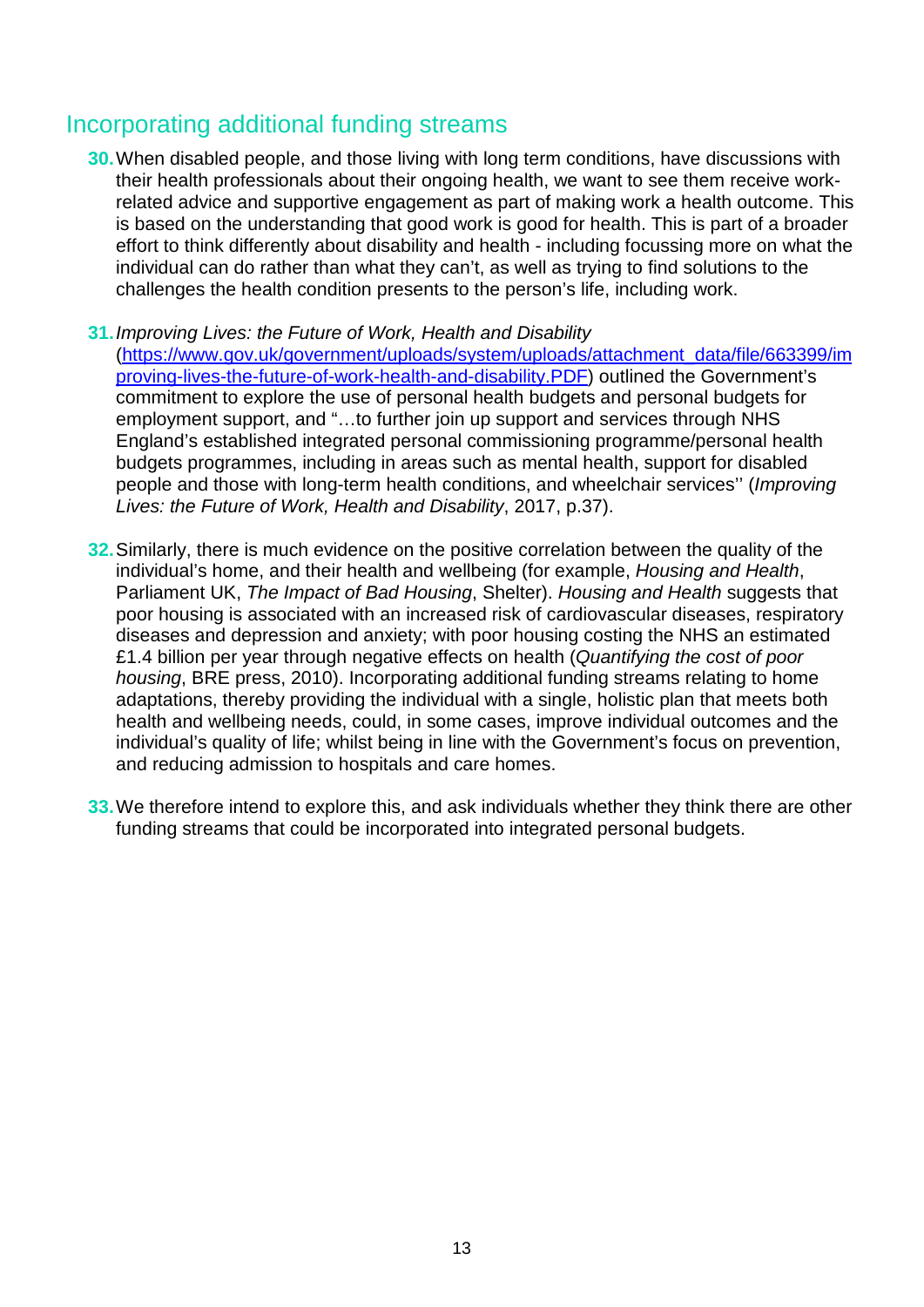## Chapter 2: Extending individuals' rights to have

### **Introduction**

- **34.**This section outlines our proposals for extending the rights to have for personal health budgets and integrated personal budgets. The specific groups we are consulting on are:
	- **People with ongoing social care needs, who also make regular and ongoing use of relevant NHS services.**
	- **People eligible for Section 117 aftercare services, and people of all ages with ongoing mental health needs who make regular and ongoing use of community based NHS mental health services.**
	- **People leaving the Armed Forces, who are eligible for ongoing NHS services.**
	- **People with a learning disability, autism or both, who are eligible for ongoing NHS care.**
	- **People who access wheelchair services whose posture and mobility needs impact their wider health and social care needs.**
- **35.**This section also proposes establishing 'rights to have' direct payments for certain groups, to ensure that for individuals from these groups who want to receive their personal health budget or integrated personal budget via a direct payment, they have an explicit right to do so. Again, this right would simply provide individuals with the option of receiving the budget via a direct payment if they so wish - it is completely optional as to which of the payment mechanisms the individual would like to use. This section also seeks views on whether individuals would welcome the opportunity to extend their personal health budget or integrated personal budget to incorporate other funding streams.
- **36.**The following sections summarise our rationale, and ask for your views.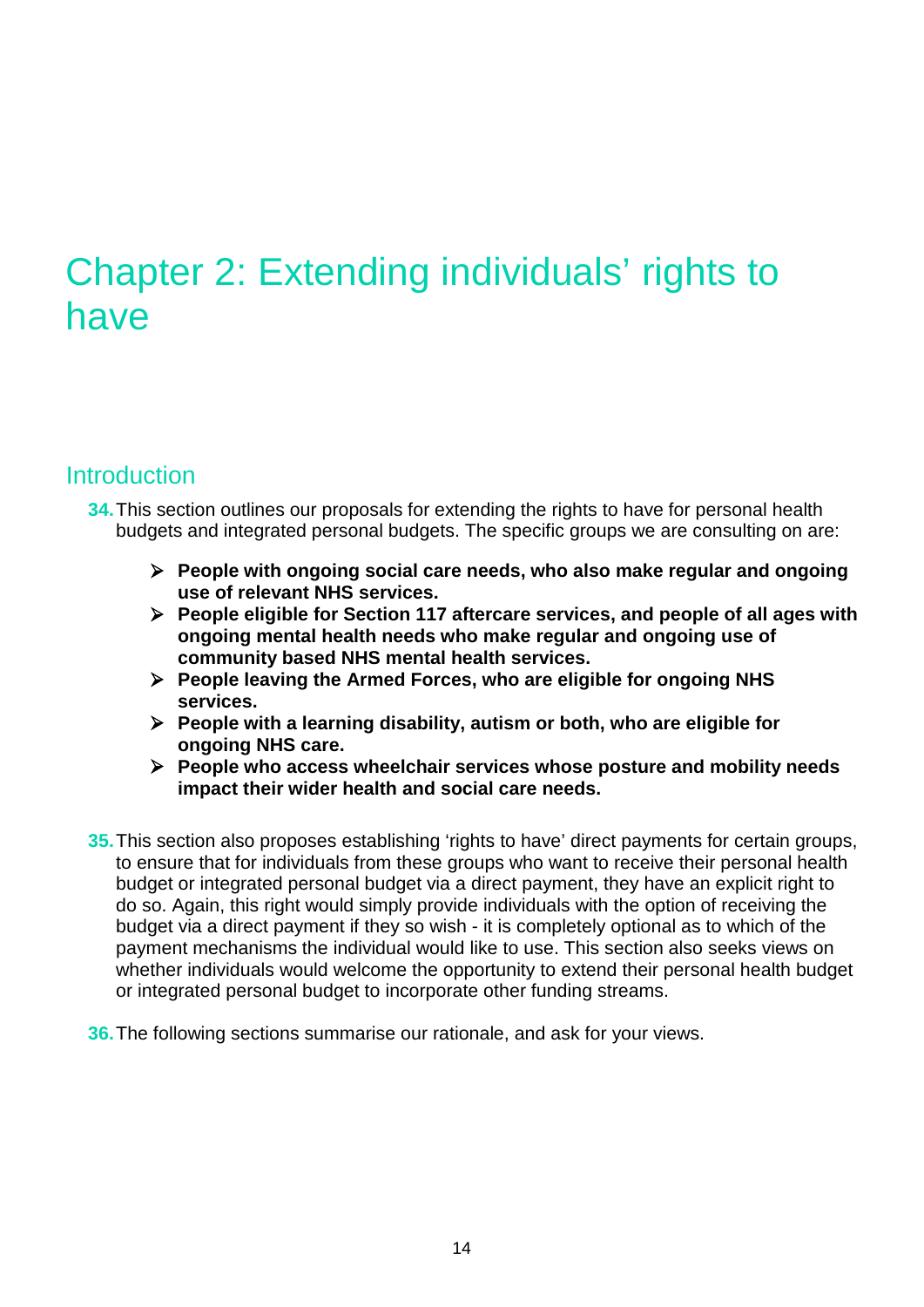## People with ongoing social care needs, who also make regular and ongoing use of relevant NHS services

- **37.**There is a broader push across Government to integrate the way health and social care services are provided. Currently, individuals can hold both a personal health budget to meet their health needs, and a personal budget to meet their social care needs. This means that individuals could theoretically have two separate budgets, two separate plans, and two separate assessments. Integrated personal budgets, which bring the two together into one, is one way that we believe individuals can experience a more streamlined service that addresses both their health and social care need.
- **38.**The integrated personal budget will pool funding from both health and social care into one, single budget centred around the individual's agreed personalised care plan that spans both health and social care. Under this model, all the individuals' health and social care needs will also be considered during one assessment, providing a more joined up and integrated approach to the individual's care.
- **39.**There are approximately 5000 people who currently hold both a personal health budget, and a personal budget; a number that NHS England expect to substantially rise. For individuals who have these joint needs and budgets, the right to have an integrated personal budget will provide them with the opportunity to plan their entire care in a more holistic, seamless and integrated manner.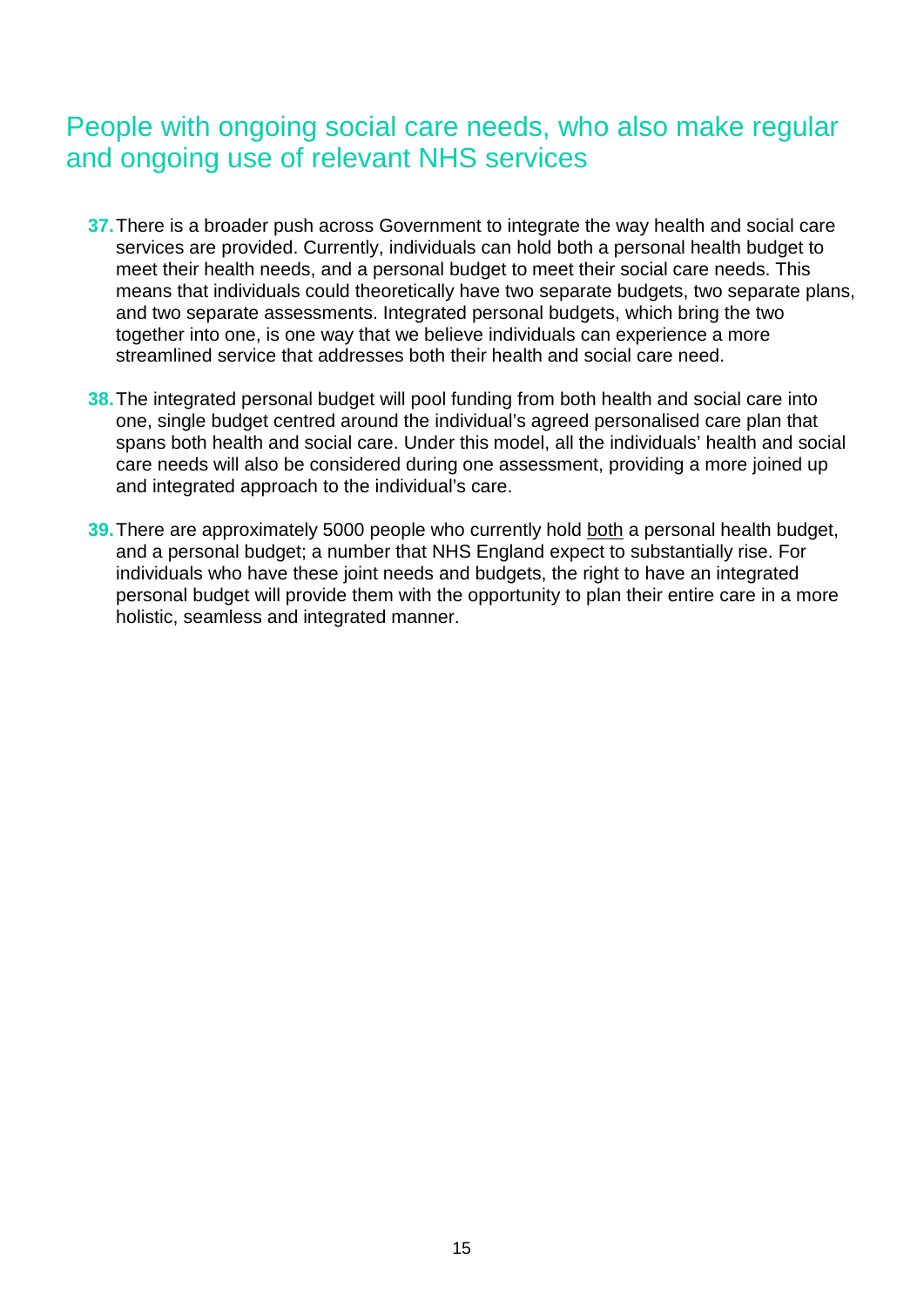| Q1a. Do you agree that people who are eligible for both a personal budget and<br>a personal health budget should have the right to an integrated personal<br>budget? |  |                               |  |
|----------------------------------------------------------------------------------------------------------------------------------------------------------------------|--|-------------------------------|--|
| <b>Yes</b>                                                                                                                                                           |  | Yes I agree in principle, but |  |
| No, and my reasoning for this is                                                                                                                                     |  | <b>No</b>                     |  |
| <b>Any additional comments?</b>                                                                                                                                      |  |                               |  |
|                                                                                                                                                                      |  |                               |  |
|                                                                                                                                                                      |  |                               |  |
|                                                                                                                                                                      |  |                               |  |
|                                                                                                                                                                      |  |                               |  |
|                                                                                                                                                                      |  |                               |  |
|                                                                                                                                                                      |  |                               |  |
|                                                                                                                                                                      |  |                               |  |
|                                                                                                                                                                      |  |                               |  |
|                                                                                                                                                                      |  |                               |  |
|                                                                                                                                                                      |  |                               |  |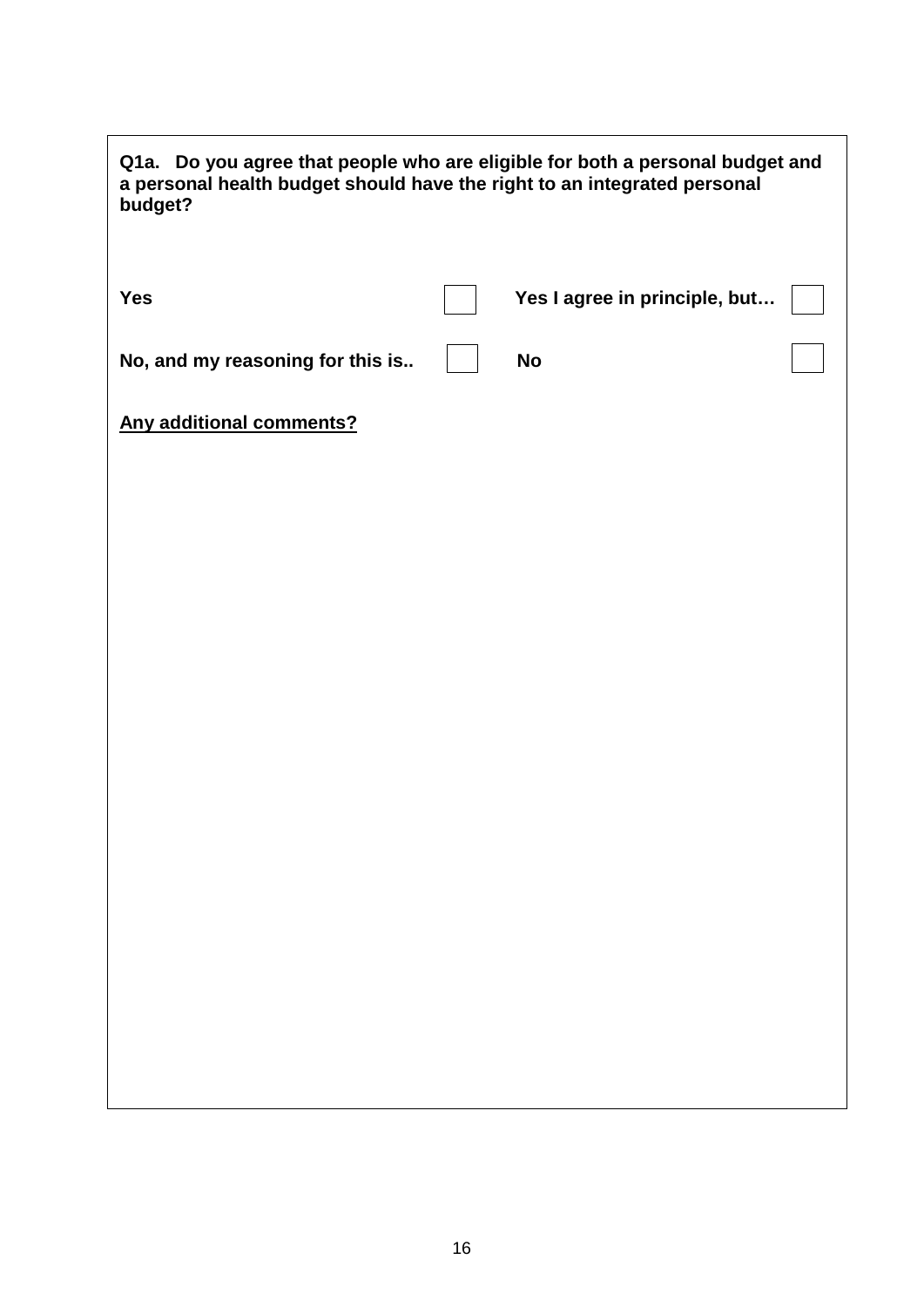| Q1b. Do you agree that any right to an integrated personal budget, should<br>include a right to have a direct payment, if appropriate? |  |                               |  |
|----------------------------------------------------------------------------------------------------------------------------------------|--|-------------------------------|--|
| <b>Yes</b>                                                                                                                             |  | Yes I agree in principle, but |  |
| No, and my reasoning for this is                                                                                                       |  | <b>No</b>                     |  |
| <b>Any additional comments?</b>                                                                                                        |  |                               |  |
|                                                                                                                                        |  |                               |  |
|                                                                                                                                        |  |                               |  |
|                                                                                                                                        |  |                               |  |
|                                                                                                                                        |  |                               |  |
|                                                                                                                                        |  |                               |  |
|                                                                                                                                        |  |                               |  |
|                                                                                                                                        |  |                               |  |
|                                                                                                                                        |  |                               |  |
|                                                                                                                                        |  |                               |  |
|                                                                                                                                        |  |                               |  |
|                                                                                                                                        |  |                               |  |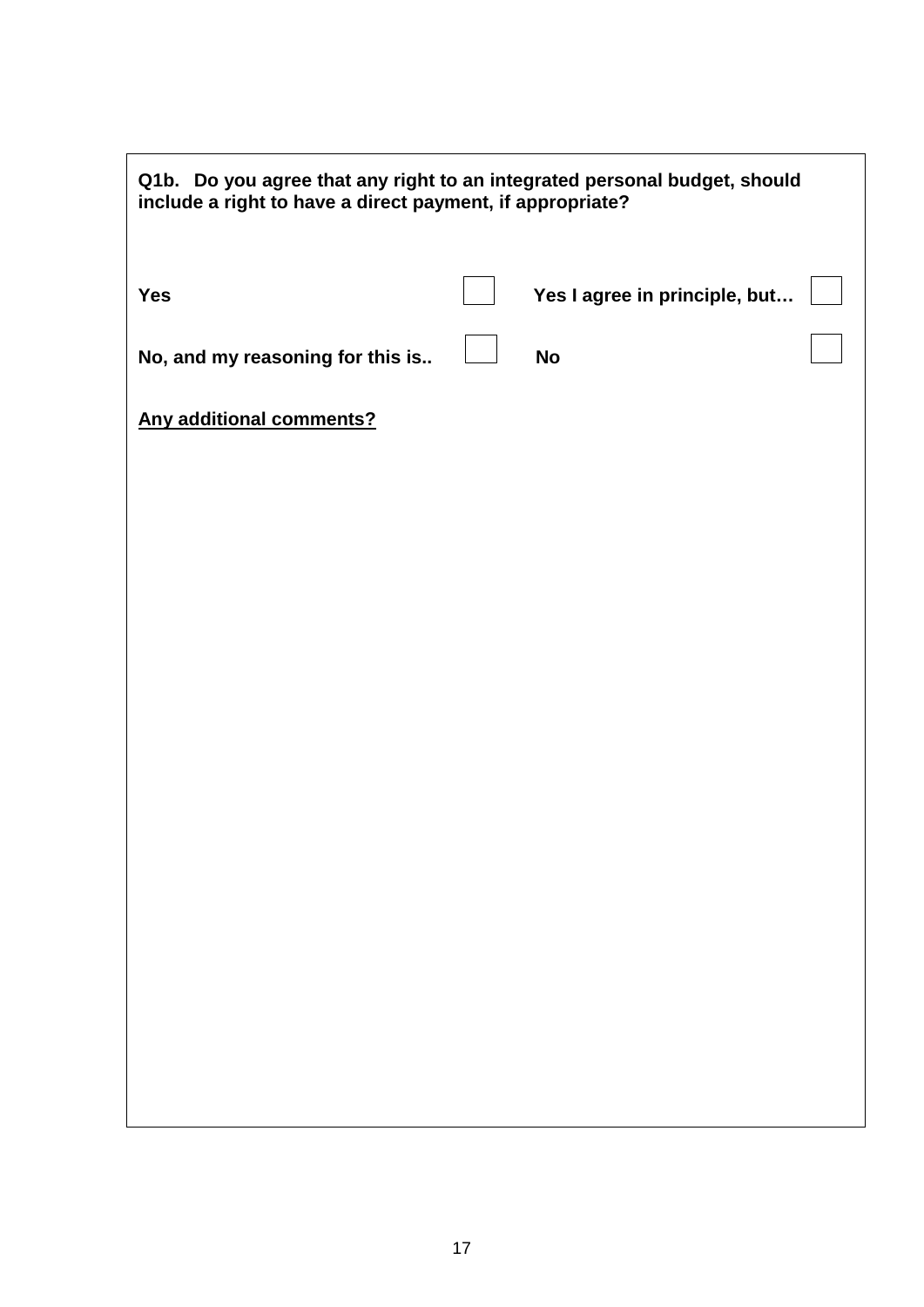## People eligible for Section 117 aftercare services, and people of all ages with ongoing mental health needs who make regular and ongoing use of community based NHS mental health services

- **40.**Personal health budgets fit well with the recovery-focussed approach to mental health services. The recovery model aims to move beyond symptom and risk management to supporting people to re-establish meaningful lives with their mental health condition. It means looking beyond medical treatment to consider wider issues such as housing, employment and relationships. It also depends on services being able to develop individually tailored approaches.
- **41.**Many clinical commissioning groups across the country have already successfully implemented personal health budgets in mental health. In 2016-17, there were 1037 personal health budgets for adults with a primary mental health care need, with evidence demonstrating a range of benefits including providing the individual with a sense of empowerment, a better care related quality of life, and better psychological wellbeing. Local areas are now recognising the potential benefits in offering integrated personal budgets for people with mental health needs whose requirements sit across both health and social care.
- **42.**As part of this, we also believe that personal health budgets and integrated personal budgets could be beneficial to people receiving 'after care' through section 117 of the Mental Health Act 1983. Section 117 after-care services include healthcare, social care and employment services, supported accommodation, and services to meet people's social, cultural and spiritual needs – as long as the needs arise from, or are related to, the person's mental condition, and helps reduce the risk of their mental condition getting worse. A personal health budget or integrated personal budget would provide individuals receiving after-care with a tailored approach that is right for them, which will empower them, and provide them with a supportive mechanism that can help them to re-establish meaningful lives with their mental health condition.
- **43.**Based on this evidence, we are now proposing introducing a legal right to a personal health budget or integrated personal budget for the following groups;
	- $\triangleright$  People who are eligible for Section 117 after-care; and
	- $\triangleright$  People, of all ages with ongoing mental health needs who make regular and ongoing use of community based NHS mental health services, in order to help them to access the right support that they need to maintain their recovery.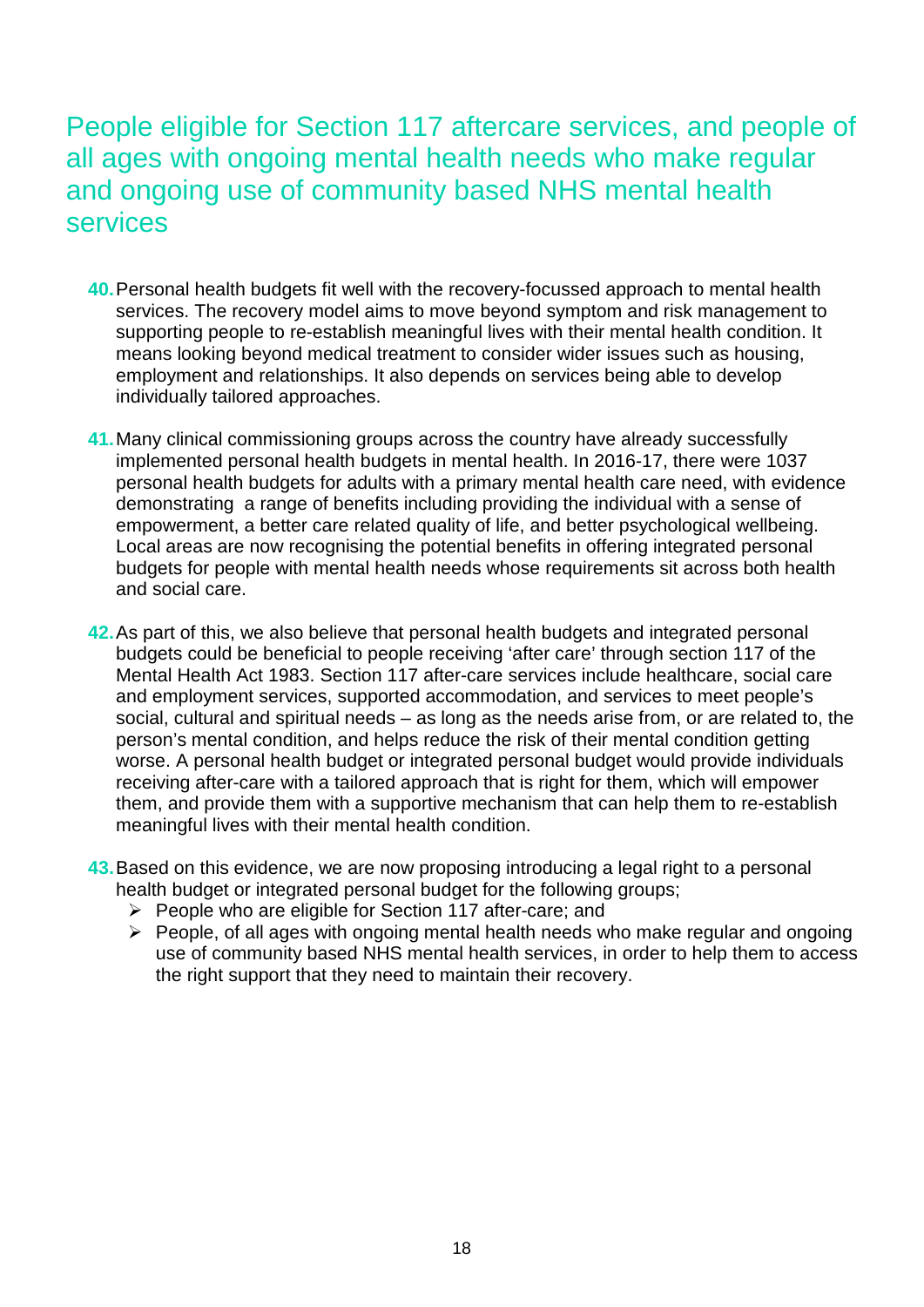#### **What is section 117 of the Mental Health Act 1983 ?**

Section 117 of the Mental Health Act 1983 ("the Act") requires clinical commissioning Groups and local authorities to jointly provide, or arrange, help and support for people who have been detained in hospital under section 3, 37, 45A, 47 or 48 of the Act when they leave hospital. This is often referred to as Section 117 after-care. People also have the right to Section 117 after-care if they have been discharged onto a community treatment (CTO), granted leave of absence under Section 117, or are a restricted patient on a conditional discharge.

Section 117 applies to people of all ages, including children and young people, and people have the right to section 117 after-care services after they leave hospital whether they leave immediately or stay on as a voluntary patient.

Section 117 after-care services include healthcare, social care and employment services, supported accommodation, and services to meet people's social, cultural and spiritual needs – as long as the needs arise from or are related to the person's mental condition and helps reduce the risk of their mental condition getting worse. Section 117 after-care services continue until both the clinical commissioning group and local authority are satisfied (and make a joint decision) that a person no longer requires services.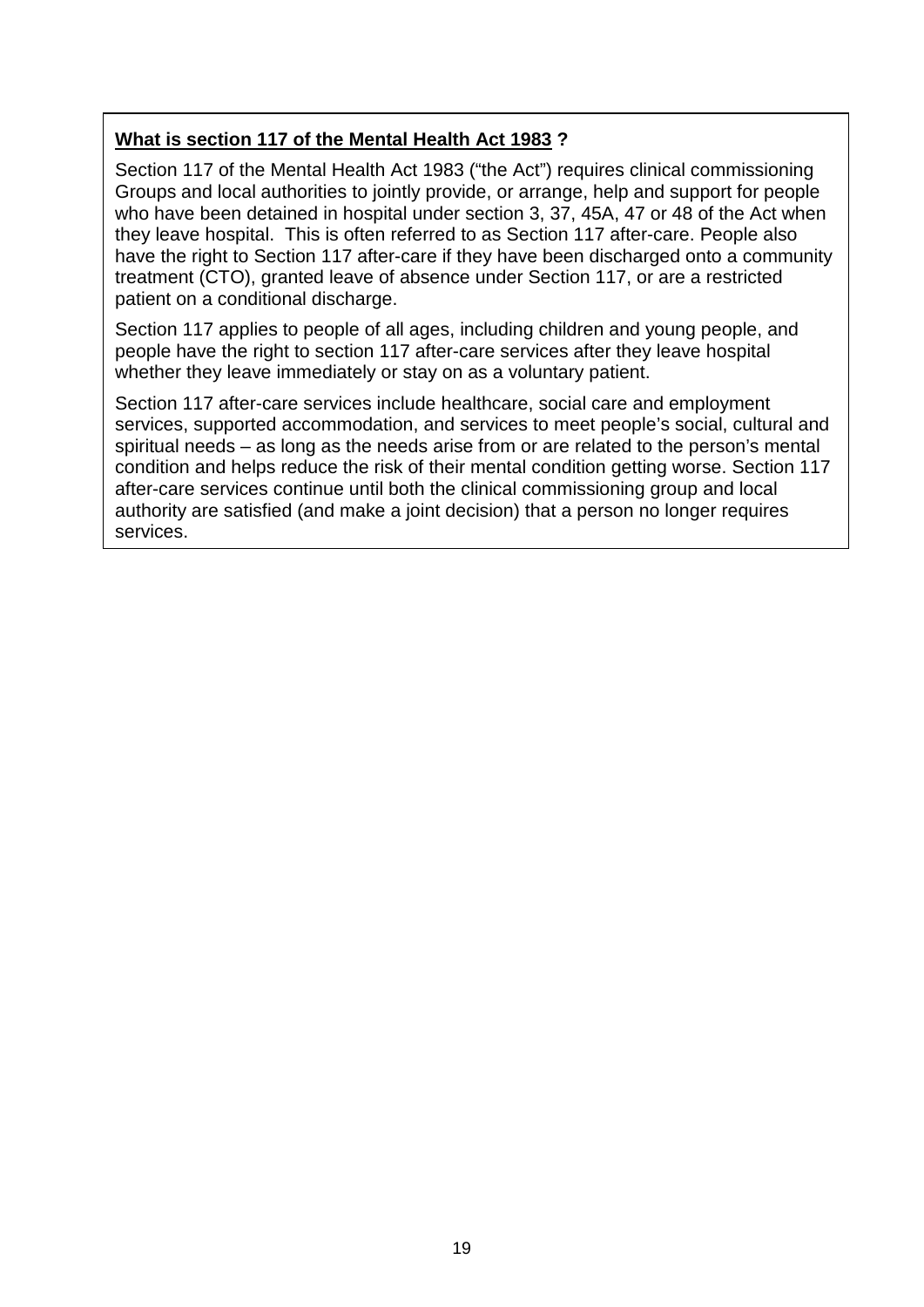| Do you agree that a person eligible for Section 117 after-care services<br>Q2.<br>under the Mental Health Act 1983 should have a legal right to a personal health<br>budget and/or an integrated personal budget? |  |                               |  |  |
|-------------------------------------------------------------------------------------------------------------------------------------------------------------------------------------------------------------------|--|-------------------------------|--|--|
| <b>Yes</b>                                                                                                                                                                                                        |  | Yes I agree in principle, but |  |  |
| No, and my reasoning for this is                                                                                                                                                                                  |  | <b>No</b>                     |  |  |
| <b>Any additional comments?</b>                                                                                                                                                                                   |  |                               |  |  |
|                                                                                                                                                                                                                   |  |                               |  |  |
|                                                                                                                                                                                                                   |  |                               |  |  |
|                                                                                                                                                                                                                   |  |                               |  |  |
|                                                                                                                                                                                                                   |  |                               |  |  |
|                                                                                                                                                                                                                   |  |                               |  |  |
|                                                                                                                                                                                                                   |  |                               |  |  |
|                                                                                                                                                                                                                   |  |                               |  |  |
|                                                                                                                                                                                                                   |  |                               |  |  |
|                                                                                                                                                                                                                   |  |                               |  |  |
|                                                                                                                                                                                                                   |  |                               |  |  |
|                                                                                                                                                                                                                   |  |                               |  |  |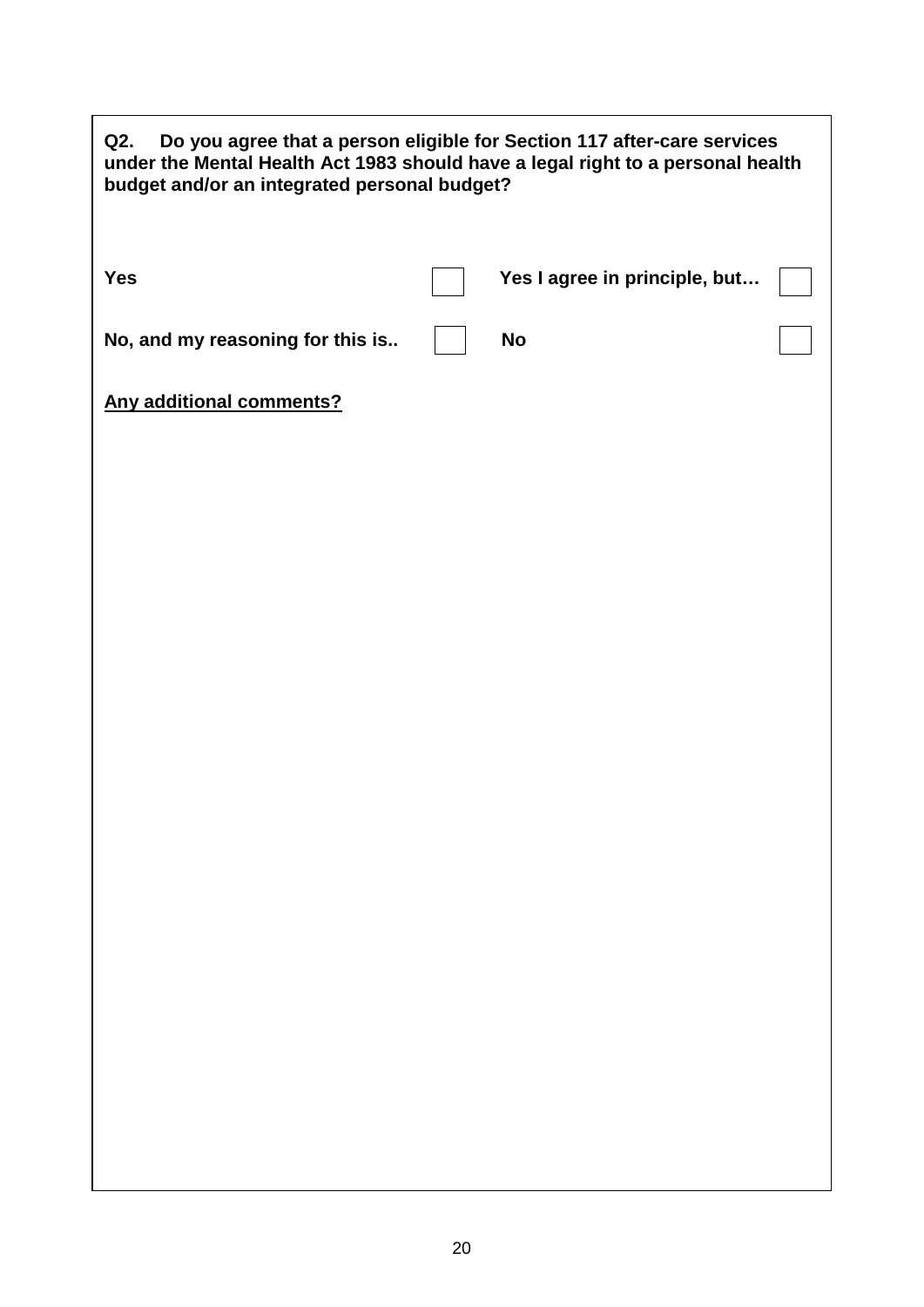| Q3a. Do you believe that a person of any age under the care of community-<br>based mental health services for a significant period of time should have a legal<br>right to a personal health budget and/or an integrated personal budget? |  |                               |  |
|-------------------------------------------------------------------------------------------------------------------------------------------------------------------------------------------------------------------------------------------|--|-------------------------------|--|
| <b>Yes</b>                                                                                                                                                                                                                                |  | Yes I agree in principle, but |  |
| No, and my reasoning for this is                                                                                                                                                                                                          |  | <b>No</b>                     |  |
| <b>Any additional comments?</b>                                                                                                                                                                                                           |  |                               |  |
|                                                                                                                                                                                                                                           |  |                               |  |
|                                                                                                                                                                                                                                           |  |                               |  |
|                                                                                                                                                                                                                                           |  |                               |  |
|                                                                                                                                                                                                                                           |  |                               |  |
|                                                                                                                                                                                                                                           |  |                               |  |
|                                                                                                                                                                                                                                           |  |                               |  |
|                                                                                                                                                                                                                                           |  |                               |  |
|                                                                                                                                                                                                                                           |  |                               |  |
|                                                                                                                                                                                                                                           |  |                               |  |
|                                                                                                                                                                                                                                           |  |                               |  |
|                                                                                                                                                                                                                                           |  |                               |  |
|                                                                                                                                                                                                                                           |  |                               |  |
|                                                                                                                                                                                                                                           |  |                               |  |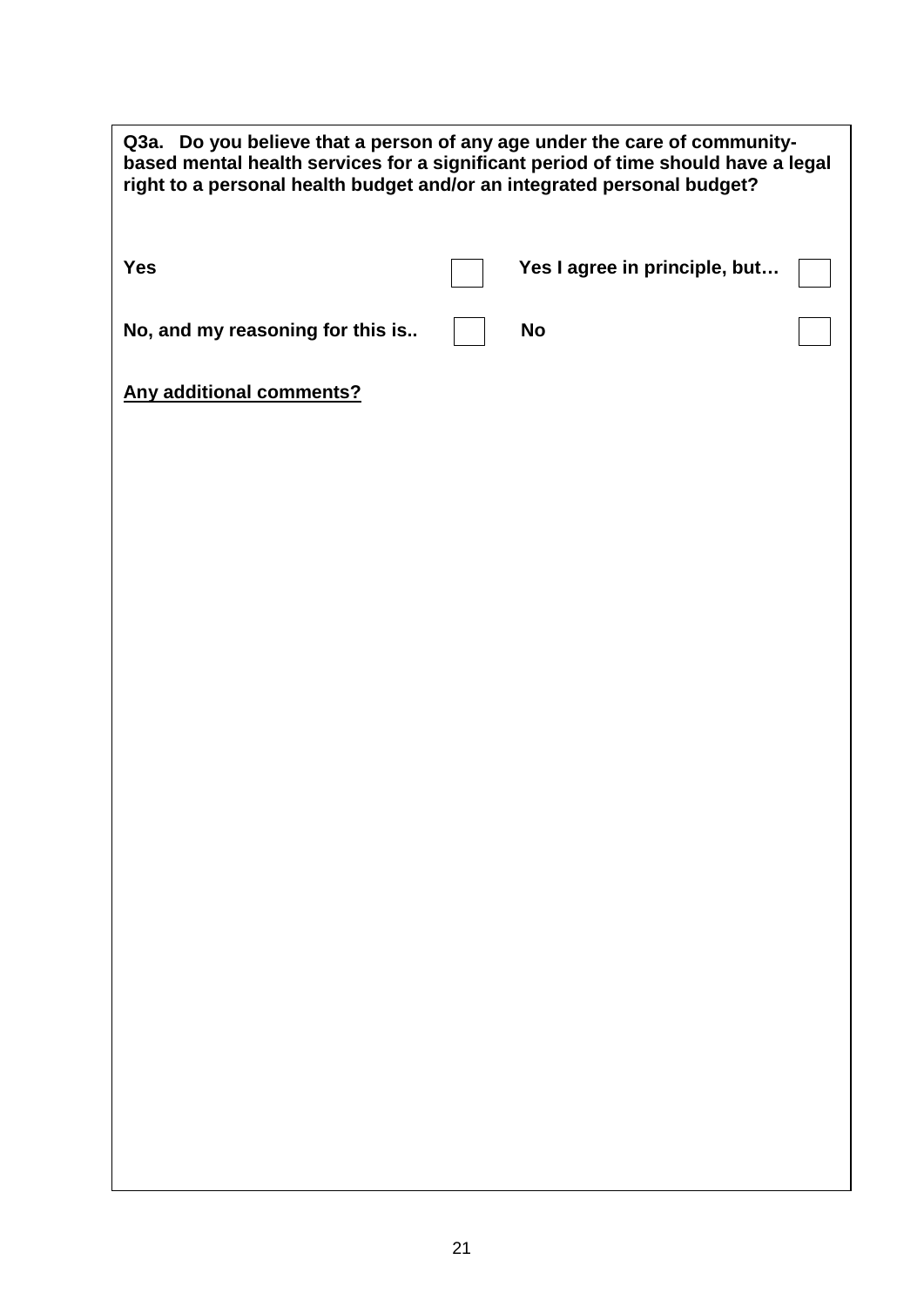#### **Q3b. What do you feel would constitute a reasonable definition of 'a significant period of time'?**

**Please answer in the text box below**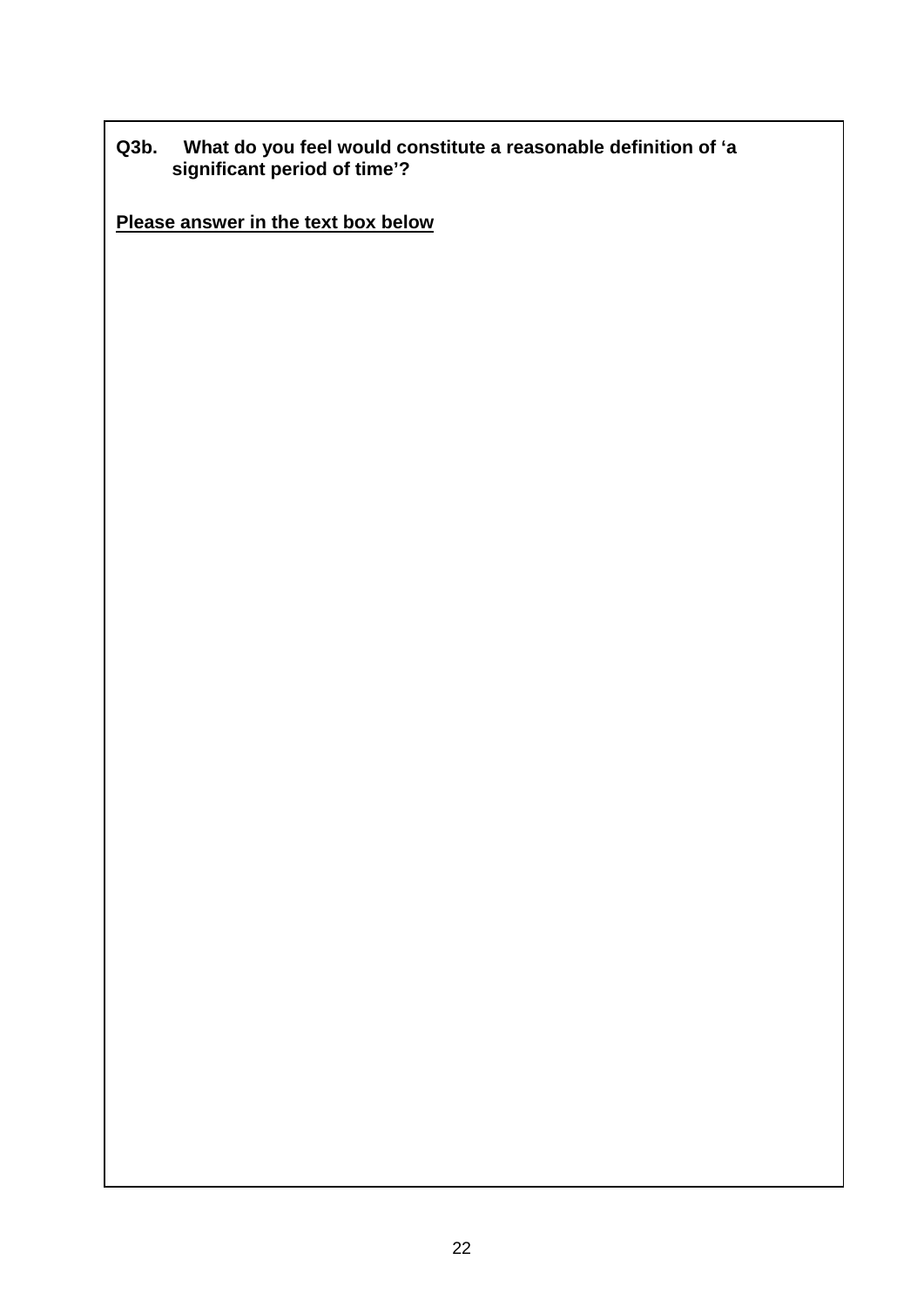| Q3c. Do you agree that any right to a personal health budget for mental health,<br>should include a right to have a direct payment, if appropriate? |  |                               |  |
|-----------------------------------------------------------------------------------------------------------------------------------------------------|--|-------------------------------|--|
| <b>Yes</b>                                                                                                                                          |  | Yes I agree in principle, but |  |
| No, and my reasoning for this is                                                                                                                    |  | <b>No</b>                     |  |
| <b>Any additional comments?</b>                                                                                                                     |  |                               |  |
|                                                                                                                                                     |  |                               |  |
|                                                                                                                                                     |  |                               |  |
|                                                                                                                                                     |  |                               |  |
|                                                                                                                                                     |  |                               |  |
|                                                                                                                                                     |  |                               |  |
|                                                                                                                                                     |  |                               |  |
|                                                                                                                                                     |  |                               |  |
|                                                                                                                                                     |  |                               |  |
|                                                                                                                                                     |  |                               |  |
|                                                                                                                                                     |  |                               |  |
|                                                                                                                                                     |  |                               |  |
|                                                                                                                                                     |  |                               |  |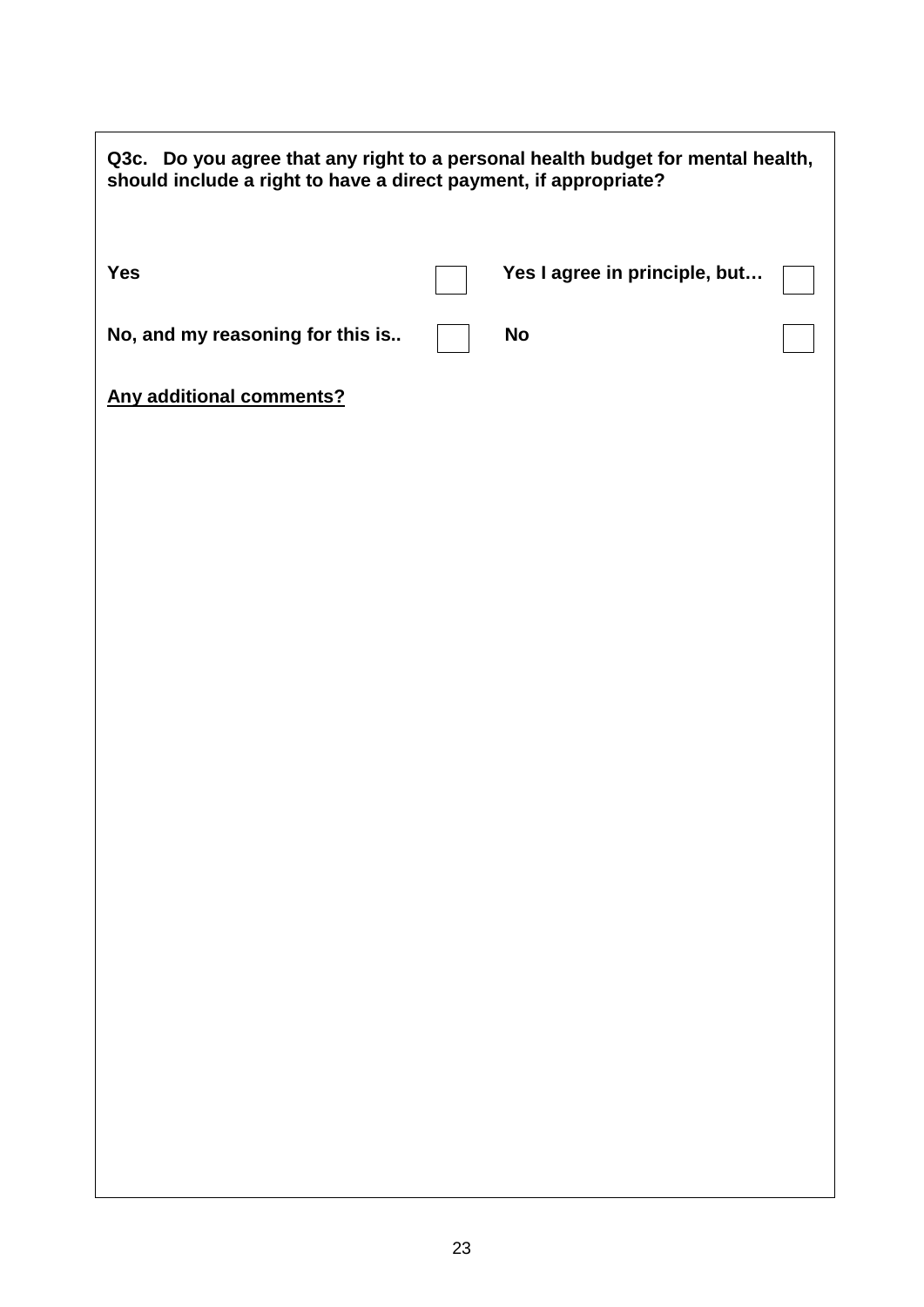## People leaving the armed forces, who are eligible for ongoing NHS services

- **44.**Around 2500 people are medically discharged from the armed services each year [\(https://www.gov.uk/government/uploads/system/uploads/attachment\\_data/file/627223/20](https://www.gov.uk/government/uploads/system/uploads/attachment_data/file/627223/20170713-MedicalDisBulletinFinal-O.pdf) [170713-MedicalDisBulletinFinal-O.pdf\)](https://www.gov.uk/government/uploads/system/uploads/attachment_data/file/627223/20170713-MedicalDisBulletinFinal-O.pdf), some of whom have ongoing NHS support needs. For these individuals, personal health budgets are one way of providing them with more choice and control over how their needs are met.
- **45.**The amount and type of NHS care needed by people leaving the armed forces will vary considerably; and there will be cases where personal health budgets may not be appropriate. If so, it would be the responsibility of the clinician to explain this to the individual, including the rationale as to why it is not appropriate.
- **46.**However, in some cases, we believe a personal health budget would be appropriate, and would provide the individual with the opportunity to receive a more tailored, personalised package of care that meets their needs. In cases where the individual also has a social care need, an integrated personal budget could provide the individual with a more integrated, personalised package of care that meets their entire health and social care need.
- **47.**Separately, NHS England and the Ministry of Defence are working in partnership to explore further ways to improve the co-ordination of care for severely injured and highly dependent service personnel who are in transition from the forces into civilian life.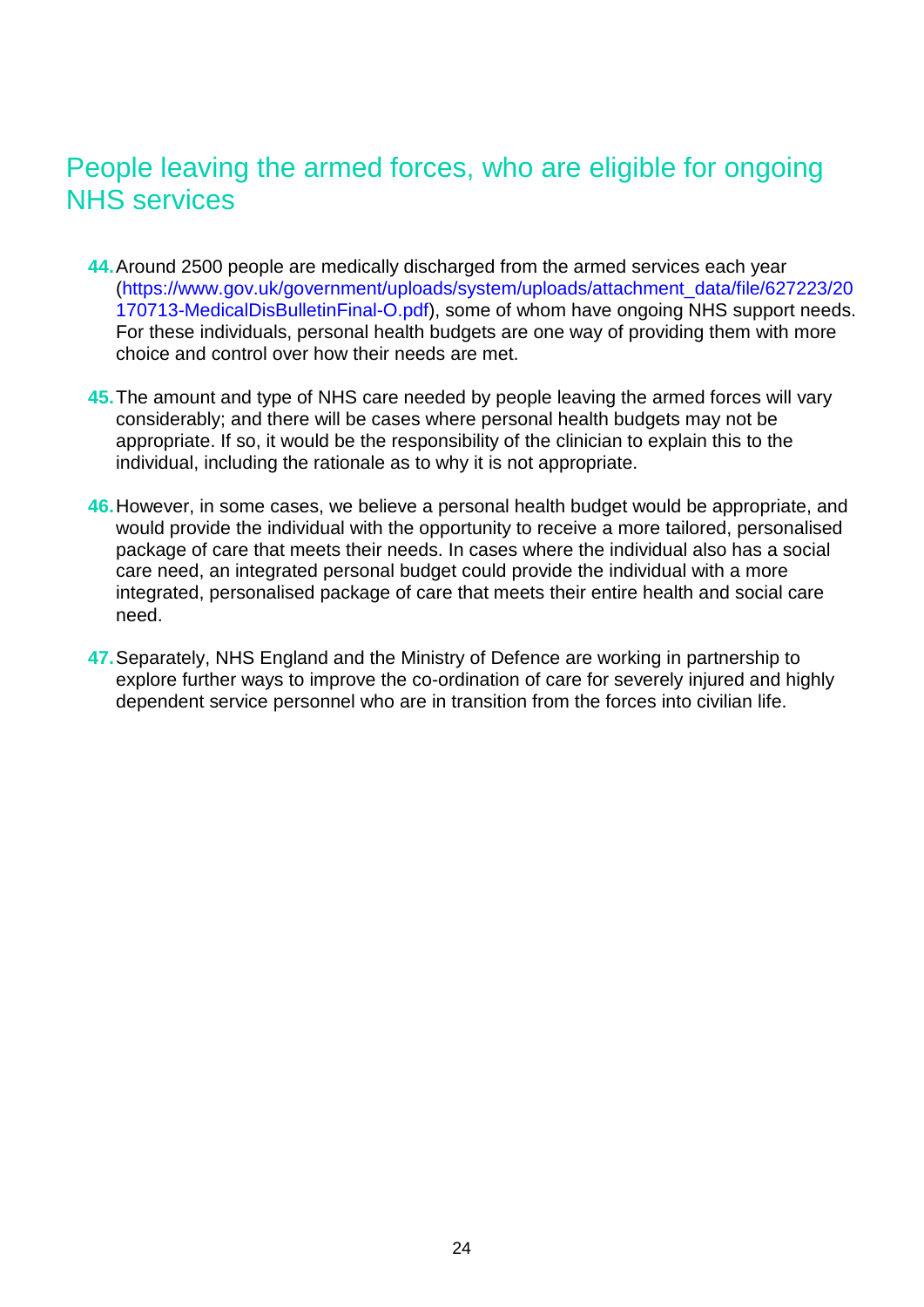| Q4a. Do you agree that people leaving the armed forces who have a requirement<br>for ongoing care through NHS services (with some exclusions including primary<br>care and pharmaceuticals) should have the right to personal health budgets<br>where appropriate? |  |                               |  |  |
|--------------------------------------------------------------------------------------------------------------------------------------------------------------------------------------------------------------------------------------------------------------------|--|-------------------------------|--|--|
| <b>Yes</b>                                                                                                                                                                                                                                                         |  | Yes I agree in principle, but |  |  |
| No, and my reasoning for this is                                                                                                                                                                                                                                   |  | <b>No</b>                     |  |  |
| <b>Any additional comments?</b>                                                                                                                                                                                                                                    |  |                               |  |  |
|                                                                                                                                                                                                                                                                    |  |                               |  |  |
|                                                                                                                                                                                                                                                                    |  |                               |  |  |
|                                                                                                                                                                                                                                                                    |  |                               |  |  |
|                                                                                                                                                                                                                                                                    |  |                               |  |  |
|                                                                                                                                                                                                                                                                    |  |                               |  |  |
|                                                                                                                                                                                                                                                                    |  |                               |  |  |
|                                                                                                                                                                                                                                                                    |  |                               |  |  |
|                                                                                                                                                                                                                                                                    |  |                               |  |  |
|                                                                                                                                                                                                                                                                    |  |                               |  |  |
|                                                                                                                                                                                                                                                                    |  |                               |  |  |
|                                                                                                                                                                                                                                                                    |  |                               |  |  |
|                                                                                                                                                                                                                                                                    |  |                               |  |  |

٦

f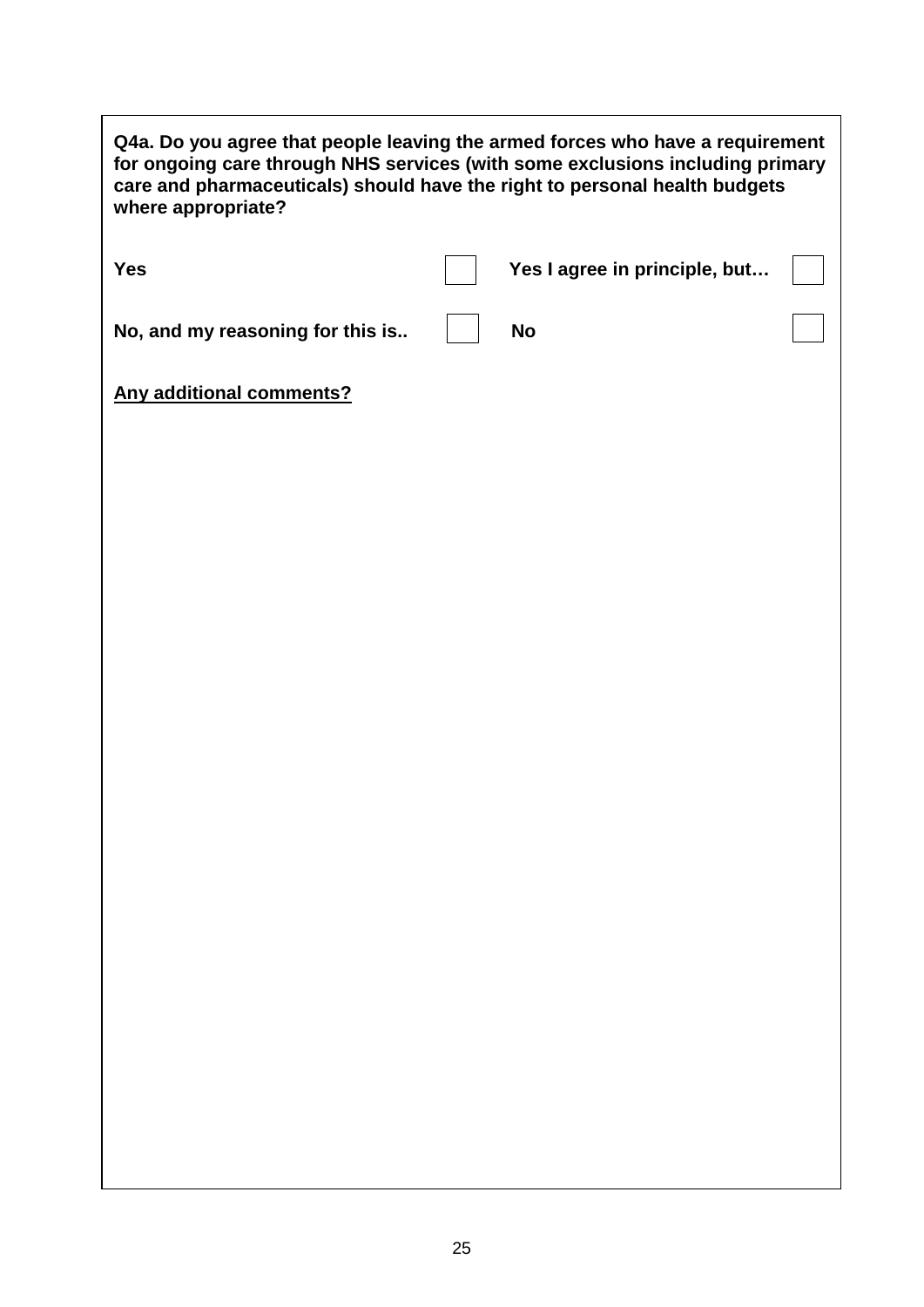| Q4b. Do you agree that any right to a personal health budget for this group,<br>should include a right to have a direct payment, if appropriate? |  |                               |  |
|--------------------------------------------------------------------------------------------------------------------------------------------------|--|-------------------------------|--|
| <b>Yes</b>                                                                                                                                       |  | Yes I agree in principle, but |  |
| No, and my reasoning for this is                                                                                                                 |  | <b>No</b>                     |  |
| <b>Any additional comments?</b>                                                                                                                  |  |                               |  |
|                                                                                                                                                  |  |                               |  |
|                                                                                                                                                  |  |                               |  |
|                                                                                                                                                  |  |                               |  |
|                                                                                                                                                  |  |                               |  |
|                                                                                                                                                  |  |                               |  |
|                                                                                                                                                  |  |                               |  |
|                                                                                                                                                  |  |                               |  |
|                                                                                                                                                  |  |                               |  |
|                                                                                                                                                  |  |                               |  |
|                                                                                                                                                  |  |                               |  |
|                                                                                                                                                  |  |                               |  |
|                                                                                                                                                  |  |                               |  |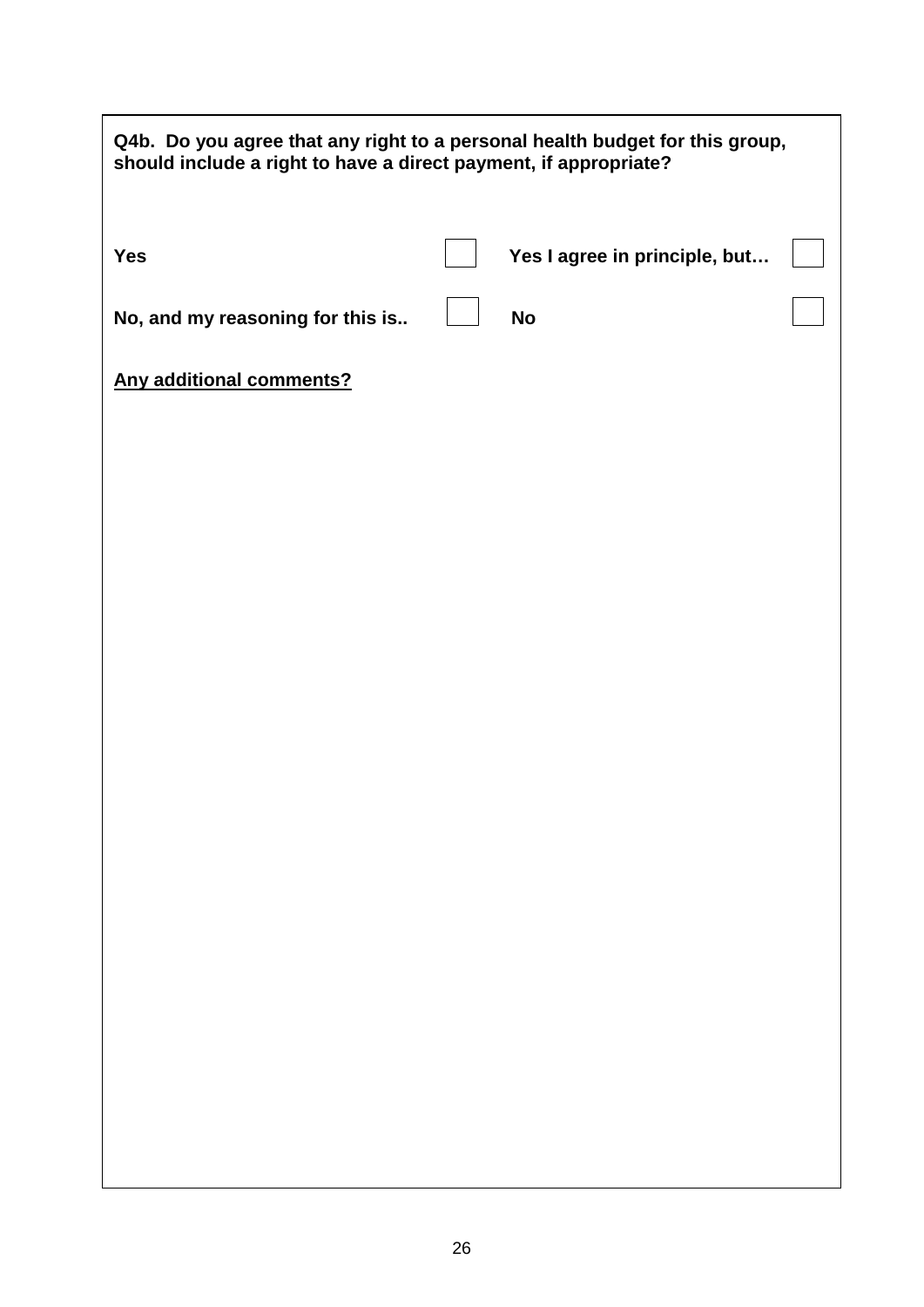## People with a learning disability, autism or both, who are eligible for ongoing NHS care

- **49.**Sir Stephen Bubb's independent report (*Winterbourne View- Time for Change,* 2014) on transforming care for people who have a learning disability, autism or both, recommended that "NHS England extend the right to have a personal budget or personal health budget to more people who have a learning disability and/or autism, including all those in inpatient care and appropriate groups living in the community, but at risk of being admitted to inpatient care".
- **50.**People with a learning disability, autism, or both, currently have legal rights to personal health budgets if they are eligible for NHS continuing healthcare, or continuing care in the case of children or young people. They also have rights to personal budgets through social care. In 2016/17 around 4,500 people with a learning disability, autism, or both, had a personal health budget or integrated personal budget; a number NHS England anticipates will rise to around 10,000 people by March 2021. In addition to this, there are a further 91,000 people who receive social care via a personal budget.
- **51.**Evidence suggests that for these individuals, a model of personalised care is beneficial to their health and care. Early learning from the personal health budget pilot sites and the implementation of personal budgets in social care showed that personalised care and support could lead to better outcomes for marginalised groups and people with complex needs, including people with learning disabilities, autism, or both.
- **52.**The Social Care Institute for Excellence also found that for people with a learning disability, autism or both, personal budgets and personalised care and support can make a significant difference. They found that families and carers can benefit when the individual has choice and control over their care and wellbeing, and that budgets can improve life for this group, and can help prevent some individuals from going into residential care as adults [\(https://www.scie.org.uk/personalisation/specific](https://www.scie.org.uk/personalisation/specific-groups/learning-disability)[groups/learning-disability\)](https://www.scie.org.uk/personalisation/specific-groups/learning-disability).
- **53.**However if an individual receives a jointly funded package, there is currently no right to have an integrated personal budget. Existing programmes, such as the Care Programme Approach are already used to support people with learning disabilities, autism or both (and others such as people with complex mental health conditions). However the use of personal health budgets or integrated personal budgets alongside the Care Programme Approach will further increase the choice and control people have, enabling them to meet their needs in ways that work for them. It is thought there are around 20,000 people with a learning disability, autism or both, who are on the Care Programme Approach. We believe that these people could directly benefit from a personal health budget or integrated personal budget, if the right to have one was established.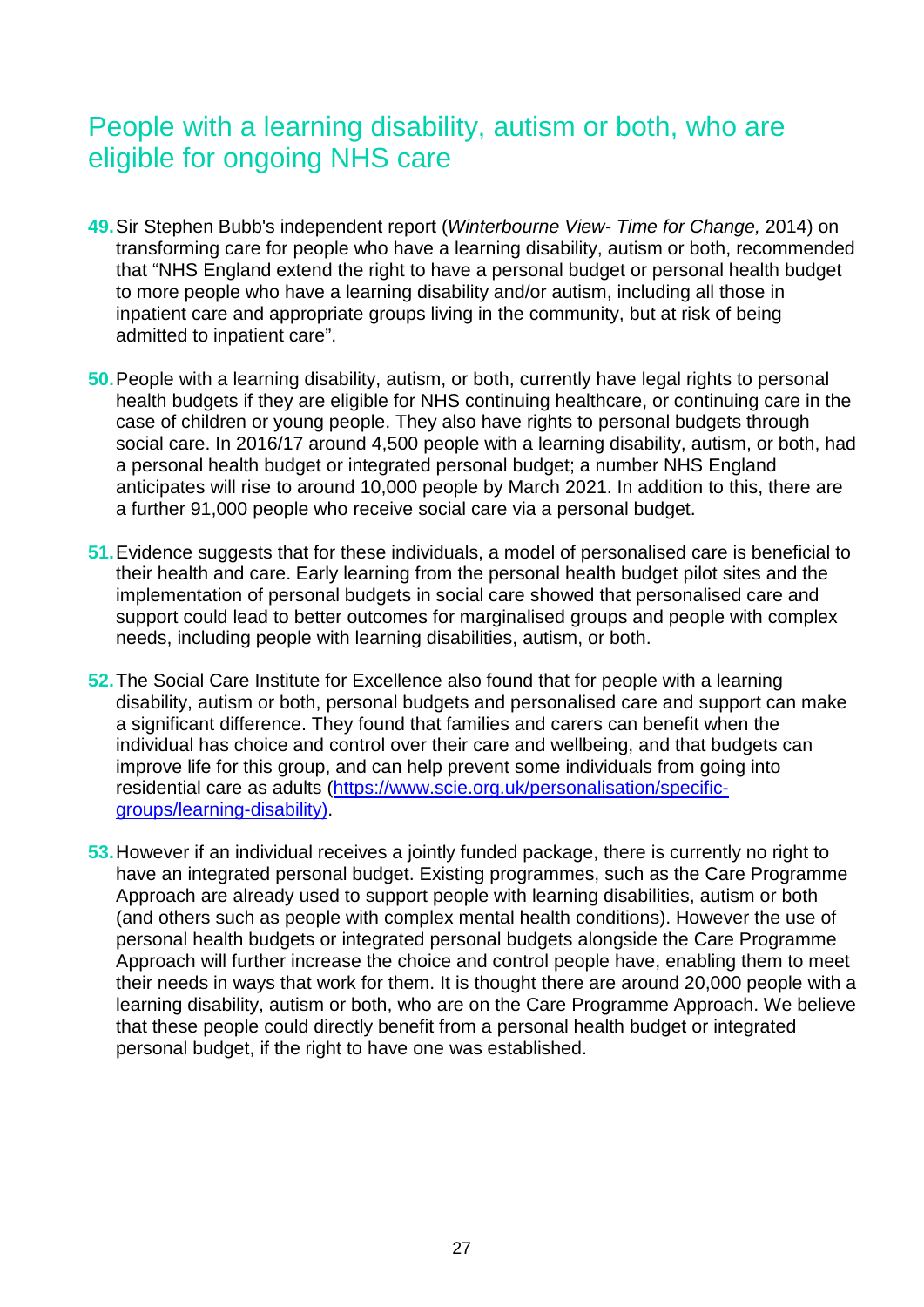| Q5a. Do you agree that a person with a learning disability, autism or both who<br>has an integrated package of care should have a legal right to an integrated<br>personal budget? |  |                               |  |
|------------------------------------------------------------------------------------------------------------------------------------------------------------------------------------|--|-------------------------------|--|
| <b>Yes</b>                                                                                                                                                                         |  | Yes I agree in principle, but |  |
| No, and my reasoning for this is                                                                                                                                                   |  | <b>No</b>                     |  |
| <b>Any additional comments?</b>                                                                                                                                                    |  |                               |  |
|                                                                                                                                                                                    |  |                               |  |
|                                                                                                                                                                                    |  |                               |  |
|                                                                                                                                                                                    |  |                               |  |
|                                                                                                                                                                                    |  |                               |  |
|                                                                                                                                                                                    |  |                               |  |
|                                                                                                                                                                                    |  |                               |  |
|                                                                                                                                                                                    |  |                               |  |
|                                                                                                                                                                                    |  |                               |  |
|                                                                                                                                                                                    |  |                               |  |
|                                                                                                                                                                                    |  |                               |  |
|                                                                                                                                                                                    |  |                               |  |
|                                                                                                                                                                                    |  |                               |  |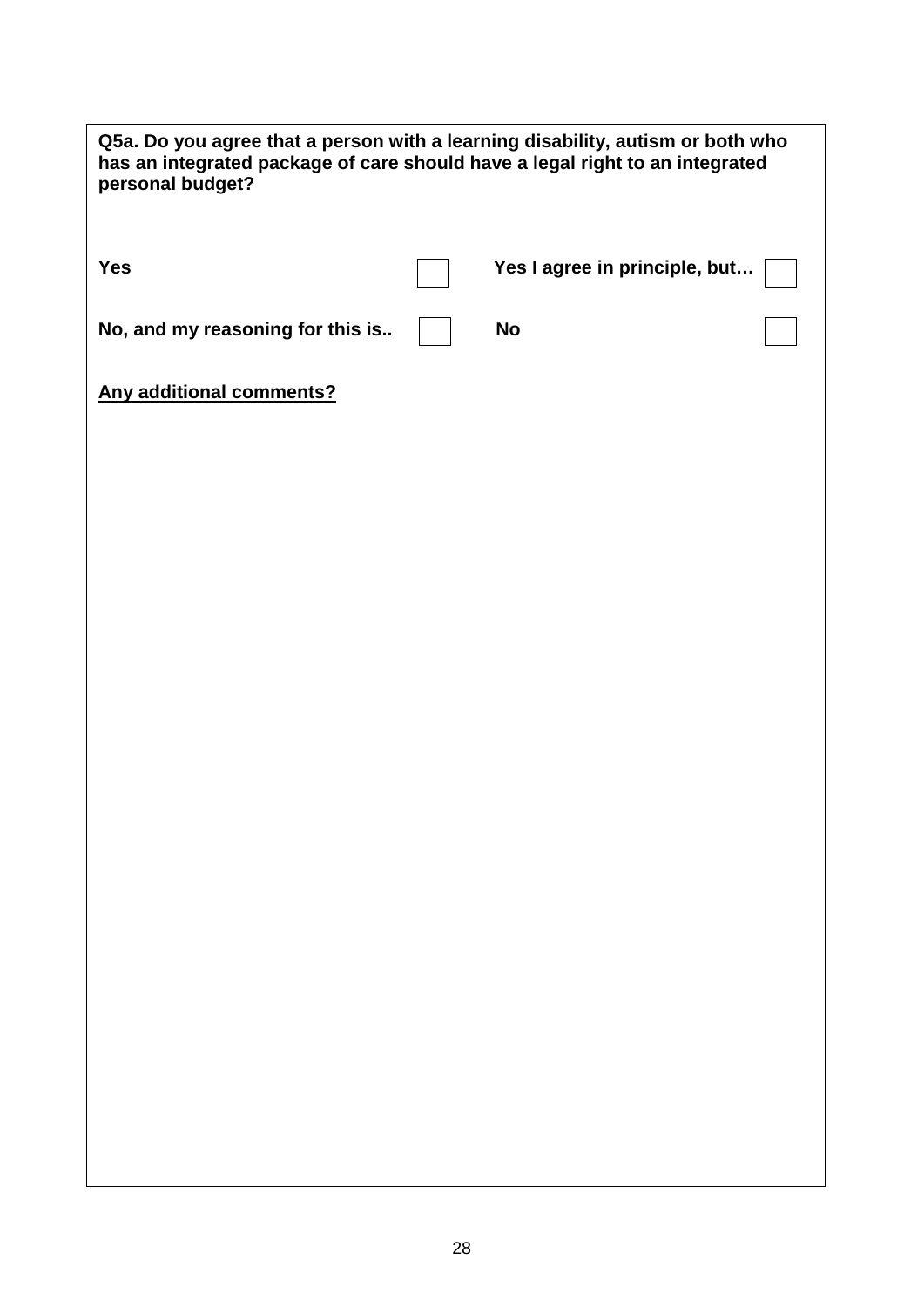| Q5b. Do you believe that a person of any age with a learning disability, autism or<br>both with ongoing eligible health needs should have a legal right to a personal<br>health budget and/or an integrated personal budget? |  |                               |  |
|------------------------------------------------------------------------------------------------------------------------------------------------------------------------------------------------------------------------------|--|-------------------------------|--|
| <b>Yes</b>                                                                                                                                                                                                                   |  | Yes I agree in principle, but |  |
| No, and my reasoning for this is                                                                                                                                                                                             |  | <b>No</b>                     |  |
| <b>Any additional comments?</b>                                                                                                                                                                                              |  |                               |  |
|                                                                                                                                                                                                                              |  |                               |  |
|                                                                                                                                                                                                                              |  |                               |  |
|                                                                                                                                                                                                                              |  |                               |  |
|                                                                                                                                                                                                                              |  |                               |  |
|                                                                                                                                                                                                                              |  |                               |  |
|                                                                                                                                                                                                                              |  |                               |  |
|                                                                                                                                                                                                                              |  |                               |  |
|                                                                                                                                                                                                                              |  |                               |  |
|                                                                                                                                                                                                                              |  |                               |  |
|                                                                                                                                                                                                                              |  |                               |  |
|                                                                                                                                                                                                                              |  |                               |  |
|                                                                                                                                                                                                                              |  |                               |  |
|                                                                                                                                                                                                                              |  |                               |  |
|                                                                                                                                                                                                                              |  |                               |  |
|                                                                                                                                                                                                                              |  |                               |  |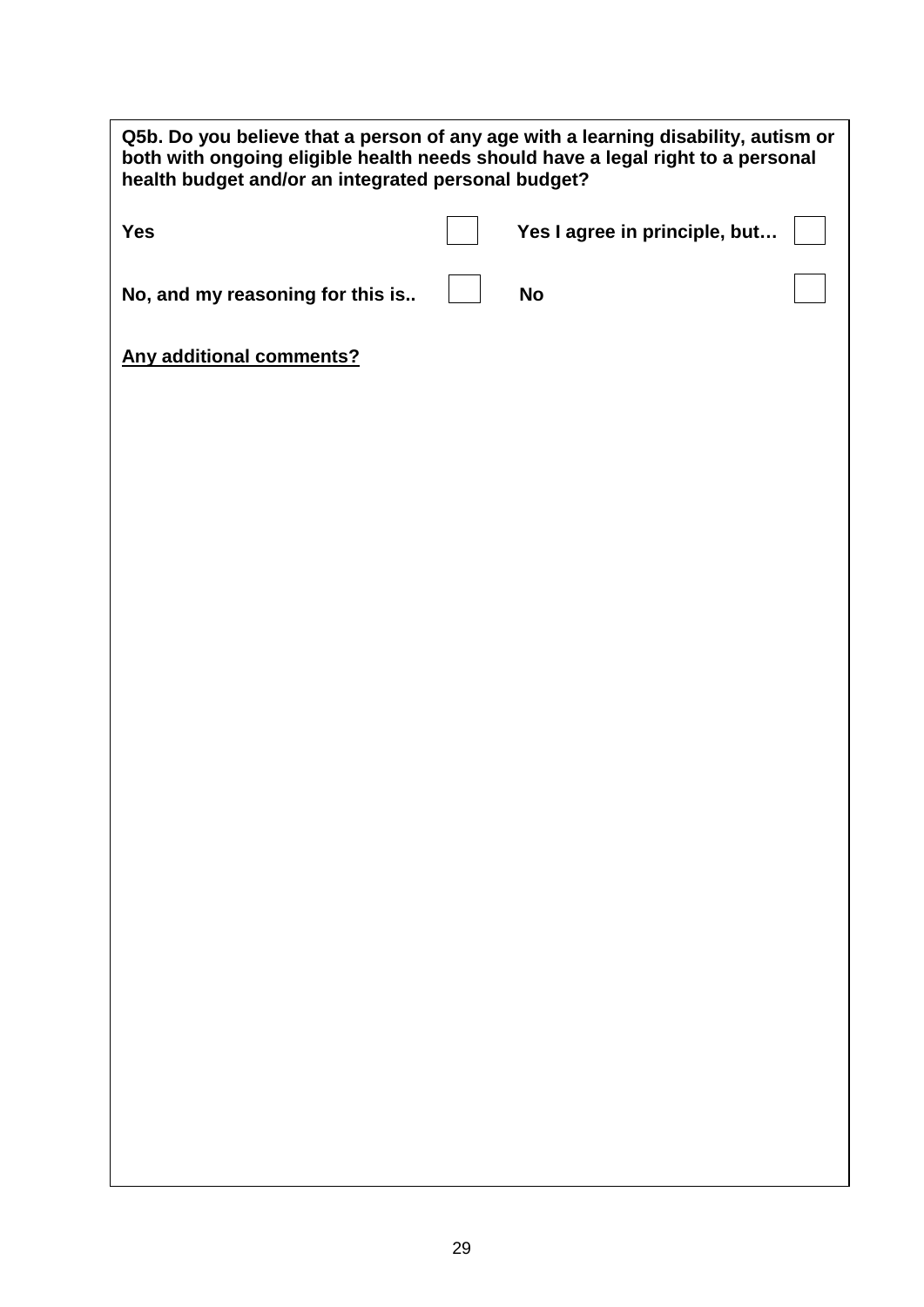| Q5c. Do you agree that any right to a personal health budget and/or an<br>integrated personal budget for this group, should be a right to have a direct<br>payment, if appropriate? |  |                               |  |  |
|-------------------------------------------------------------------------------------------------------------------------------------------------------------------------------------|--|-------------------------------|--|--|
| <b>Yes</b>                                                                                                                                                                          |  | Yes I agree in principle, but |  |  |
| No, and my reasoning for this is                                                                                                                                                    |  | <b>No</b>                     |  |  |
| <b>Any additional comments?</b>                                                                                                                                                     |  |                               |  |  |
|                                                                                                                                                                                     |  |                               |  |  |
|                                                                                                                                                                                     |  |                               |  |  |
|                                                                                                                                                                                     |  |                               |  |  |
|                                                                                                                                                                                     |  |                               |  |  |
|                                                                                                                                                                                     |  |                               |  |  |
|                                                                                                                                                                                     |  |                               |  |  |
|                                                                                                                                                                                     |  |                               |  |  |
|                                                                                                                                                                                     |  |                               |  |  |
|                                                                                                                                                                                     |  |                               |  |  |
|                                                                                                                                                                                     |  |                               |  |  |
|                                                                                                                                                                                     |  |                               |  |  |
|                                                                                                                                                                                     |  |                               |  |  |
|                                                                                                                                                                                     |  |                               |  |  |
|                                                                                                                                                                                     |  |                               |  |  |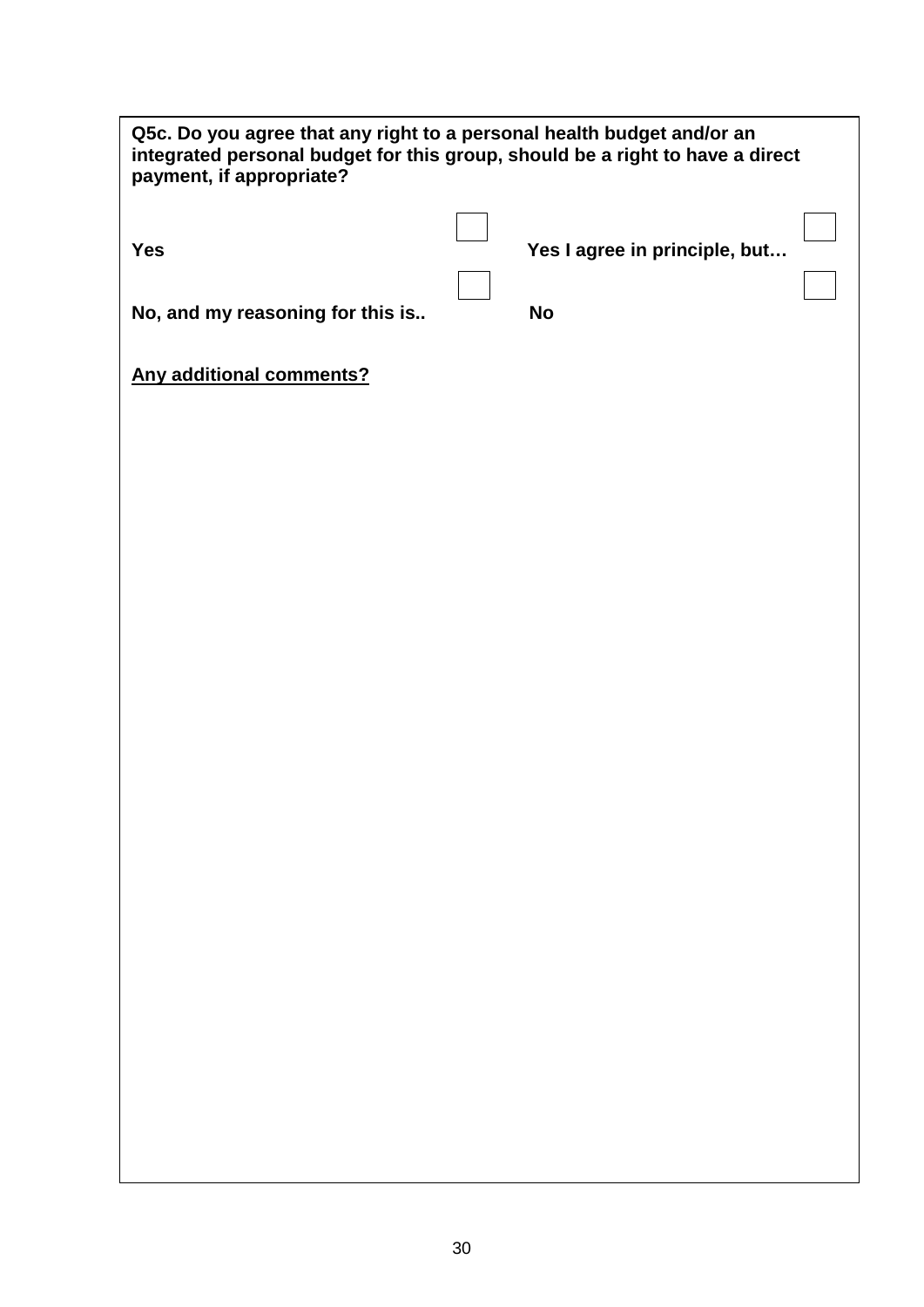## People who access wheelchair services whose posture and mobility needs impact their wider health and social care needs

- **54.**NHS England, as part of their wheelchair improvement programme, has been introducing a range of measures to support clinical commissioning groups improve how wheelchair services are delivered. In 2016, as part of this programme, NHS England's Chief Executive, Simon Stevens, announced that personal wheelchair budgets would replace the current voucher system.
- **55.**The existing voucher scheme for wheelchairs was introduced in 1996, with the aim of providing individuals with additional choice of wheelchairs within the NHS [\(http://www.legislation.gov.uk/uksi/1996/1503/made\)](http://www.legislation.gov.uk/uksi/1996/1503/made). Personal wheelchair budgets build on this by introducing holistic, personalised assessments, taking into account both the individual's health and social care needs, whilst providing them with the opportunity to use integrated budgets to access their wheelchair.
- **56.**The evidence suggests that personal wheelchair budgets increase the choice and control people have over the chair they receive, as well as provide the opportunity for the individual to access a wheelchair that meets their needs across health, social care, work and education as appropriate.
- **57.**Given this, we now want to go further by establishing a legal right to a personal health budget or integrated personal budget for people who are eligible for wheelchair services, to help support them to access the wheelchair that meets their holistic needs across health, social care, education and work as appropriate, that will help to improve their health and wellbeing outcomes.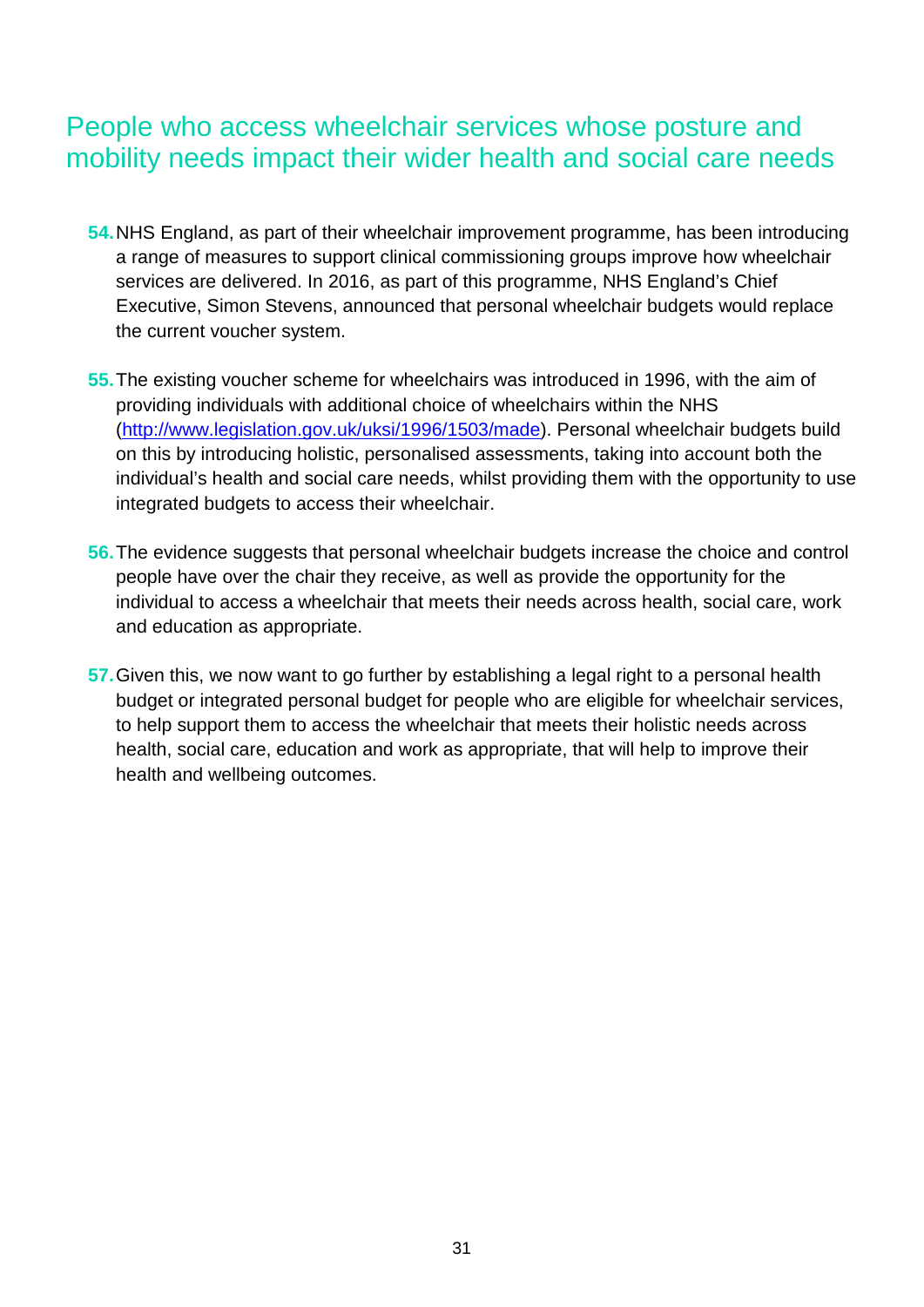| Q6a. Do you agree that people who access wheelchair services whose posture<br>and mobility needs impact their wider health and social care needs, should have<br>the right to a personal health budget or an integrated personal budget? |  |                               |  |
|------------------------------------------------------------------------------------------------------------------------------------------------------------------------------------------------------------------------------------------|--|-------------------------------|--|
| <b>Yes</b>                                                                                                                                                                                                                               |  | Yes I agree in principle, but |  |
| No, and my reasoning for this is                                                                                                                                                                                                         |  | <b>No</b>                     |  |
| <b>Any additional comments?</b>                                                                                                                                                                                                          |  |                               |  |
|                                                                                                                                                                                                                                          |  |                               |  |
|                                                                                                                                                                                                                                          |  |                               |  |
|                                                                                                                                                                                                                                          |  |                               |  |
|                                                                                                                                                                                                                                          |  |                               |  |
|                                                                                                                                                                                                                                          |  |                               |  |
|                                                                                                                                                                                                                                          |  |                               |  |
|                                                                                                                                                                                                                                          |  |                               |  |
|                                                                                                                                                                                                                                          |  |                               |  |
|                                                                                                                                                                                                                                          |  |                               |  |
|                                                                                                                                                                                                                                          |  |                               |  |
|                                                                                                                                                                                                                                          |  |                               |  |
|                                                                                                                                                                                                                                          |  |                               |  |

I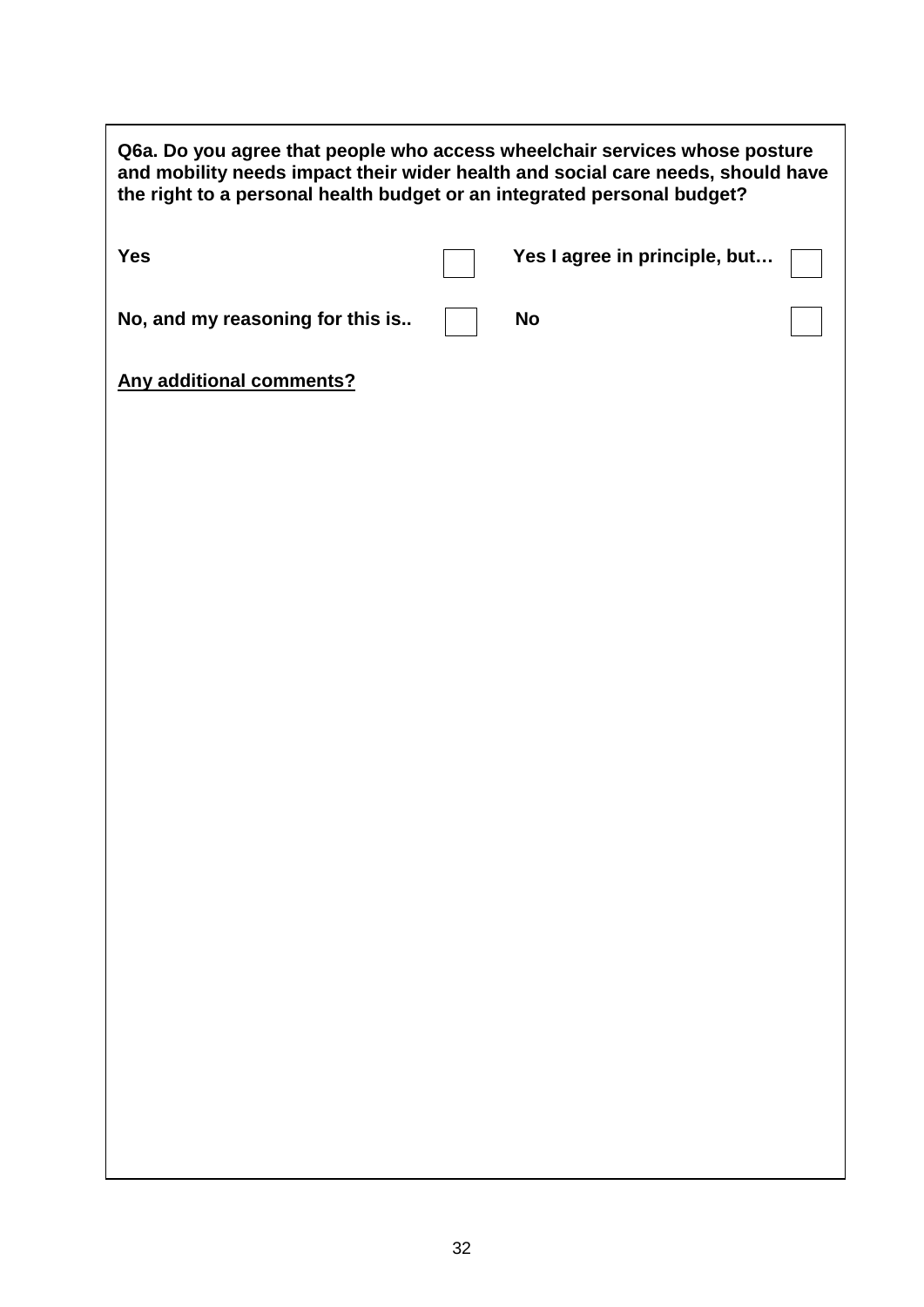| Q6b. Do you agree that any right to a personal wheelchair budget should be a<br>right to have a direct payment, if appropriate? |  |                               |  |  |
|---------------------------------------------------------------------------------------------------------------------------------|--|-------------------------------|--|--|
| <b>Yes</b>                                                                                                                      |  | Yes I agree in principle, but |  |  |
| No, and my reasoning for this is                                                                                                |  | <b>No</b>                     |  |  |
| <b>Any additional comments?</b>                                                                                                 |  |                               |  |  |
|                                                                                                                                 |  |                               |  |  |
|                                                                                                                                 |  |                               |  |  |
|                                                                                                                                 |  |                               |  |  |
|                                                                                                                                 |  |                               |  |  |
|                                                                                                                                 |  |                               |  |  |
|                                                                                                                                 |  |                               |  |  |
|                                                                                                                                 |  |                               |  |  |
|                                                                                                                                 |  |                               |  |  |
|                                                                                                                                 |  |                               |  |  |
|                                                                                                                                 |  |                               |  |  |
|                                                                                                                                 |  |                               |  |  |
|                                                                                                                                 |  |                               |  |  |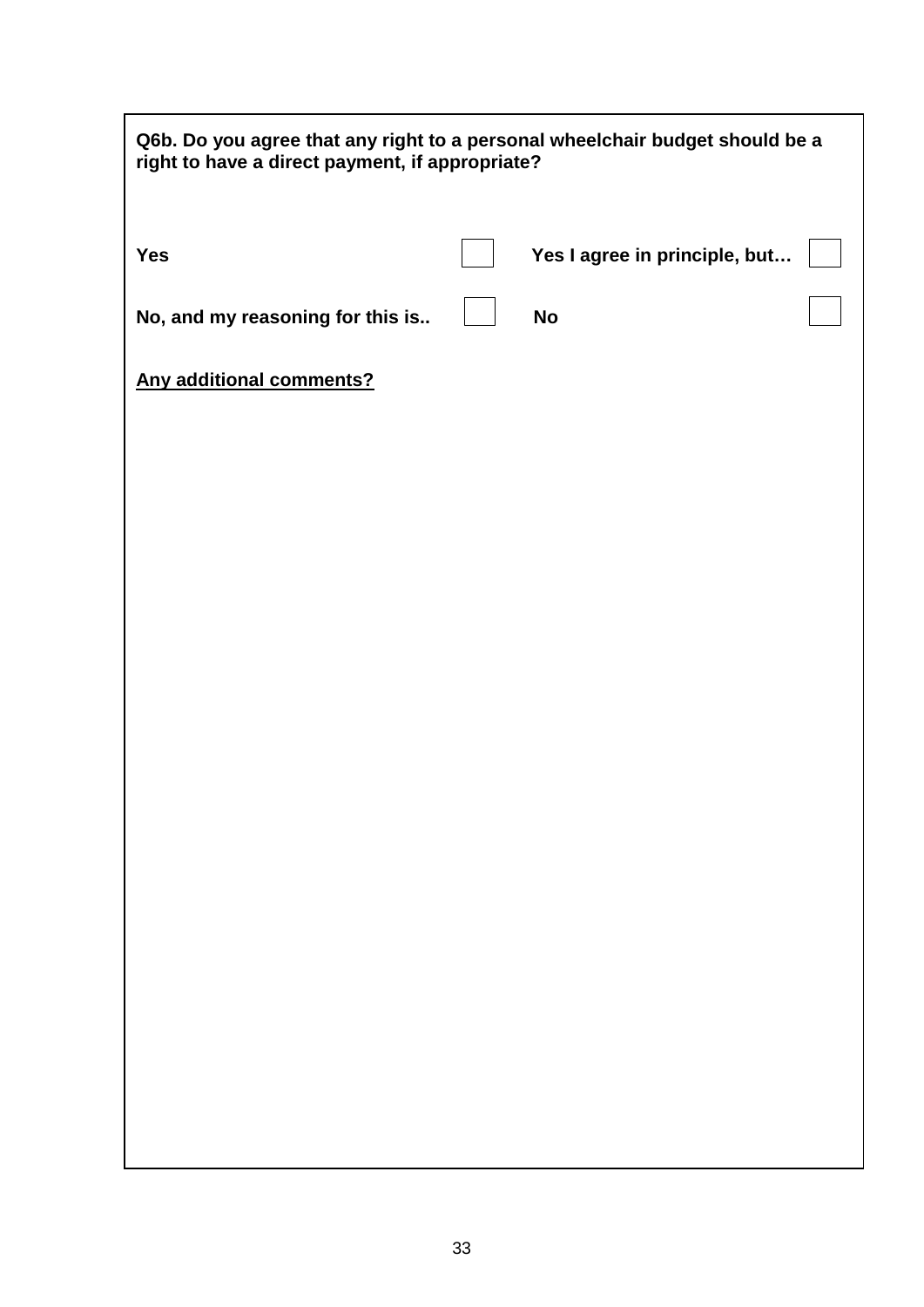**Q7. Are there any other groups that you believe would benefit from having a 'right to have' a personal health budget and/or an integrated personal budget?**

**Please answer in the text box below**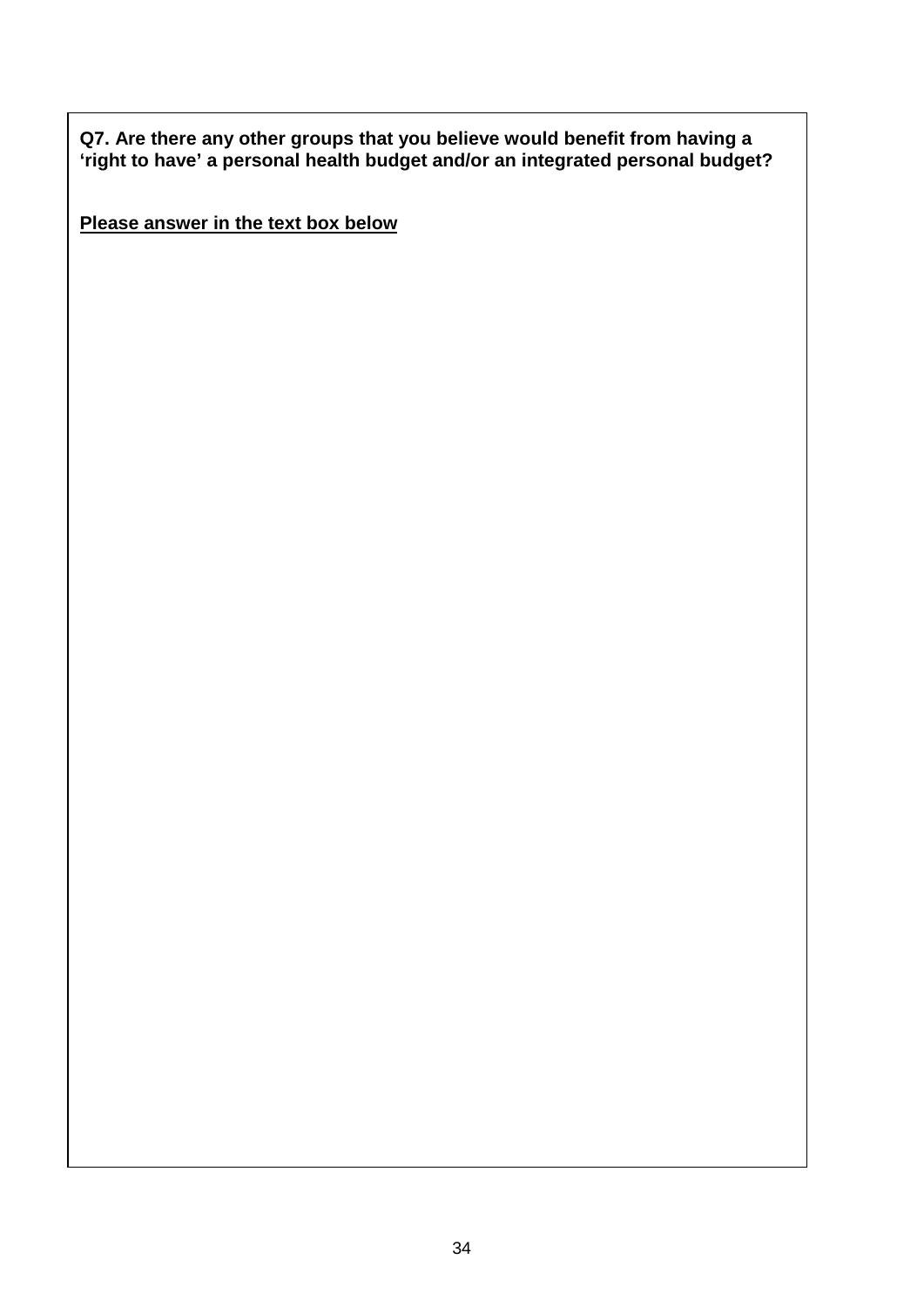## Incorporating additional funding streams

- **58.**People with complex health conditions are often eligible for a range of other benefits and support. This can mean that people receive money from a number of different places; with often more than one funding stream coming from the same place. This can be confusing for people, who have to deal with multiple agencies and professionals with differing processes and requirements, who often see them as passive recipients of support. This process can make it difficult for people to plan their lives more holistically.
- **59.**The Work, Health and Disability White Paper, *Improving Lives*, outlined the Government's commitment to explore the use of personal health budgets and integrated personal budgets for employment support and "…to further join up support and services through NHS England's established integrated personal commissioning programme/personal health budgets programmes, including in areas such as mental health, support for disabled people and those with long-term health conditions, and wheelchair services."
- **60.**Dame Carol Black's review, *Drug and alcohol addiction, and obesity: effects on employment outcomes* [\(https://www.gov.uk/government/publications/drug-and-alcohol](https://www.gov.uk/government/publications/drug-and-alcohol-addiction-and-obesity-effects-on-employment-outcomes)[addiction-and-obesity-effects-on-employment-outcomes\)](https://www.gov.uk/government/publications/drug-and-alcohol-addiction-and-obesity-effects-on-employment-outcomes) also called for the Government to promote more integrated working across the benefit and health systems to improve employment outcomes for working-age individuals and for others with long-term health conditions.
- **61.**Responses from previous consultations have made clear that sharing information regarding work and health between interested parties could improve the care and support provided to someone at risk of falling out of work, or on sickness absence. More aligned, joined-up and person-centred care was seen as an effective way of addressing wider social needs that can affect individuals health and wellbeing.
- **62.**Other possible additional funding streams that could be incorporated into an integrated personal budget, include grants for home adaptations, such as the Disabled Facilities Grant. This grant supports older and disabled people on low incomes to adapt their homes to meet their needs; for example, by widening doors, installing ramps, grab rails and stair lifts, or funding telehealth, telecare, and other technology that supports independent living.
- **63.**The quality of someone's home can have a huge impact on both their physical and mental health across their lifetime (*Housing and Health*, Parliament UK & *The Impact of Bad Housing,* Shelter). Further, *Housing and Health* suggests that poor housing is associated with an increased risk of cardiovascular diseases, respiratory diseases and depression and anxiety. Poor quality housing costs the NHS an estimated £1.4 billion per year through negative effects on health e.g. overcrowding, damp conditions, lack of insulation, unsafe stairs, and poor lighting (*Quantifying the cost of poor housing,* BRE press, 2010).
- **64.**Housing adaptation grants such as the Disabled Facilities Grant can also help to prevent admission to hospital or care homes, whilst enabling the individual a better quality of life (*Good housing leads to good health,* BRE, CIEH London, 2010).
- **65.**We therefore now want to ask individuals whether there are additional funding streams that they feel could be incorporated into integrated personal budgets. We will set out our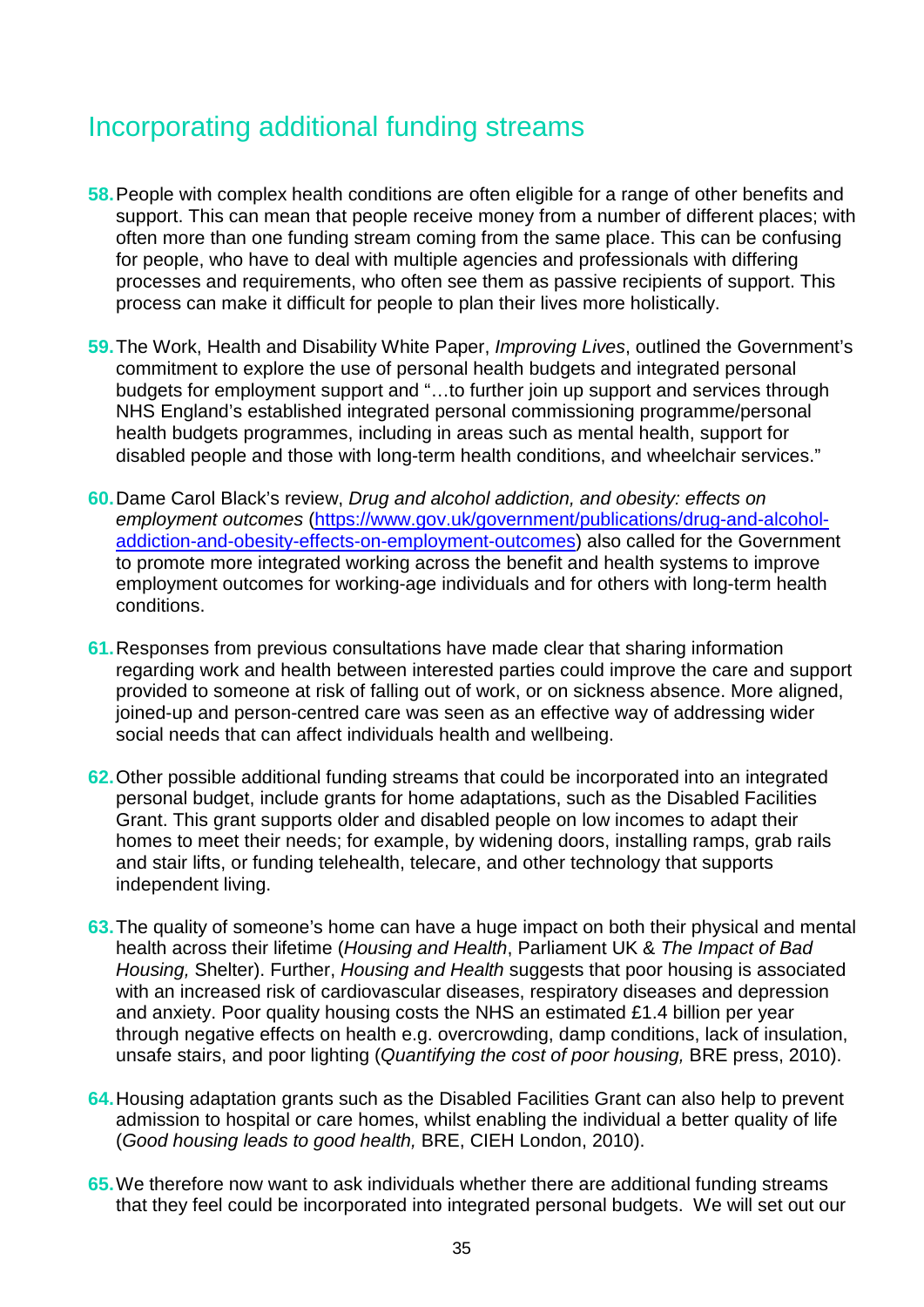proposed approach and next steps in the Government's response to this consultation.

**66.**To note, there are ongoing reviews of certain funding streams and grants- for example, the Disabled Facilities Grant. The outcome of any reviews will be taken into account as this policy develops.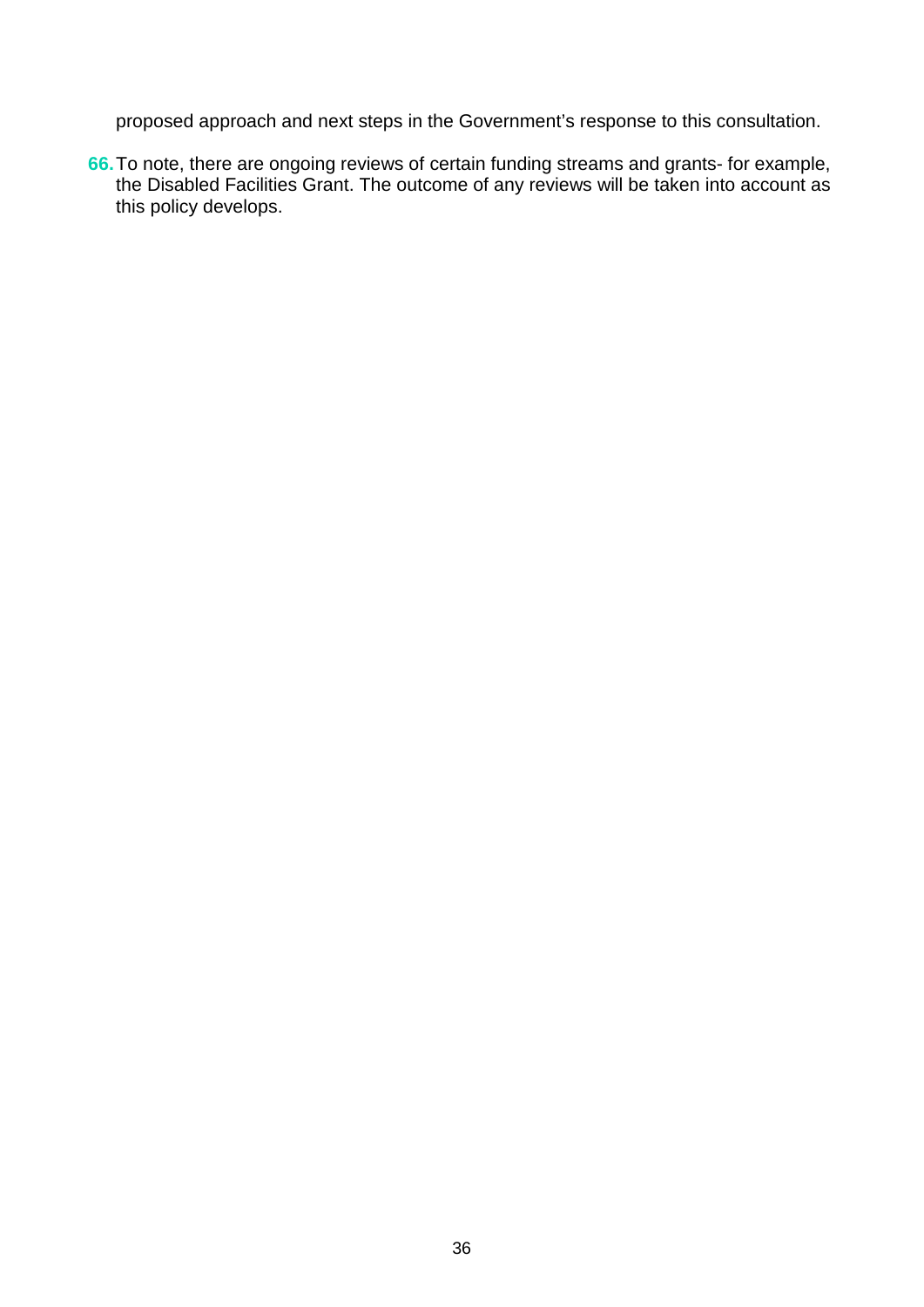**Q8. Are there other funding streams that you believe would be beneficial to incorporate into integrated personal budgets?**

**Please answer in the text box below**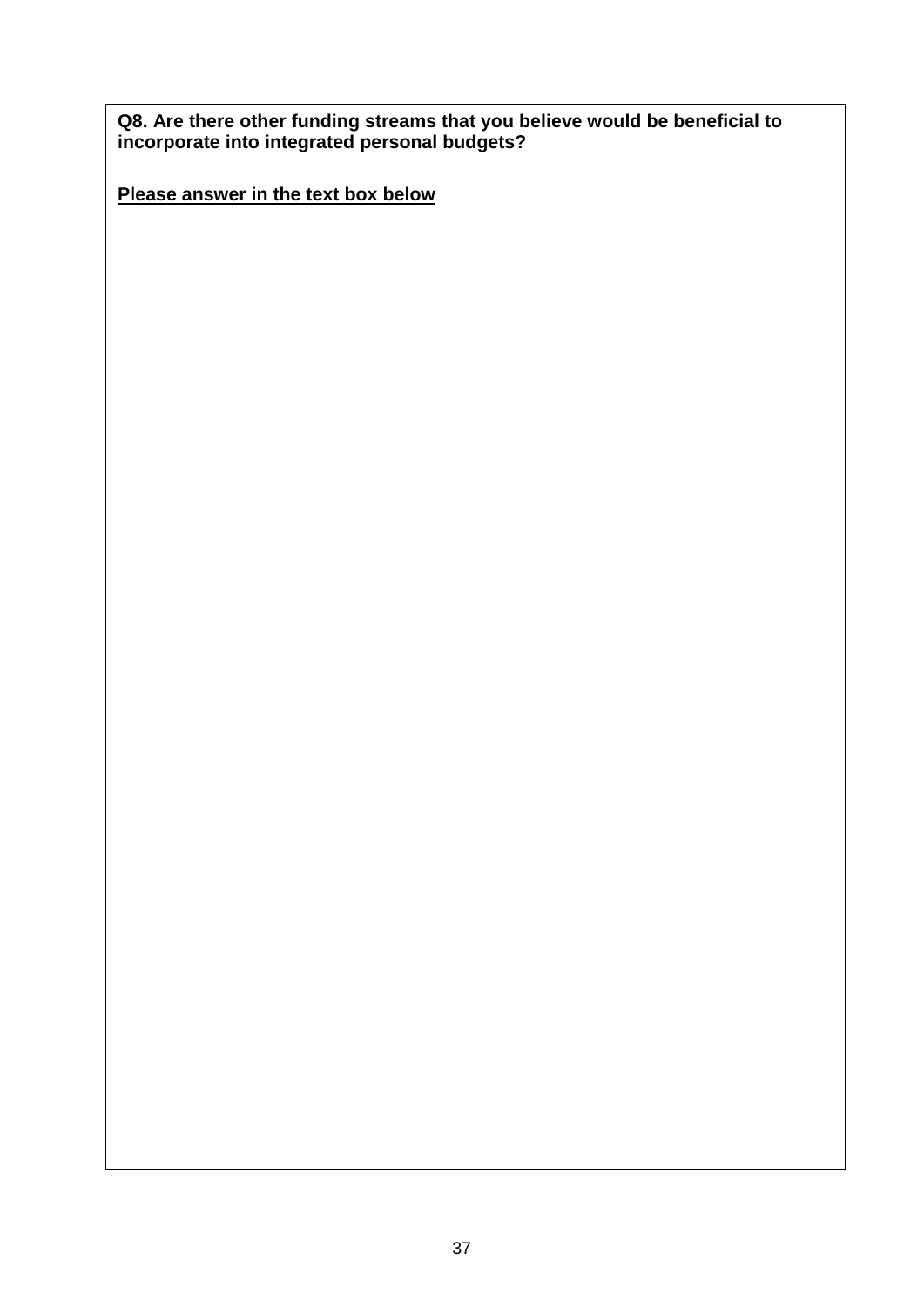## Establishing a right to direct payments in NHS continuing healthcare funded home-care

- **67.**NHS continuing healthcare is a package of ongoing care, arranged and funded by the NHS, to meet the needs of people aged 18 or over who have been assessed as having a primary health need. (Further information about NHS continuing healthcare is available on NHS Choices [\(http://www.nhs.uk/Conditions/social-care-and-support-guide/Pages/nhs](http://www.nhs.uk/Conditions/social-care-and-support-guide/Pages/nhs-continuing-care.aspx)[continuing-care.aspx\)](http://www.nhs.uk/Conditions/social-care-and-support-guide/Pages/nhs-continuing-care.aspx) and NHS England's NHS continuing healthcare website [\(https://www.england.nhs.uk/ourwork/pe/healthcare\)](https://www.england.nhs.uk/ourwork/pe/healthcare)).
- **68.**Adults in receipt of NHS continuing healthcare have had the right to a personal health budget, subject to exceptions, since October 2014. This right enables the budget to be managed in three different ways- notionally, via a third party, or via a direct payment. Evidence suggests that the greatest benefit to this group comes when the personal health budget is managed via a direct payment.
- **69.**The majority of people in receipt of NHS continuing healthcare receive their care and support in care homes. However, a significant proportion (between 25-30% at any one time) receive care and support in their own home. Personal health budgets are already routinely offered by some clinical commissioning groups for this group, as they provide people with more choice, flexibility and control over who comes into their home, what care and support they get, and when.
- **70.**However, the current 'right to have' does not give individuals a right to any specific type of personal health budget. Given the evidence suggests that personal health budgets work best for this group when managed through a direct payment (see [https://www.gov.uk/government/consultations/changes-to-direct-payments-for](https://www.gov.uk/government/consultations/changes-to-direct-payments-for-healthcare)[healthcare\)](https://www.gov.uk/government/consultations/changes-to-direct-payments-for-healthcare), we want to ensure that for anybody within this group who wants to manage their budget in this way (with some exceptions), they can do so.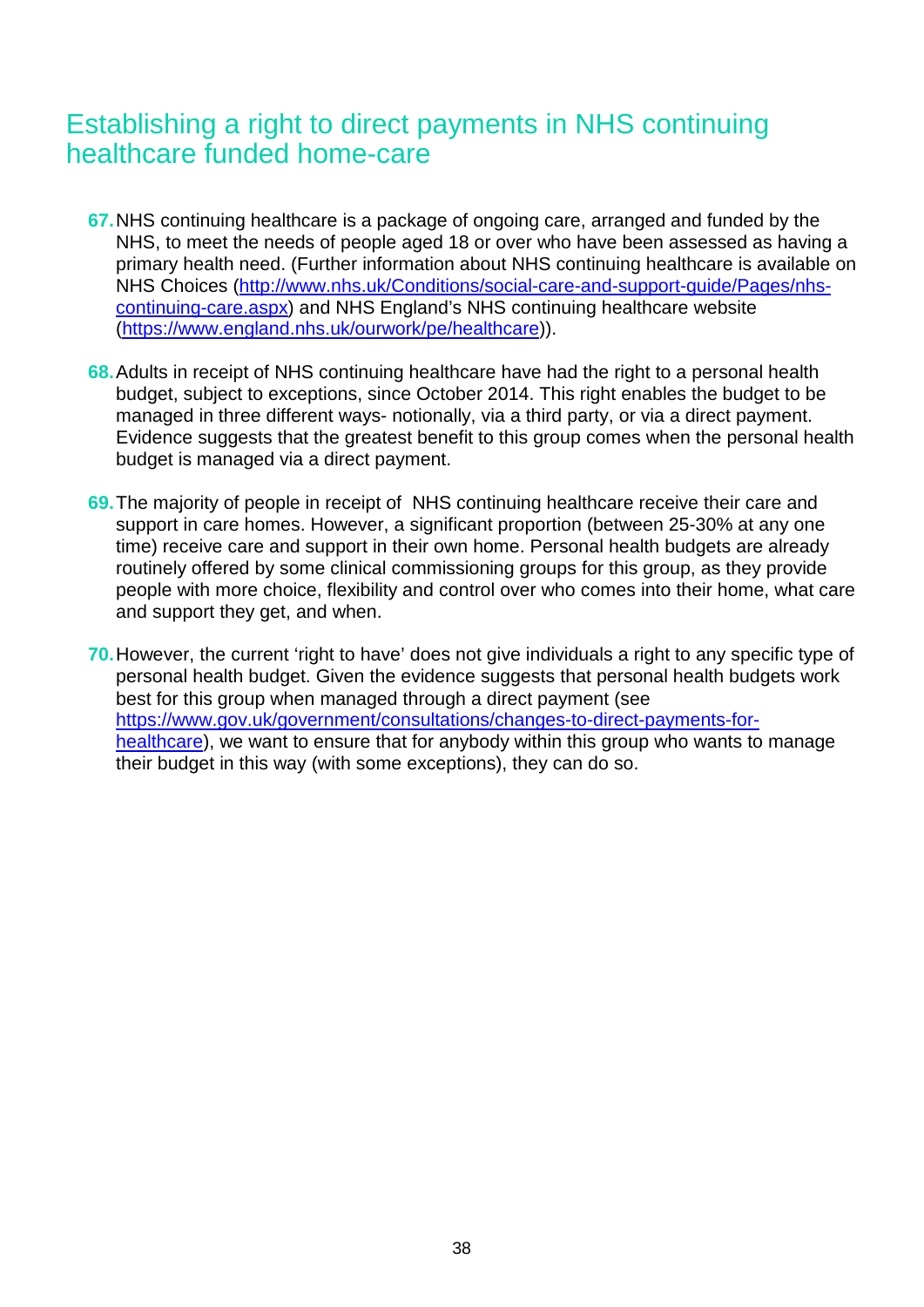| Q9. Do you agree that people who are managing their NHS continuing healthcare<br>funded home care as a personal health budget should have the right to a direct<br>payment, if appropriate? |  |                               |  |  |  |
|---------------------------------------------------------------------------------------------------------------------------------------------------------------------------------------------|--|-------------------------------|--|--|--|
| <b>Yes</b>                                                                                                                                                                                  |  | Yes I agree in principle, but |  |  |  |
| No, and my reasoning for this is                                                                                                                                                            |  | <b>No</b>                     |  |  |  |
| <b>Any additional comments?</b>                                                                                                                                                             |  |                               |  |  |  |
|                                                                                                                                                                                             |  |                               |  |  |  |
|                                                                                                                                                                                             |  |                               |  |  |  |
|                                                                                                                                                                                             |  |                               |  |  |  |
|                                                                                                                                                                                             |  |                               |  |  |  |
|                                                                                                                                                                                             |  |                               |  |  |  |
|                                                                                                                                                                                             |  |                               |  |  |  |
|                                                                                                                                                                                             |  |                               |  |  |  |
|                                                                                                                                                                                             |  |                               |  |  |  |
|                                                                                                                                                                                             |  |                               |  |  |  |
|                                                                                                                                                                                             |  |                               |  |  |  |
|                                                                                                                                                                                             |  |                               |  |  |  |
|                                                                                                                                                                                             |  |                               |  |  |  |
|                                                                                                                                                                                             |  |                               |  |  |  |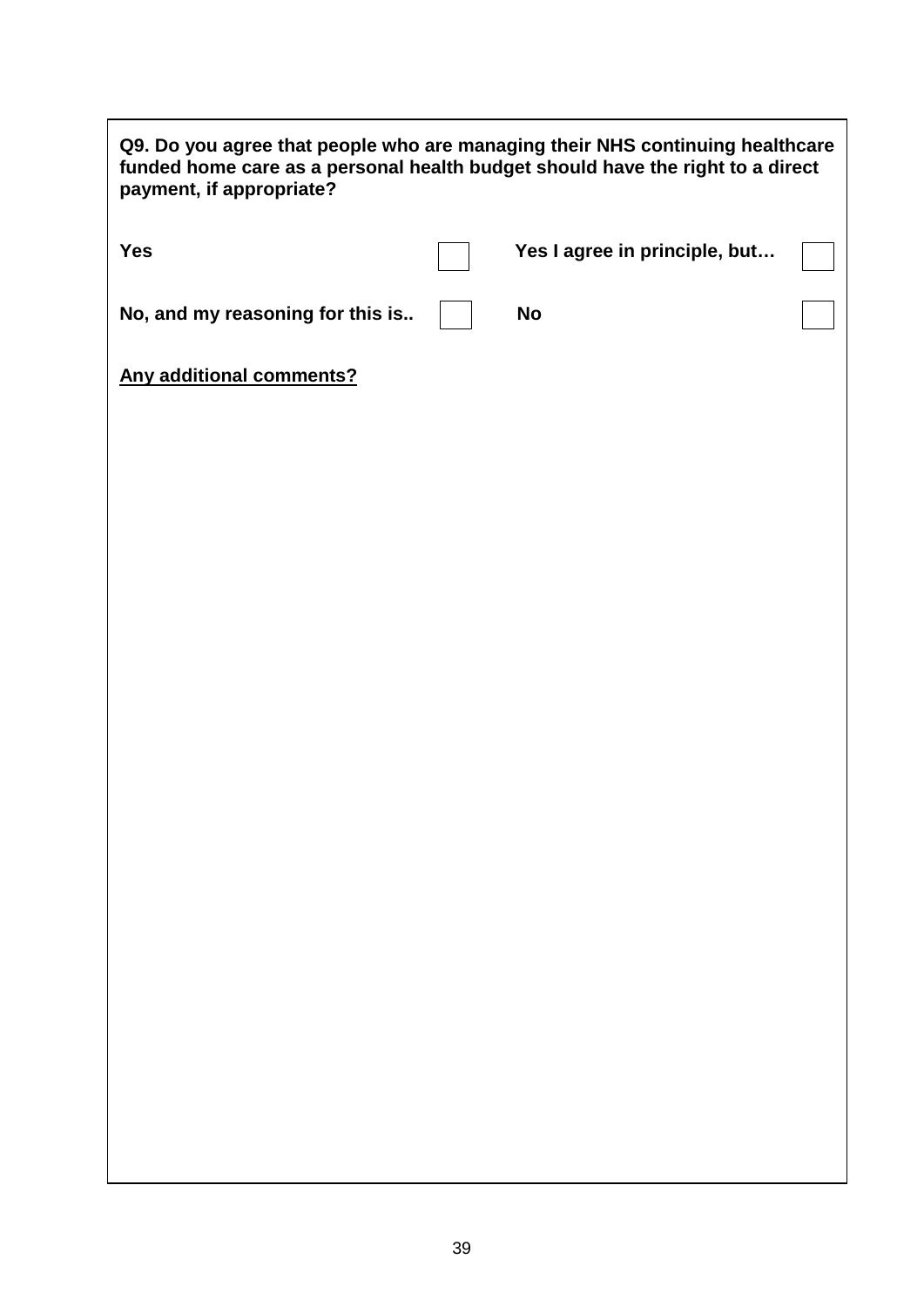## **Equalities**

- **71.**In developing any policy or, if necessary, amending legislation in light of the outcome of the consultation, we will undertake an analysis of equality issues, in line with Secretary of State's statutory duties, including the public sector equality duty.
- **72.**However, in advance of undertaking that analysis, we would welcome your views on whether you believe anything set out in this document might have a beneficial or adverse impact on any equality issue; in particular, on the protected characteristics as defined in Section 149 of the Equality Act 2010.
- **73.** The protected characteristics are;
	- a) **Age-** Under the Act, individuals must not be discriminated against because they are, or aren't, a certain age, or within an age range. They must also not be discriminated against because somebody believes they are, or aren't, a certain age, and they must not be discriminated through association to somebody of a certain age or age group.
	- b) **Disability-** Under the Act a person is considered disabled if s/he has a mental or physical impairment that has an substantial and long-term negative effect on his or her ability to carry out normal daily activities.
	- c) **Gender reassignment-** Transgender people are protected when they propose to undergo, are undergoing, or have undergone a process for gender reassignment. Under the Equality Act 2010 there is no longer a requirement for medical intervention.
	- d) **Marriage and civil partnership-** The Act states that individuals must not be discriminated against in employment because they are married or in a civil partnership.
	- e) **Pregnancy and maternity-** A woman is protected against discrimination on the grounds of pregnancy and maternity during the period of her pregnancy and of any statutory maternity leave to which she is entitled. The employer cannot take into account the employee's period of absence due to pregnancy-related illness when making decisions about her employment.
	- f) **Race-** For the purposes of the Act, race includes colour, nationality, and ethnic or national origin.
	- g) **Religion or belief-** The Act protects individuals of all religions and beliefs, as well as those with none. Religion has the meaning usually given to it but belief includes religious and philosophical beliefs, including lack of belief (e.g. Atheism). Generally, a belief should relate to a substantial and weighty area of life and affect an individual's life choices or the way they live for it to be protected.
	- h) **Sex-** The Act protects both men and women.
	- i) **Sexual orientation-** The Act protects bisexual, gay, heterosexual and lesbian people.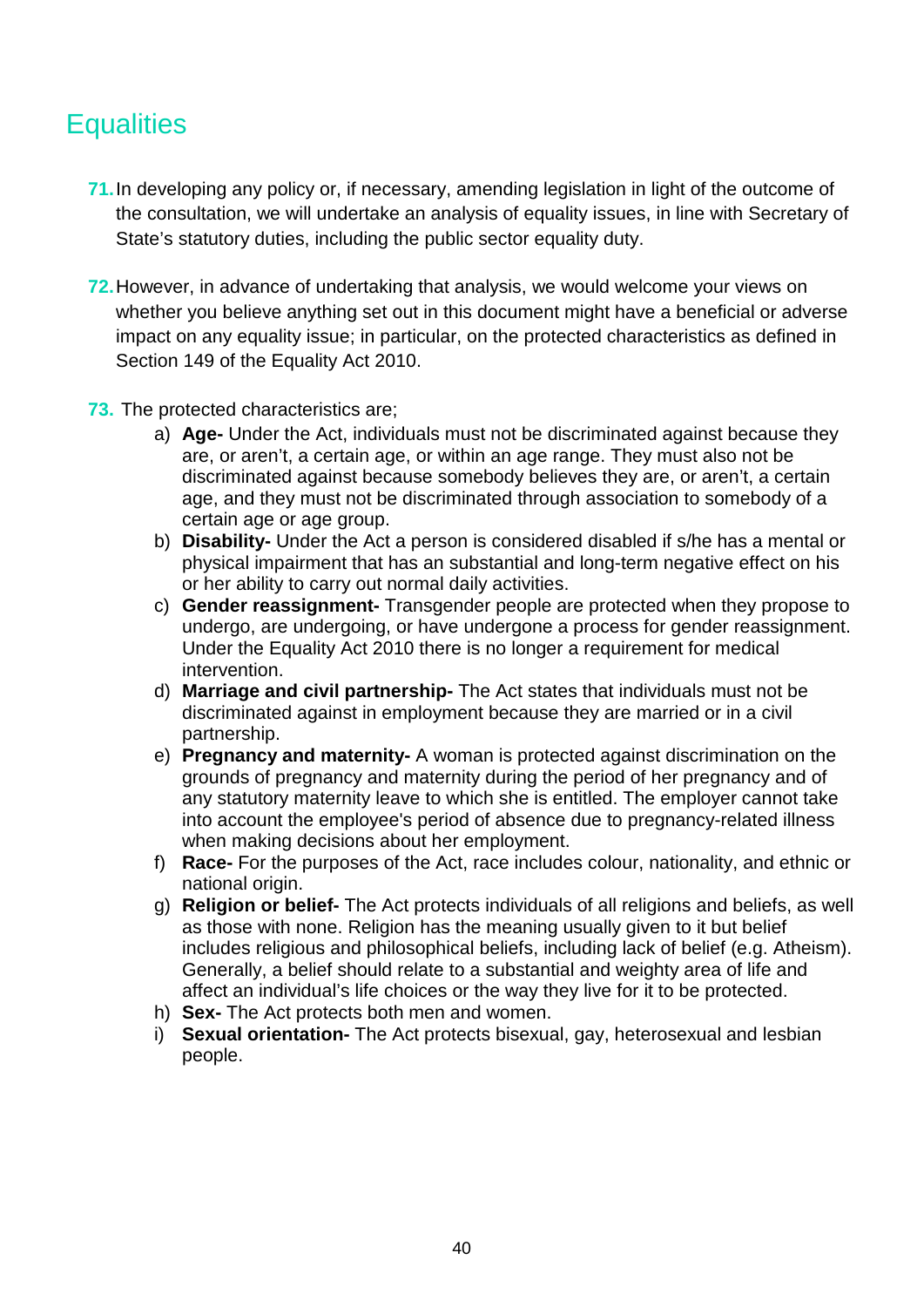#### **Q10. Do you think anything set out in this document might have a beneficial or adverse impact on any equality issue- in particular, in relation to any of the groups who share a characteristic that is protected for the purpose of section 149 of the Equality Act 2010?**

[The relevant protected characteristics are; age, disability, gender reassingment, pregnancy and maternity, race, religion or belief, sex, and sexual orientation].

**Please answer in the text box below.**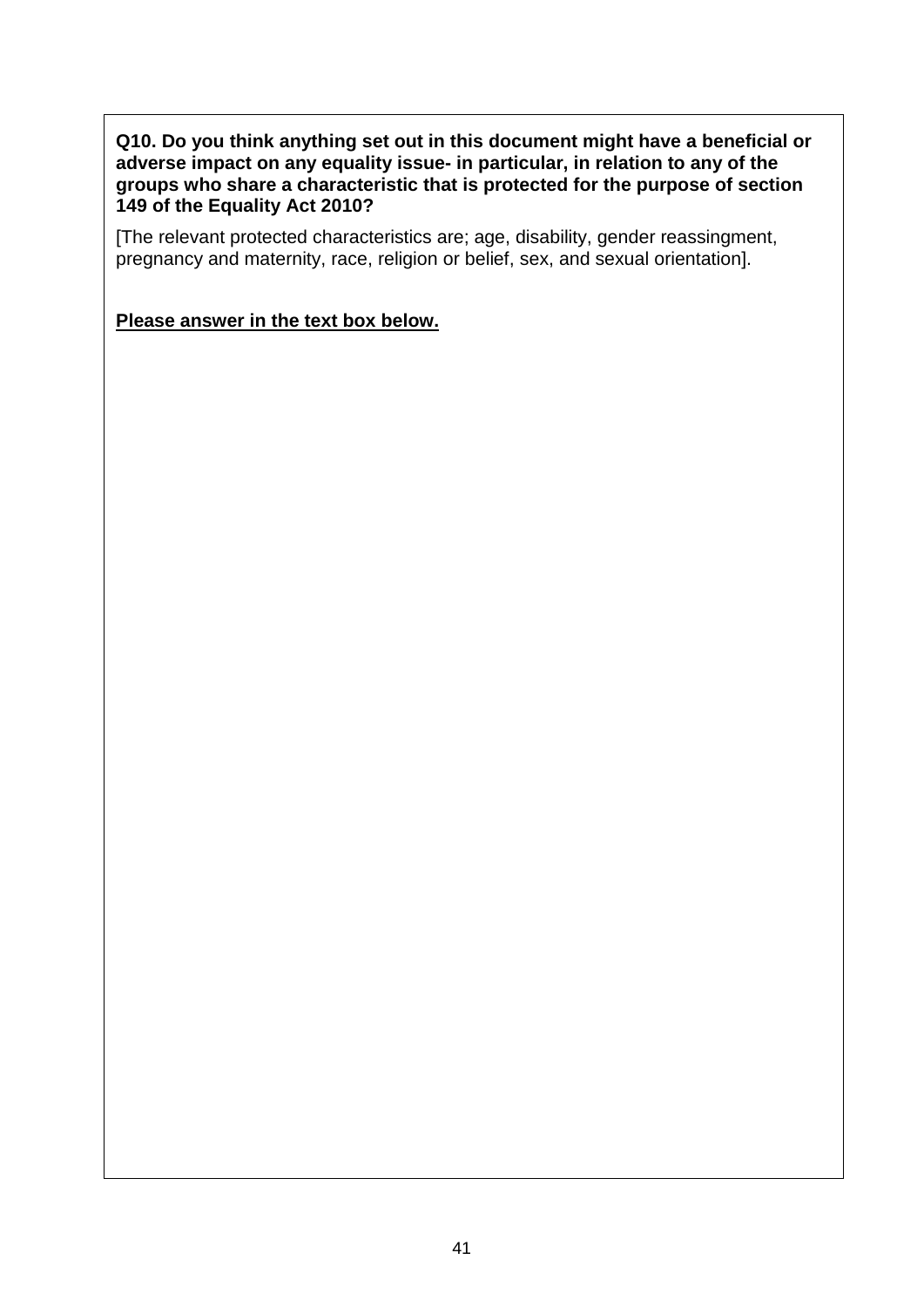## Chapter 3: Statement on impact and **equalities**

- **74.**The purpose of this consultation is to collect views on the possibility of extending individuals' rights to have for personal health budgets and integrated personal budgets, including an assessment of whether an extension of the right to the groups identified within this document is something that respondents want. The evidence collected via this consultation will contribute to that assessment.
- **75.**This consultation also explores public opinion on whether personal health budgets and integrated personal budgets could be extended to incorporate other funding streams related to health and social care. The views we collect during this consultation will contribute to the development of any policy on this proposal.
- **76.**In developing any policy or, if necessary, amending legislation in light of the outcome of the consultation, we will undertake an analysis of equality issues, in line with Secretary of State's statutory duties, including the public sector equality duty.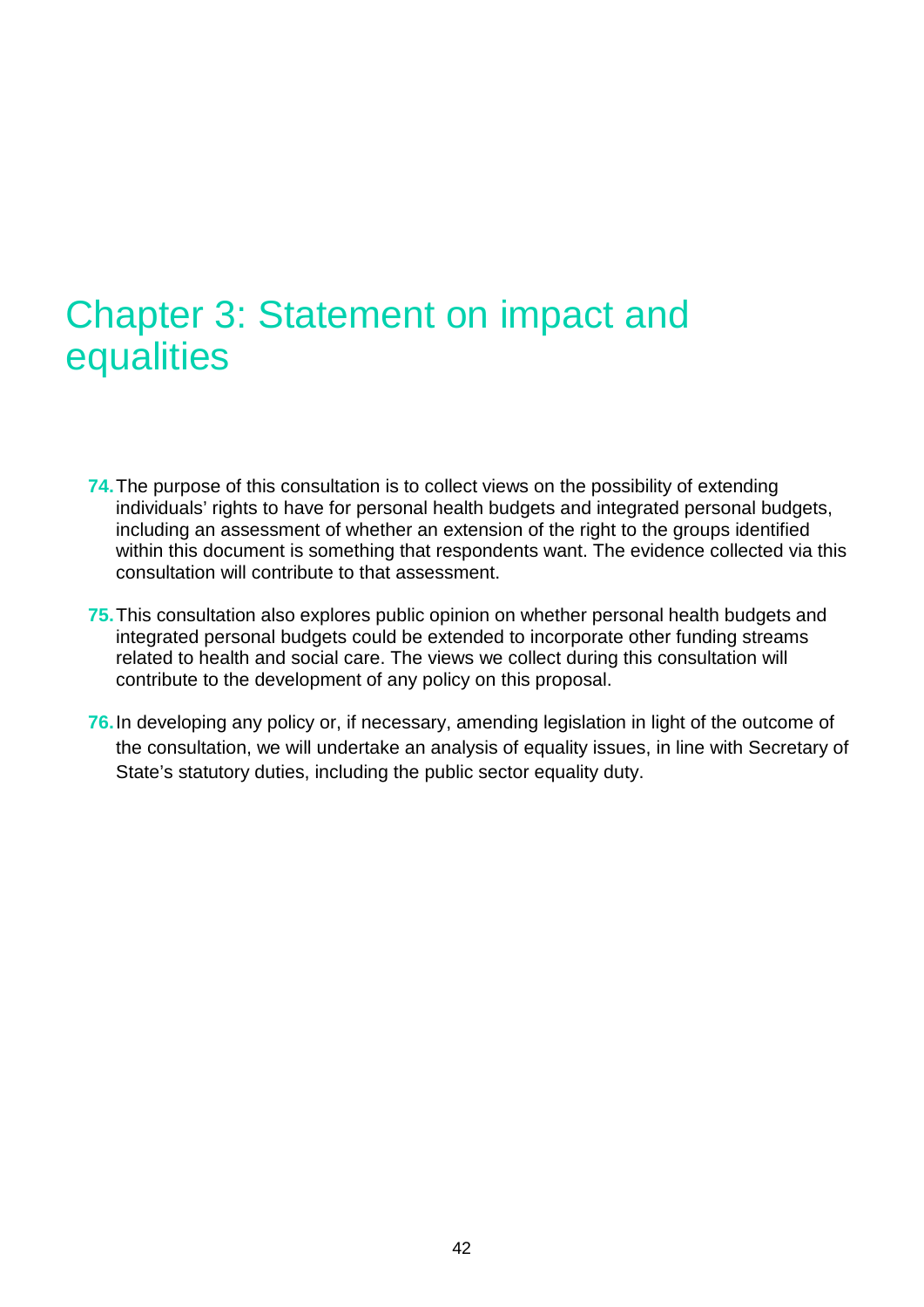## Chapter 4: Summary of consultation questions

The questions below seek your views on a series of proposals aimed at extending individuals rights to have a personal health budget and/or integrated personal budget. When answering each question, there are four options available to you;

- Yes
- Yes, I agree in principle but...
- No, and my reasoning for this is...
- No I disagree

If you completely agree with the proposal, please select 'Yes'. Similarly, if you completely disagree with the proposal, please select 'No'.

If you agree with the proposal in principle, but disagree about an element, please select 'Yes I agree in principle but…', and use the free text field to explain your rationale. Similarly, if you disagree with the proposal, and would like to explain the rationale behind this, please select 'No, and my reasoning for this is…'. using the free text field to explain that choice. All responses will be analysed, and used as evidence when developing any future policy.

Some questions within this consultation are not multiple choice, and instead, seek any comments you have on the question posed. For these questions, please draft your response in the text box provided.

All responses will be analysed, and will be used to inform the development of policy.

People with ongoing social care needs, who also make regular and ongoing use of relevant NHS services

**Q1a.** We are proposing that people who are eligible for both a personal budget and a personal health budget should have the right to an integrated personal budget. **Do you agree?**

**Q1b.** We are proposing that any right to an Integrated Personal Budget, should include a right to have a direct payment, if appropriate. **Do you agree?**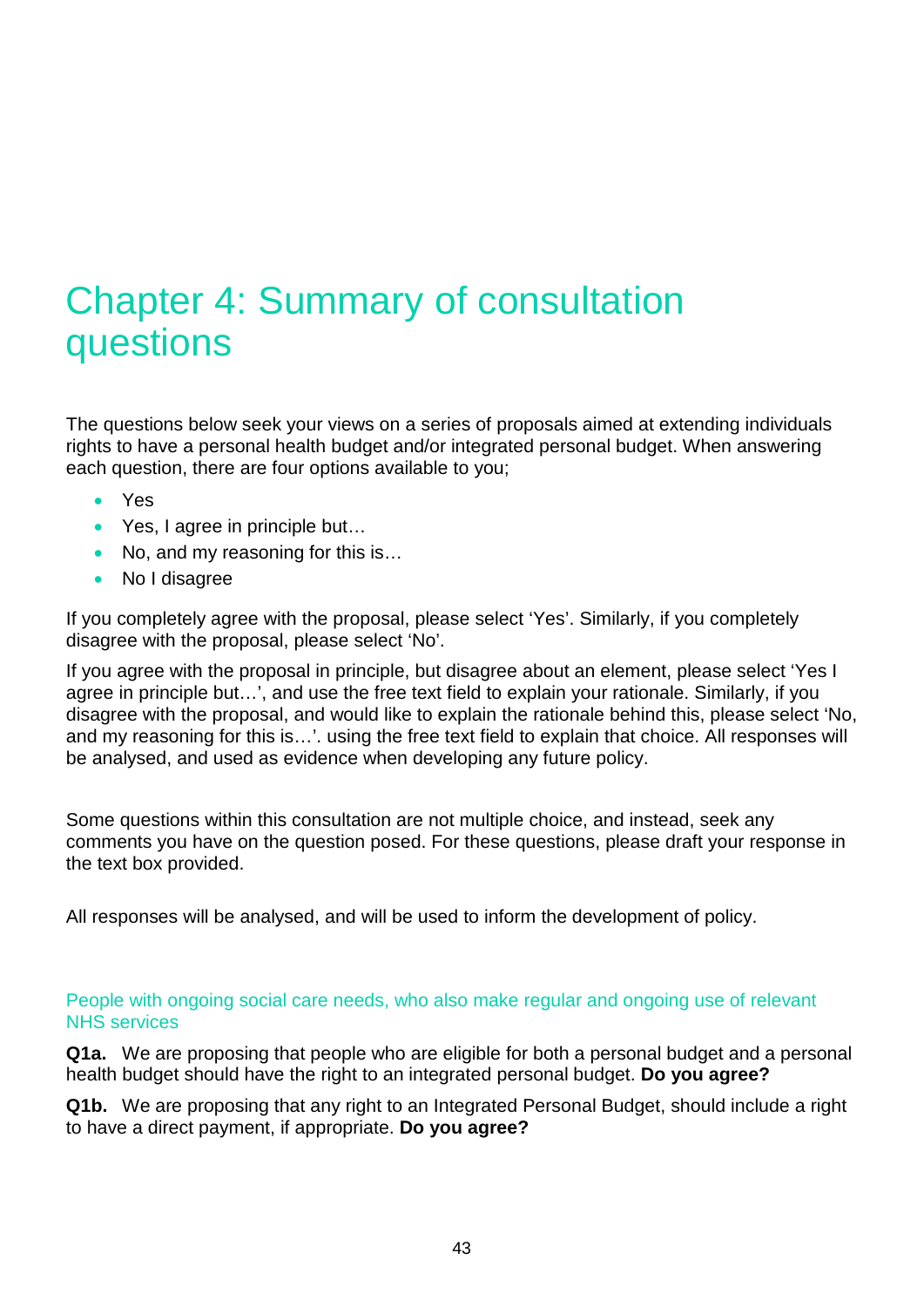#### People eligible for S117 aftercare services, and people of all ages with ongoing mental health needs who make regular and ongoing use of community based NHS mental health services

**Q2.** We are proposing that a person eligible for Section 117 after-care services under the Mental Health Act 1983 should have a legal right to a personal health budget / integrated personal budget. **Do you agree?**

**Q3a.** We are proposing that a person of any age under the care of community-based mental health services for a significant period of time should have a legal right to a personal health budget / integrated personal budget. **Do you agree?**

**Q3b**. What do you feel would constitute a reasonable definition of 'a significant period of time'?

**Q3c.** We are proposing that any right to a personal health budget for mental health, should include a right to have a direct payment, if appropriate. Do you agree?

#### People leaving the armed forces, who are eligible for ongoing NHS services

**Q4a.** We are proposing that people leaving the armed forces who have a requirement for ongoing care through NHS services, (with some exclusions including primary care and pharmaceuticals), should have the right to personal health budgets where appropriate. **Do you agree?**

**Q4b.** We are proposing that any right to a personal health budget for this group, should include a right to have a direct payment, if appropriate. **Do you agree?**

#### People with a learning disability, autism or both, who are eligible for ongoing NHS care

**Q5a.** We are proposing that a person with a learning disability, autism or both with integrated packages of care should have a legal right to an integrated personal budget. **Do you agree?**

**Q5b.** We are proposing that a person of any age with a learning disability, autism or both with ongoing eligible health needs should have a legal right to a personal health budget / integrated personal budget. **Do you agree?**

**Q5c.** We are proposing that any right to a personal health budget/integrated personal budget, for this group should be a right to have a direct payment, if appropriate. **Do you agree?**

People who access wheelchair services whose posture and mobility needs impact their wider health and social care needs

**Q6a.** We are proposing that people who access wheelchair services whose posture and mobility needs impact their wider health and social care needs should have the right to a personal health budget or integrated personal budget. **Do you agree?**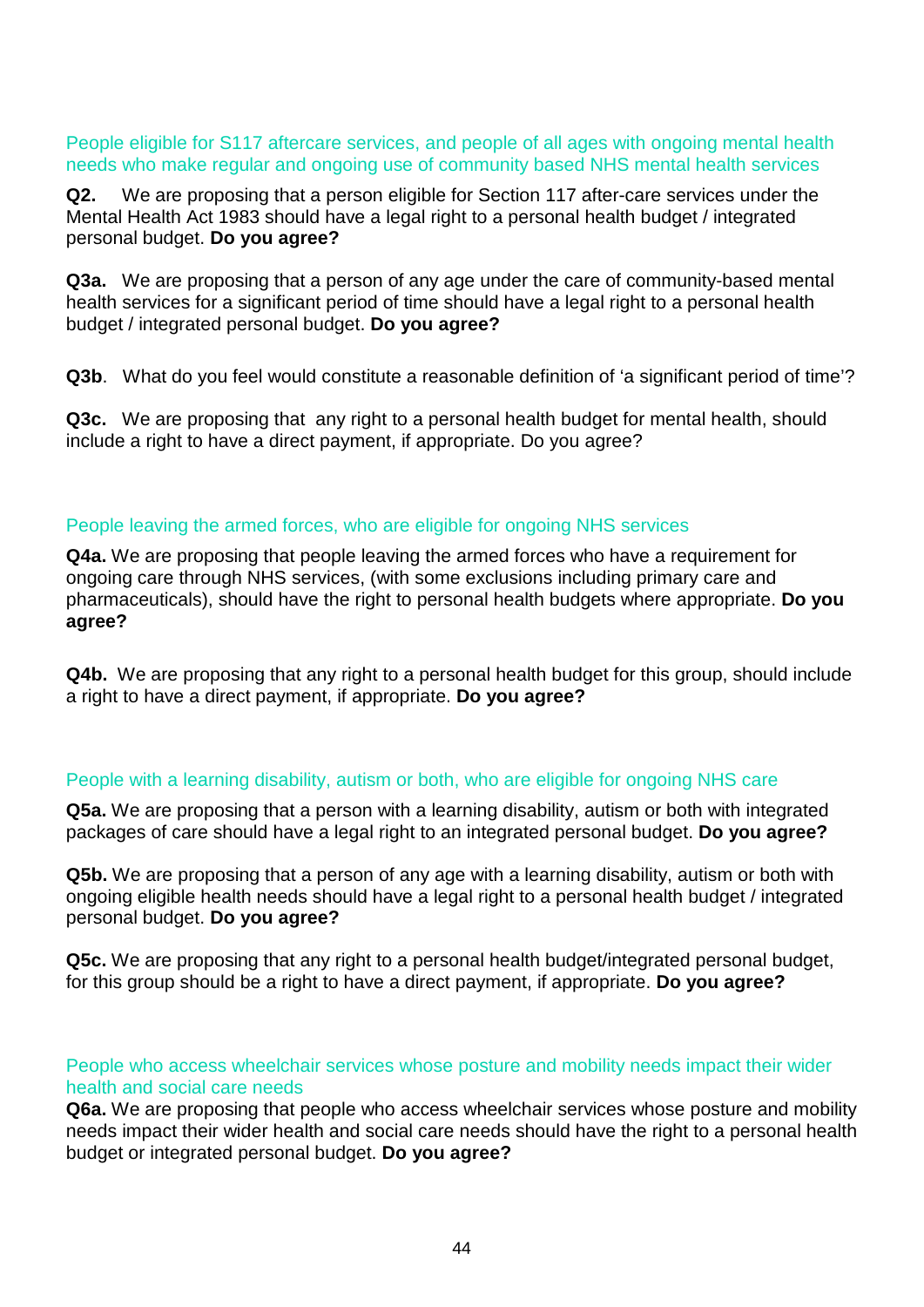**Q6b.** We are proposing that any right to a personal wheelchair budget should be a right to have a direct payment, if appropriate. **Do you agree?**

#### Proposals for other groups

**Q7.** Are there any other groups that you believe would benefit from having a 'right to have' a personal health budget and/or integrated personal budget?

#### Incorporating relevant disability benefits

**Q8**. Are there other funding streams that you believe would be beneficial to incorporate into integrated personal budgets?

#### Establishing a right to direct payment in NHS continuing healthcare funded home-care

**Q9**. We are proposing that people who are managing their NHS continuing healthcare funded home care as a personal health budget should have the right to a direct payment, if appropriate. **Do you agree?**

#### **Equalities**

**Q10.** Do you think any of the proposals set out in this document might have a beneficial or adverse impact on any equality issue- in particular, in relation to any of the groups who share a characteristic that is protected for the purpose of section 149 of the Equality Act 2010**?**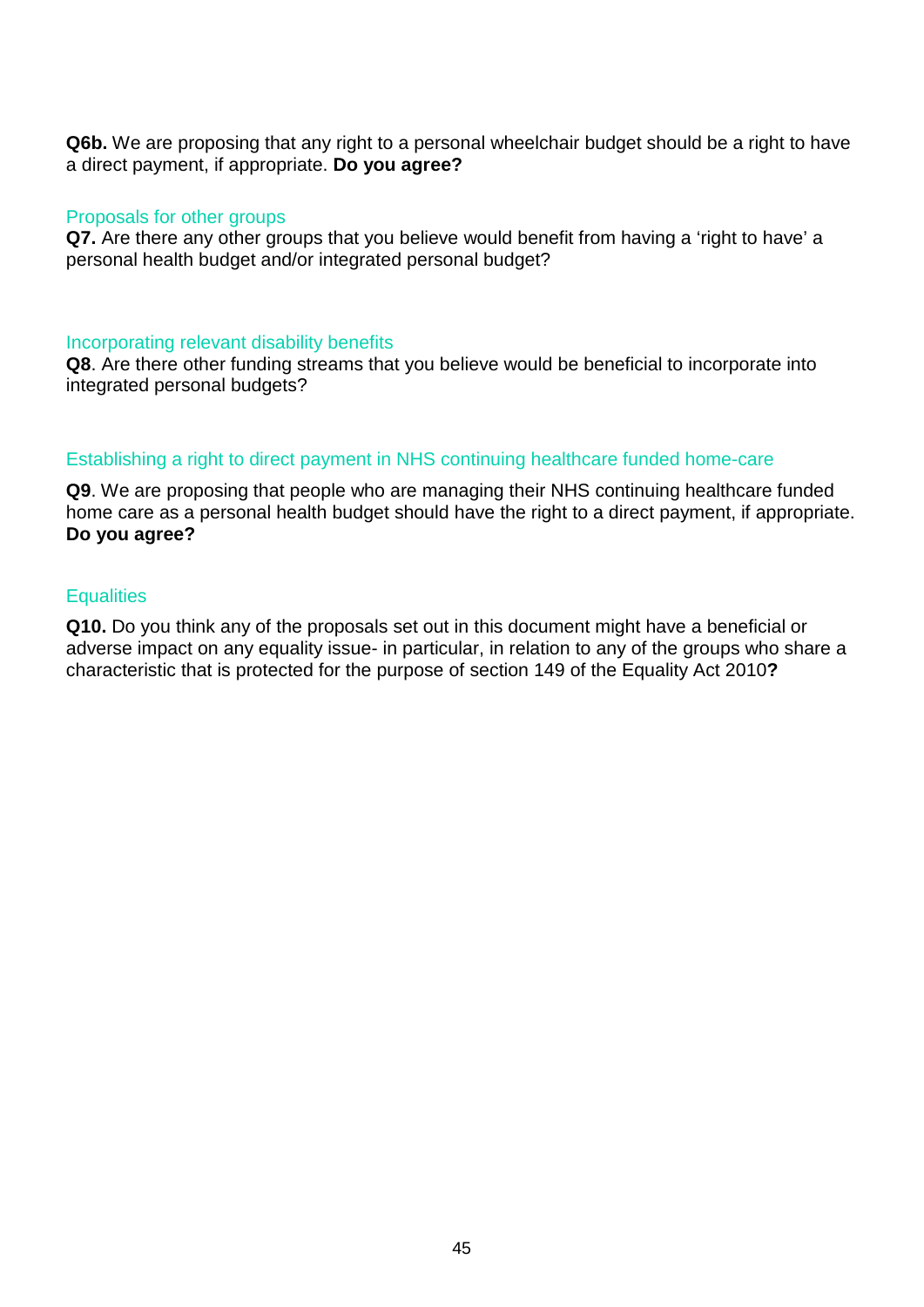## Chapter 5: The consultation process

- **77.**This consultation will run from 6th April to 8th June.
- **78.**You can find out more and respond to this consultation at: [https://consultations.dh.gov.uk/commissioning-integration-and-transformation/extending](https://consultations.dh.gov.uk/commissioning-integration-and-transformation/extending-rights-to-personalised-budgets)[rights-to-personalised-budgets](https://consultations.dh.gov.uk/commissioning-integration-and-transformation/extending-rights-to-personalised-budgets)
- **79.**You can contact us via: [phbrightstohave@dh.gsi.gov.uk](mailto:phbrightstohave@dh.gsi.gov.uk)
- **80.**The consultation principles can be found on the Cabinet Office's website at: <https://www.gov.uk/government/publications/consultation-principles-guidance>
- **81.**The principles inform Government departments of the considerations that should be made during consultation. These include consideration of the subjects of consultation, the timing of consultation, making information useful and accessible, and transparency and feedback.

#### Comments on the consultation process itself

- **82.**If you have concerns or comments which you would like to make relating specifically to the consultation process itself please contact: Consultations Coordinator, Department of Health and Social Care, 3E48, Quarry House, Leeds, LS2 7UE e-mail: [consultations.co](mailto:consultations.co-ordinator@dh.gsi.gov.uk)[ordinator@dh.gsi.gov.uk](mailto:consultations.co-ordinator@dh.gsi.gov.uk)
- **83.**Please do not send consultation responses to this address.

### Confidentiality of information

- **84.**We manage the information you provide in response to this consultation in accordance with the Department of Health And Social Care's Information Charter.
- **85.**Information we receive, including personal information, may be published or disclosed in accordance with the access to information regimes (primarily the Freedom of Information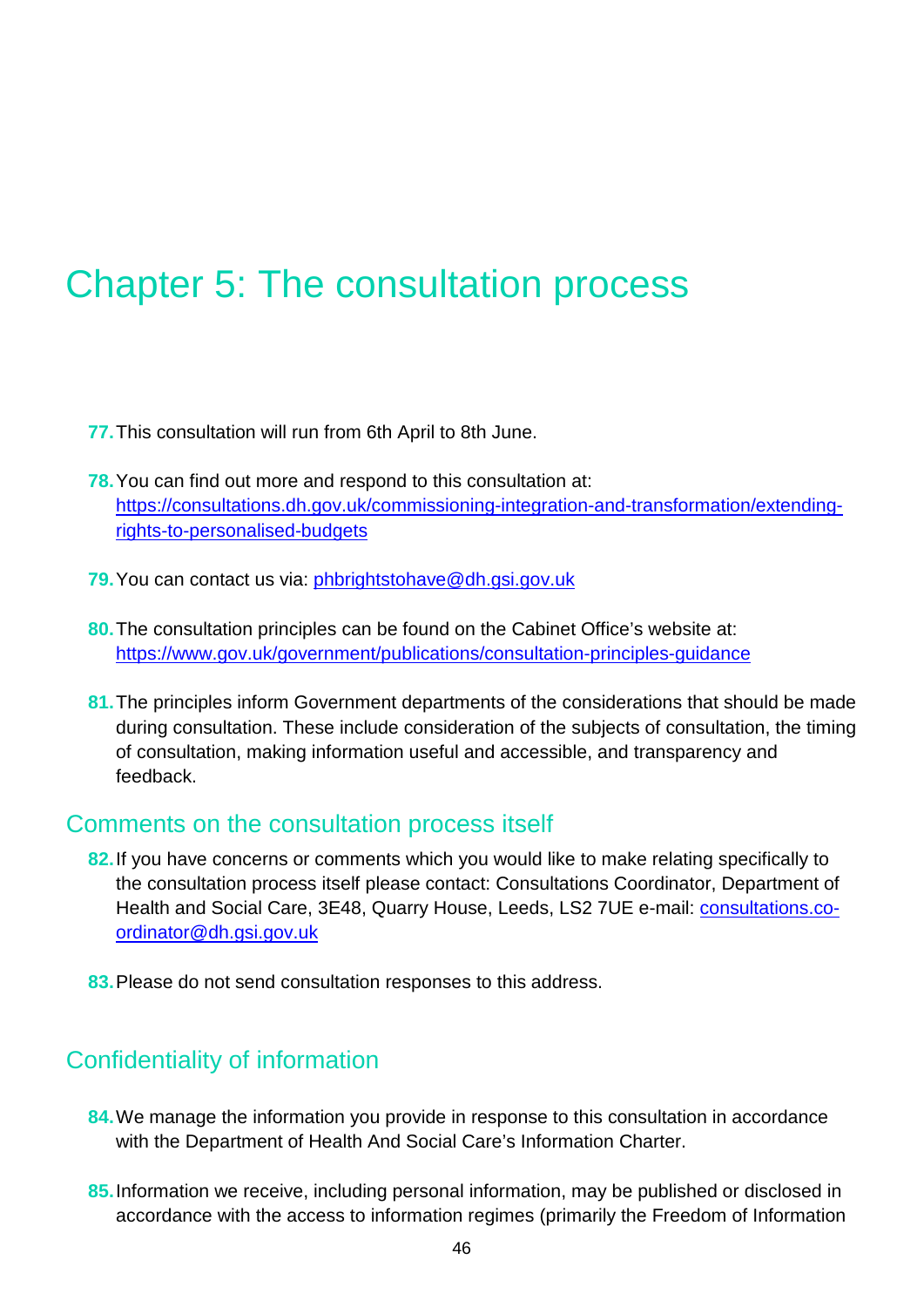Act 2000 (FOIA), the Data Protection Act 1998 (DPA) and the Environmental Information Regulations 2004).

- **86.**If you want the information that you provide to be treated as confidential, please be aware that, under the FOIA, there is a statutory Code of Practice with which public authorities must comply and which deals, amongst other things, with obligations of confidence. In view of this, it would be helpful if you could explain to us why you regard the information you have provided as confidential. If we receive a request for disclosure of the information we will take full account of your explanation, but we cannot give an assurance that confidentiality can be maintained in all circumstances. An automatic confidentiality disclaimer generated by your IT system will not, of itself, be regarded as binding on the Department.
- **87.**The Department will process your personal data in accordance with the DPA and, in most circumstances, this will mean that your personal data will not be disclosed to third parties.

### Summary of the consultation

**88.**A summary of the response to this consultation will be made available before or alongside any further action, such as laying legislation before Parliament, and will be placed on the Consultations website.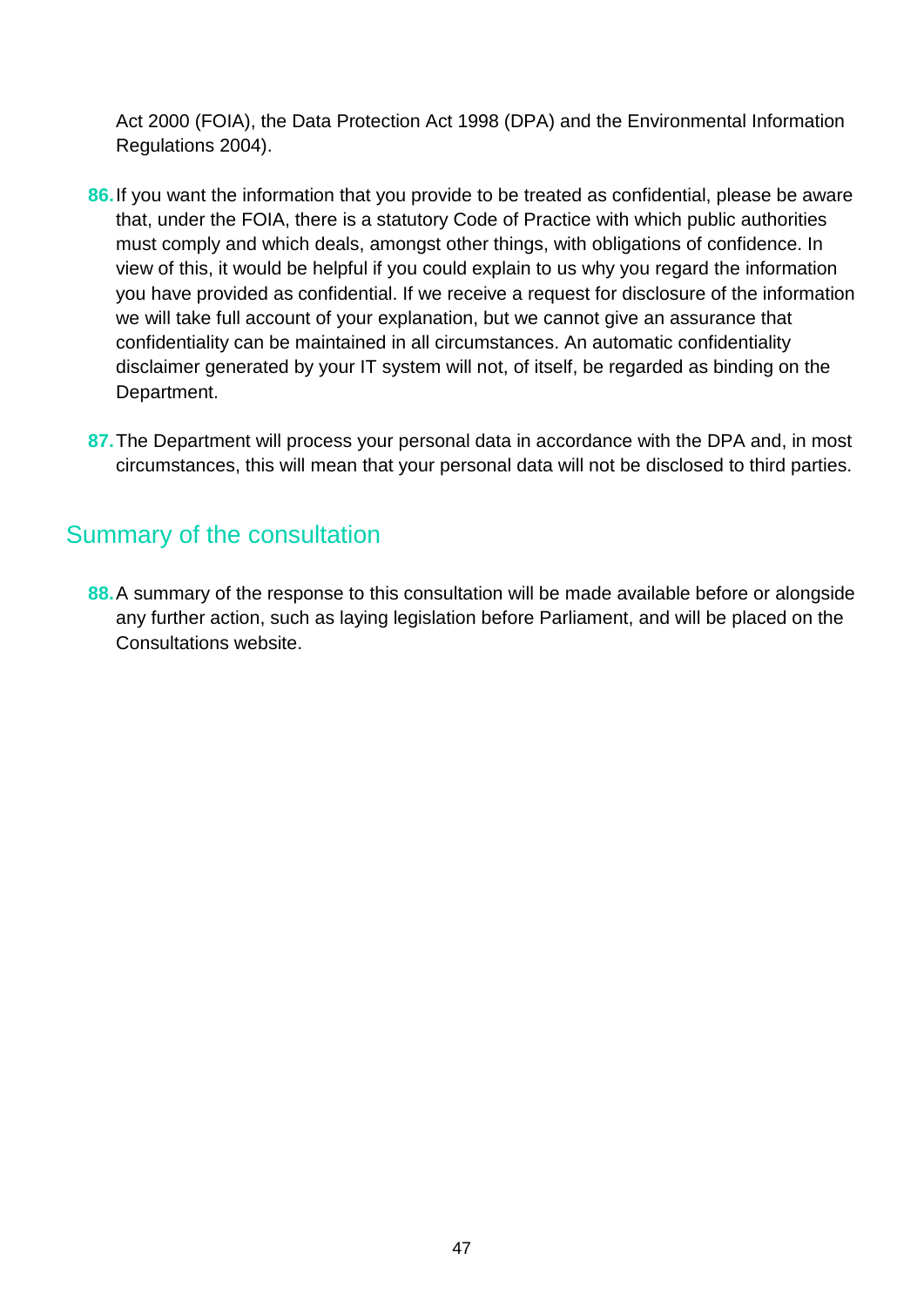## Annex 1: Glossary

- **Children's Continuing Care-** A package of continuing care needed over an extended period of time for children or young people with continuing care needs that arise because of disability, accident or illness, which cannot be met by universal or specialist services alone. Children and young people's continuing care is likely to require services from health and local authority children's and young people's services.
- **Continuing Healthcare-** NHS continuing healthcare is the name given to a package of care that is arranged and funded solely by the NHS where the individual has a 'primary health need'.
- **Direct Payments-** One way of managing a personal health budget is a direct payment where money is given directly to an individual or their representative for the management of their NHS care. This option became legal on 1 August 2013 and is in addition to the pre-existing legal options for managing a personal health budget – by the NHS, or through a third party. Direct Payments for social care needs via local authorities have been available since 1997.
- **Integrated Care-** An organising principle for the care delivery with the aim of achieving improved patient care through better co-ordination of services.
- **Integrated Package of Care-** A combination of resources, planning, co-ordination and support designed to meet an individual's combined health and social care needs.
- **Integrated Personal Budgets-** where the budget includes funding from both the local authority and the NHS at a minimum, commonly with a single assessment, and single, integrated plan based on the individuals holistic needs.
- **Patient Experience-** A term used for individual and collective feedback. (1) Individual patient's feedback about their experiences of care or a service e.g. whether they understood the information they were given, their views on the cleanliness of the hospital where they were treated. (2) A combination of all the intelligence held about what patients experience in services, drawing on a range of sources including complaints, compliments, and reporting of incidents and serious incidents.
- **Personal Budgets-** Sums of money allocated by a local authority to service users to be spent on services to meet their care needs. They can be managed on behalf of users by the authority, or a third party, or given to users as direct payments: money to spend